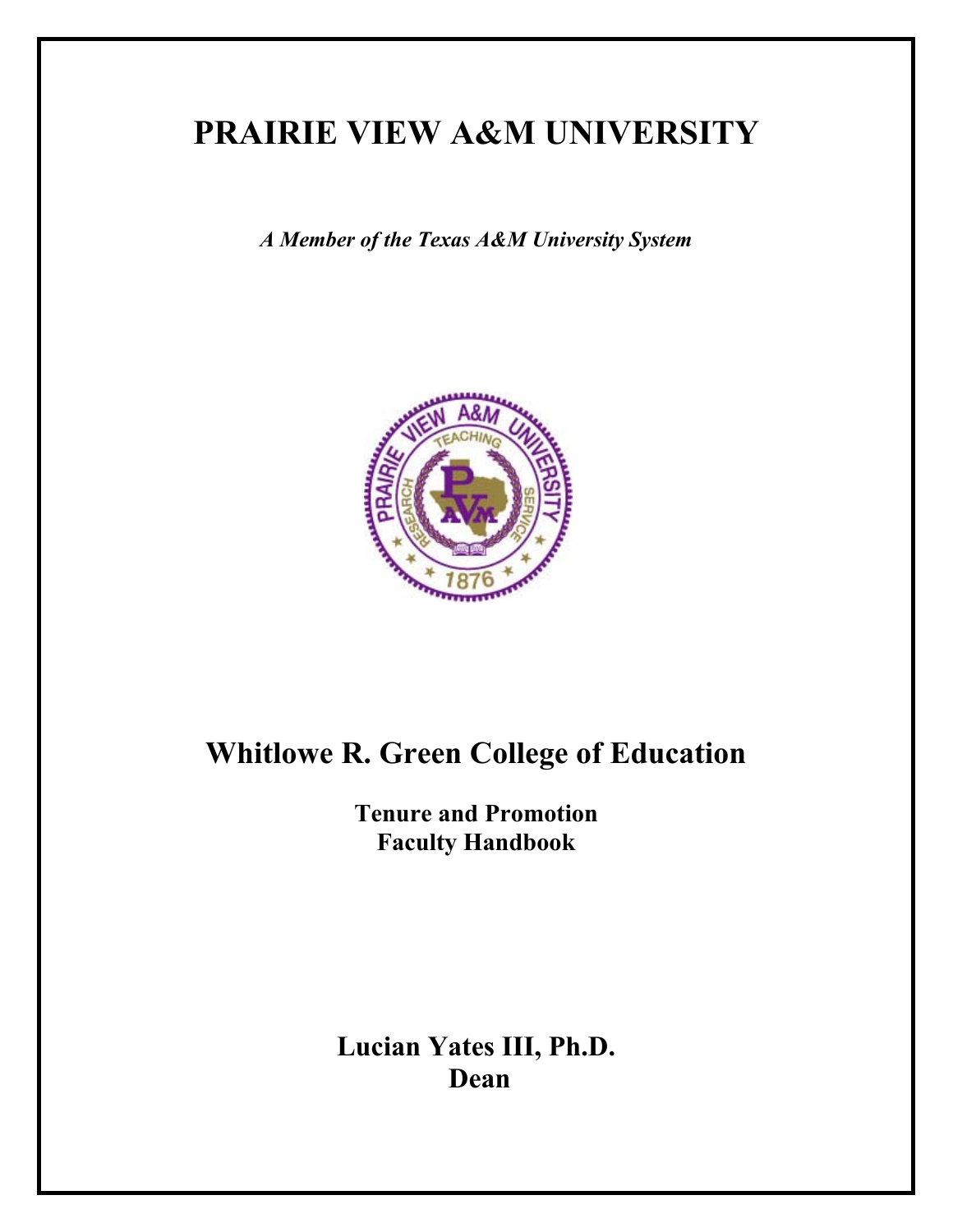## **TABLE OF CONTENTS**

| <b>SECTION I.</b>  |                  |                                                                                                                                                                                                                                |  |
|--------------------|------------------|--------------------------------------------------------------------------------------------------------------------------------------------------------------------------------------------------------------------------------|--|
|                    | $A_{-}$          |                                                                                                                                                                                                                                |  |
|                    | B <sub>1</sub>   |                                                                                                                                                                                                                                |  |
|                    | $\mathcal{C}$ .  |                                                                                                                                                                                                                                |  |
|                    | D.               |                                                                                                                                                                                                                                |  |
|                    | Ε.               |                                                                                                                                                                                                                                |  |
| <b>SECTION II.</b> |                  | Faculty Evaluation manufactured and contract the contract of the contract of the contract of the contract of the contract of the contract of the contract of the contract of the contract of the contract of the contract of t |  |
|                    | $A_{-}$          | Annual Performance Evaluation of Faculty                                                                                                                                                                                       |  |
|                    | $\mathbf{B}$     |                                                                                                                                                                                                                                |  |
|                    |                  |                                                                                                                                                                                                                                |  |
|                    | $1_{-}$          |                                                                                                                                                                                                                                |  |
|                    | 2.               |                                                                                                                                                                                                                                |  |
|                    | 3 <sub>1</sub>   |                                                                                                                                                                                                                                |  |
|                    | $\overline{4}$ . |                                                                                                                                                                                                                                |  |
|                    | 5 <sub>1</sub>   |                                                                                                                                                                                                                                |  |
| <b>SECTION IV.</b> |                  |                                                                                                                                                                                                                                |  |
|                    |                  |                                                                                                                                                                                                                                |  |
| <b>SECTION V.</b>  | Forms            |                                                                                                                                                                                                                                |  |
|                    | $\mathbf{1}$ .   |                                                                                                                                                                                                                                |  |
|                    | $\mathfrak{2}$ . |                                                                                                                                                                                                                                |  |
|                    | 3 <sub>1</sub>   |                                                                                                                                                                                                                                |  |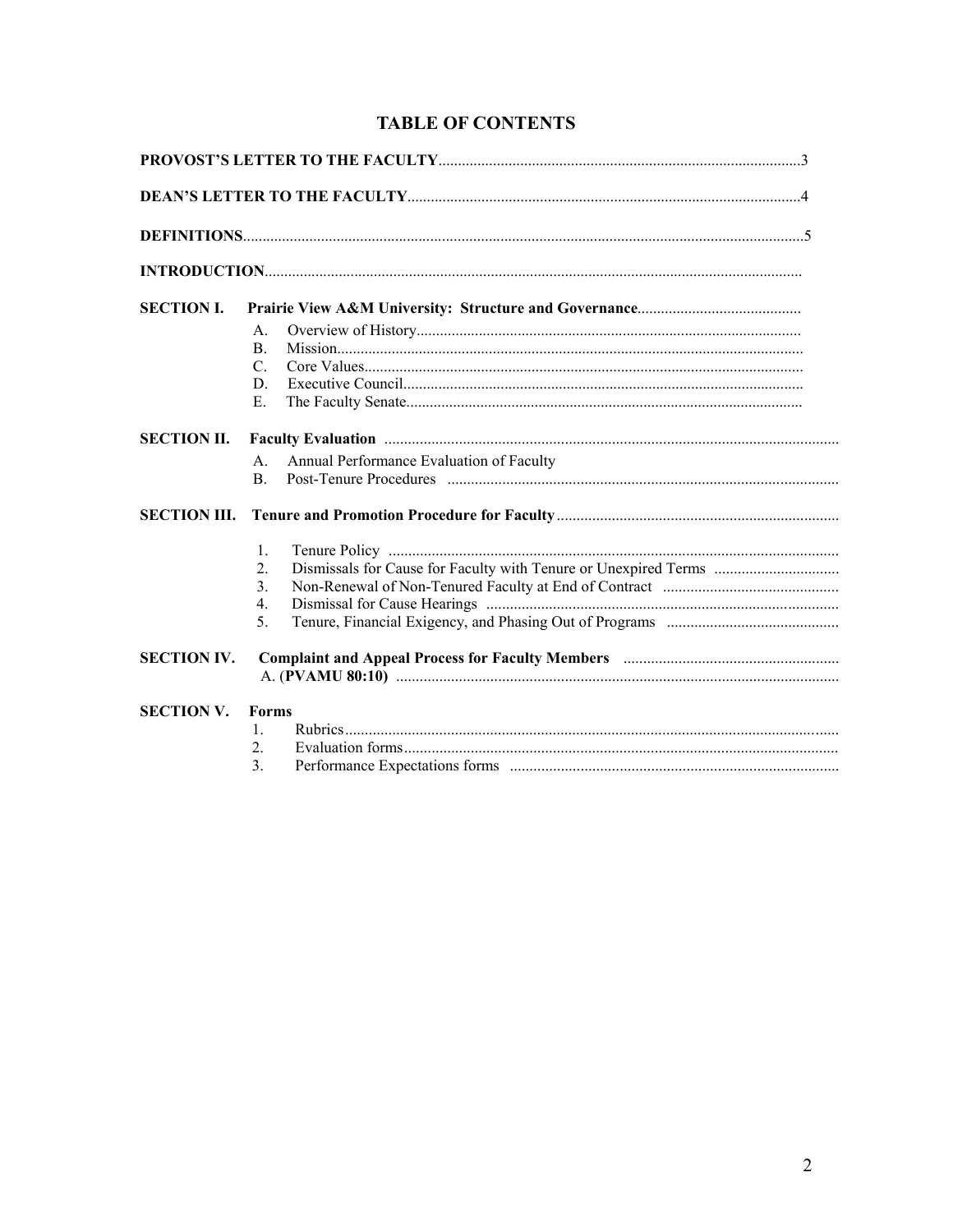## **PROVOST'S LETTER TO THE FACULTY**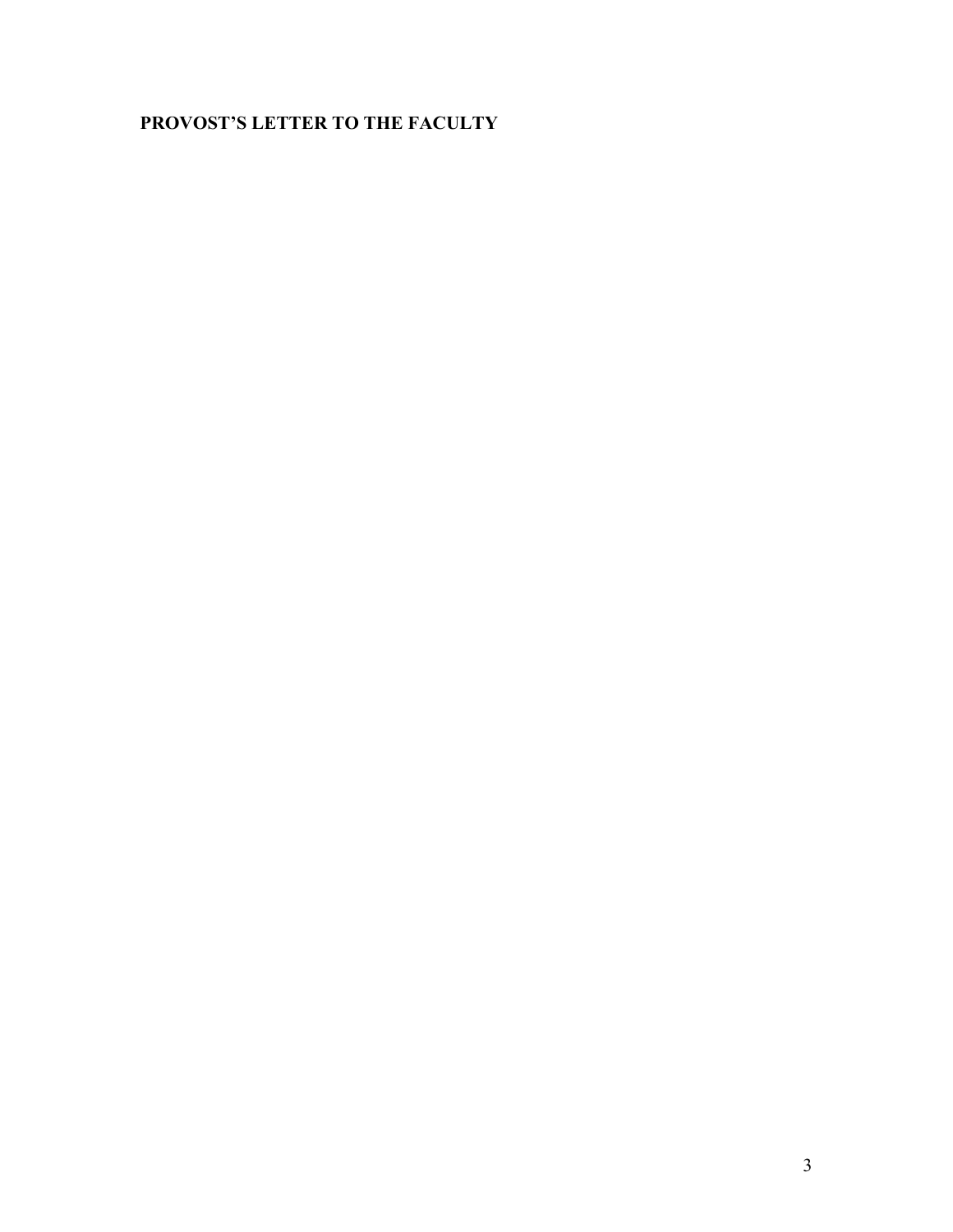## **DEAN'S LETTER TO THE FACULTY**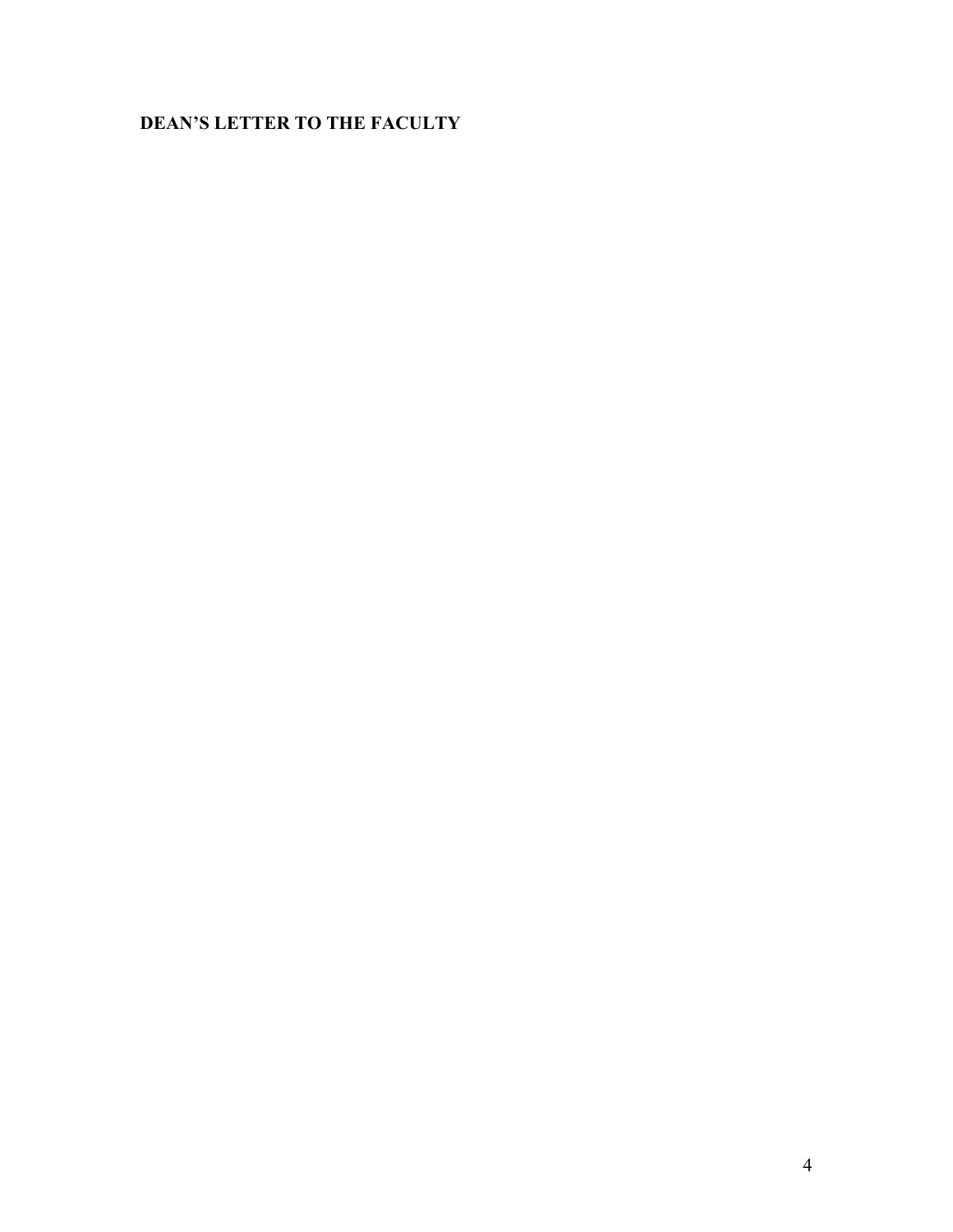## **DEFINITIONS**

## **Portfolio**

A file for a single candidate that includes documents submitted by the candidate, as well as documents prepared by the departmental Tenure and Promotion Committee (T&P), the Department Head, and Peer Reviewers. Departments prepare the portfolio and send them to the colleges.

## **Eligibility to Vote**

Two criteria for voting eligibility have been identified for the tenure and promotion process:

- 1) Only tenured PVAMU faculty are eligible to vote in any case where tenure is being considered for the candidate, or when the candidate already holds tenure and is seeking promotion.
- 2) To be eligible to vote on tenure or promotion, the voting PVAMU faculty member must *also* hold a rank equal to or above that of the rank being sought by the candidate.

Example: An Assistant Professor in the department is seeking tenure plus promotion to Associate Professor. Only tenured faculty members holding the rank of Associate Professor or above are eligible to vote on that candidate.

## **Departmental Tenure and Promotion (T & P) Committee**

A single, independent committee (not including or chaired by the Department Head), which is charged with reviewing candidates eligible for tenure and/or promotion and voting on those candidates. The "T  $\&$  P" committee is defined as "the group whose vote is forwarded as the vote on the candidate", regardless of how that committee is constituted. A single committee may be used for both promotion and tenure. In some departments, the process involves both a sub-committee formed for evaluating each candidate and a more general committee (or a committee consisting of all faculty of eligible rank) voting on all of the candidates. (See "Eligibility to Vote" above, for an explanation of which faculty members are eligible to vote in tenure and/or promotion cases.) Departmental  $T \& P$  Committee members are elected by departmental faculty.

## **Whitelowe R. Green College of Education (COE) T & P Committee**

A single, independent committee (not including or chaired by neither Dean nor Department Heads), which is charged with reviewing candidates eligible for tenure and/or promotion and voting on those candidates. The "T  $\&$  P" committee is defined as "the group whose vote is forwarded as the vote on the candidate," regardless of how that committee is constituted. A single committee may be used for both promotion and tenure.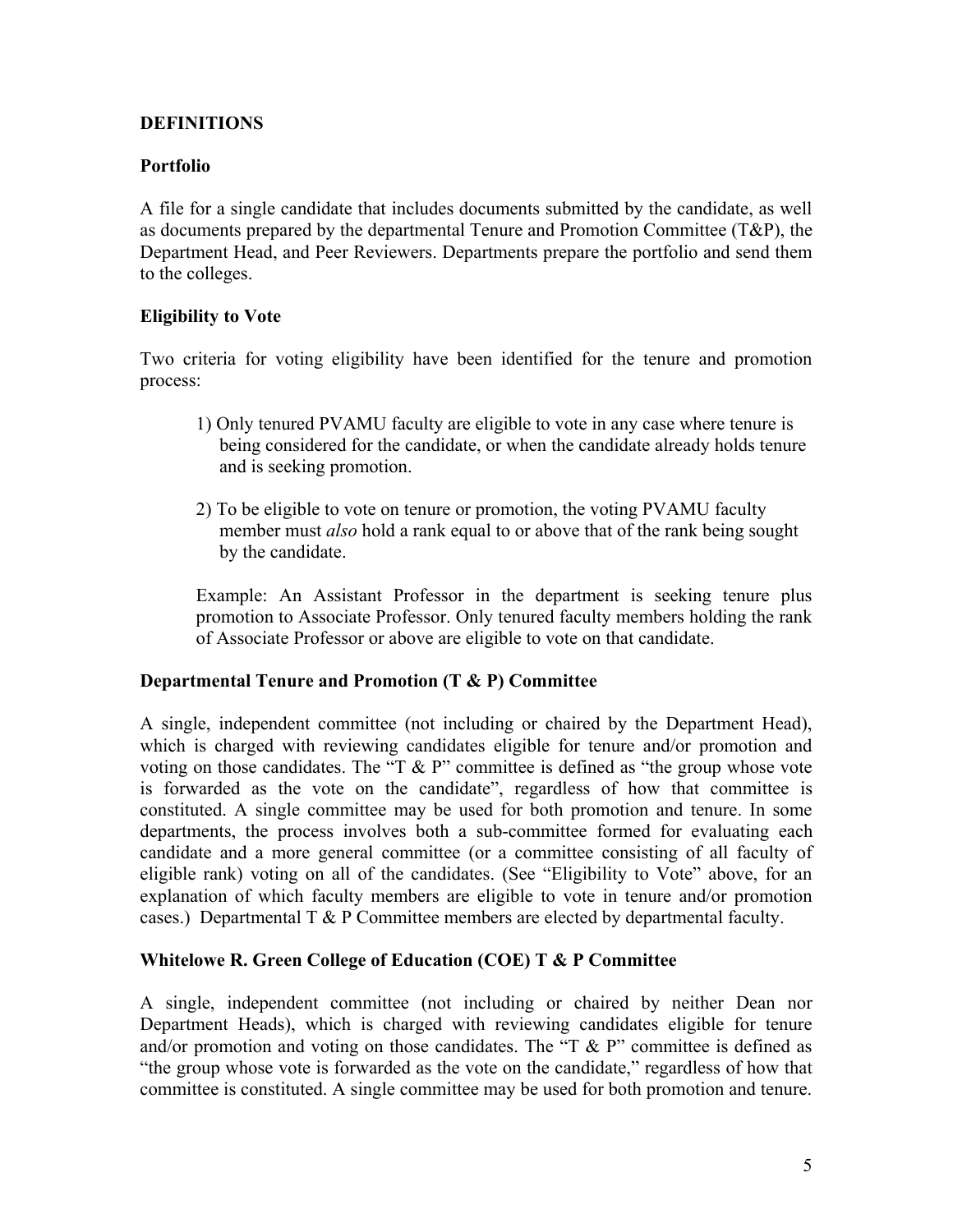The COE Tenure & Promotion Committee will be composed of five individuals with at least one representative from each department. Each committee member will be elected by all tenured faculty within the COE.

## **Curriculum Vitae**

The curriculum vitae will reflect experiences and development in the candidate's career as a teacher and scholar. It provides an overview of the candidate's academic accomplishments.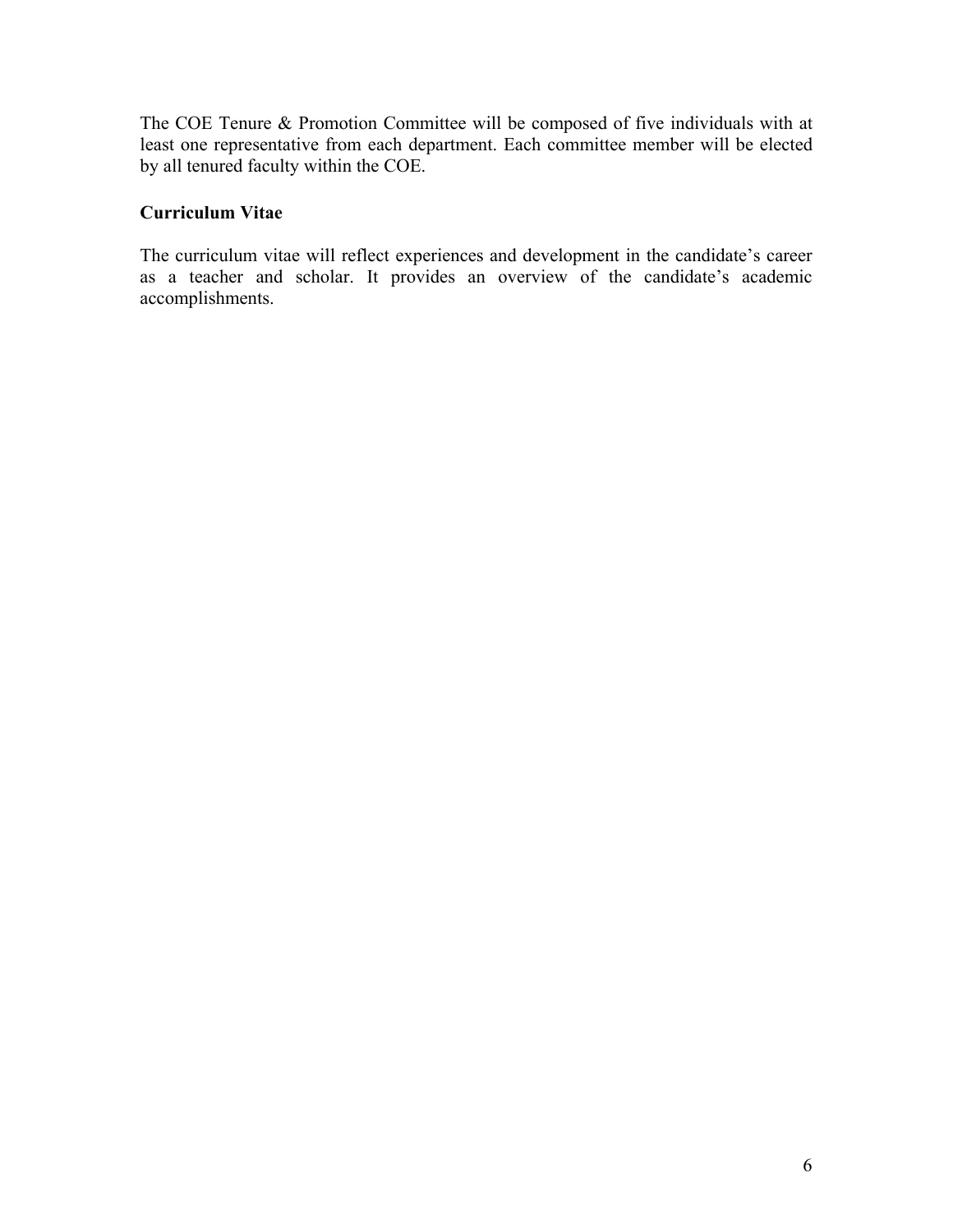## **INTRODUCTION**

In fulfilling the university's mission, the Whitlowe R. Green College of Education values outstanding teaching and is dedicated to offering nationally accredited programs that are based on essential knowledge, sound practice, relevant research and realistic clinical training. Thorough instructional practices, community involvement/service, and scholarly research, the Whitlowe R. Green College of Education prepares professionals who substantially contribute toward the improvement of our changing diverse and technologically advanced society. In order to ensure that our students receive the best education, it is imperative that our faculty be accountable for continually growing in areas of teaching, research and service. The promotion and tenure process is a method to measure faculty's professional growth in these areas.

Therefore, this Policy defines the criteria and guidelines relating to faculty promotion and tenure in the Whitlowe R. Green College of Education at Prairie View A&M University. It has been developed with the recommendation of the faculty in the College of Education. However, the final authority for promotions and granting of tenure within the Texas A&M University Systems rest with the System Board of Regents upon the recommendation of the President of the University and the Chancellor of the Texas A&M University System. General policies on "Academic Freedom, Responsibility and Tenure which have been adopted by the System Board of Regents and published in the Administrative Policy and Procedures Manual." That policy applies to all system institutions is used as a guide in establishing institutional policies and procedures and supersedes any such institutional or college policies.

## **Policy Implementation**

This policy will apply for all tenure-track and tenured faculty in the Whitlowe R. Green College of Education beginning Fall 2008 semester. It is the responsibility of all individuals participating in the tenure and promotion process to ensure that the policy stated in this manual is executed in an appropriate manner. The faculty member (candidate for promotion and/or tenure) must provide evidence in his/her portfolio that standards for promotion and tenure set in this manual are met.

## **Summary of Promotion and Tenure Process**

Tenure means the right of faculty members to continue in their academic positions unless dismissed for good cause. Tenured faculty who remain in good standing shall continue to enjoy those privileges customarily associated with tenure, including an expectation of continuing employment, appropriate compensation, suitable office and workspace, serving as a principal investigator and conducting research, teaching classes, participating in faculty governance, and representing oneself as a tenured faculty member in the Whitlowe R. Green College of Education at Prairie View A&M University.

At the beginning of each fall semester, the Department Head will inform via a written memorandum each faculty member in the department who must receive a mandatory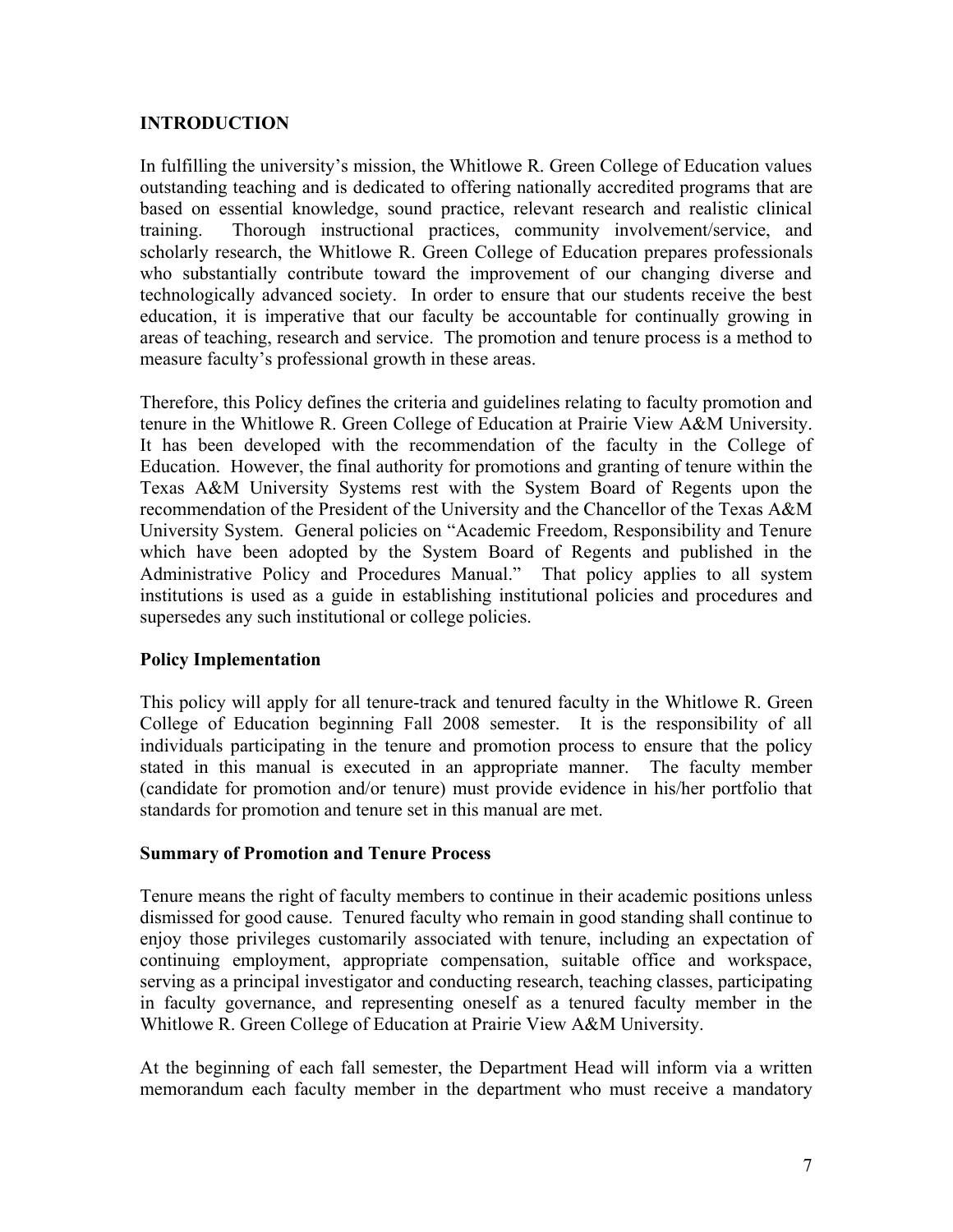tenure review during the current academic year. Each faculty member, applying for tenure and promotion must submit a portfolio to the Department Head by October  $30<sup>th</sup>$ . The portfolio should contain, at the minimum, a complete and up-to-date curriculum vita clearly identifying the faculty member's educational and professional background, qualifications and experience as well as scholarly and professional activities and achievements. The portfolio should include evidence that substantiate achievements in the three areas of teaching/achievement, research and scholarly/creative works, activities and/or service.

Faculty considered eligible for promotion and tenure are to be full-time tenure track, probationary faculty, who, upon initial employment, are recommended to the Board of Regents by the President following receipt of a recommendation from the Provost and Senior Vice President for Academic Affairs who have received a recommendation from the Department Head of the employing department and the Dean of the Whitlowe R. Green College of Education. No commitments of intent to award tenure will be made until credentials have been received and examined. Letters of recommendation from external professionals in the discipline may be required.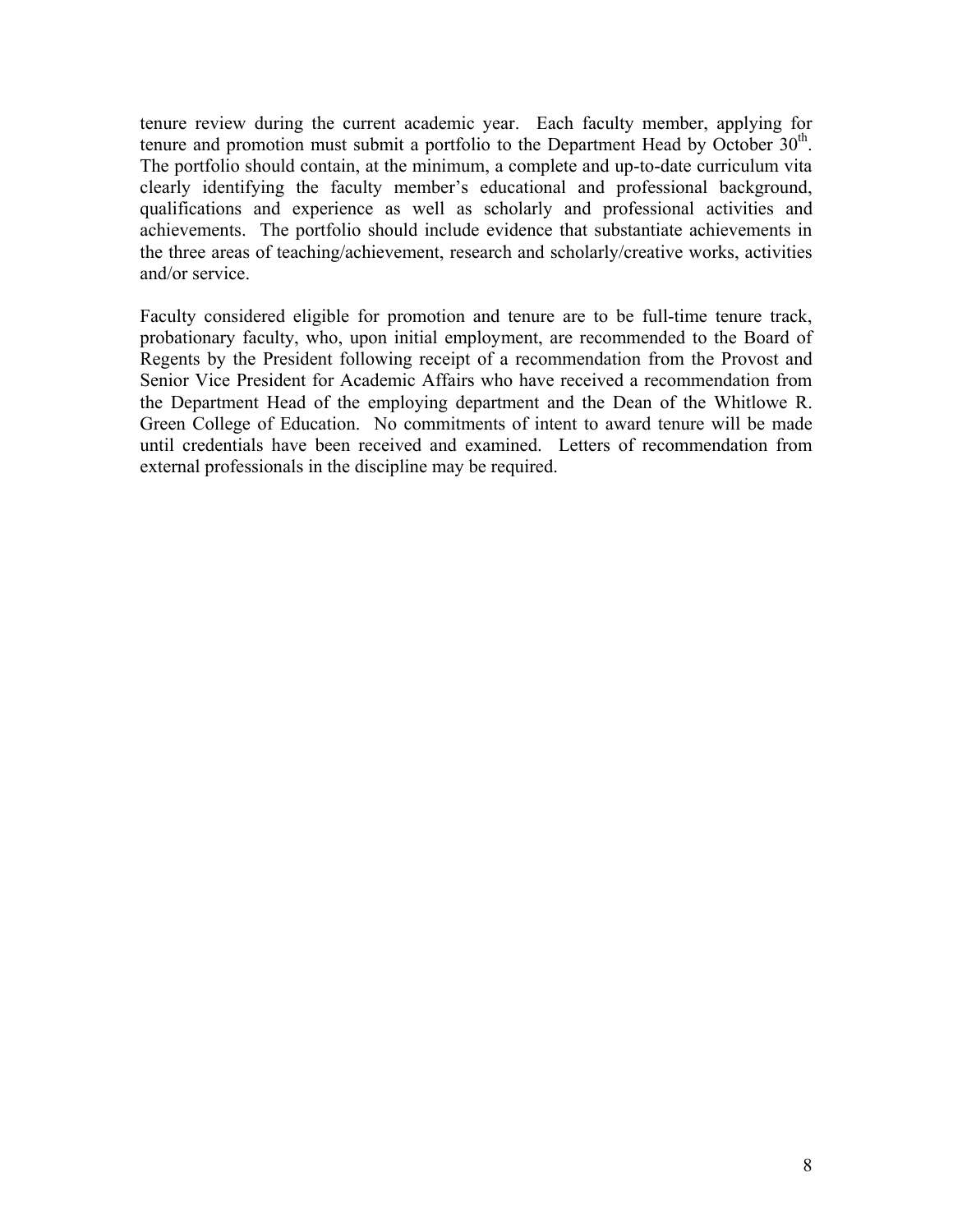## **Annual 2007-2009 Evaluation Calendar for Tenure, Promotion and Post-Tenure Review**

| <b>Action</b>                                                                      | <b>Faculty Responsibilities</b><br>and Schedule                                                                                                       | <b>Supervisor's Action</b><br>and Schedules                                                                                                                                                                                                                        |
|------------------------------------------------------------------------------------|-------------------------------------------------------------------------------------------------------------------------------------------------------|--------------------------------------------------------------------------------------------------------------------------------------------------------------------------------------------------------------------------------------------------------------------|
| <b>Evaluation of Tenure</b>                                                        | Submit self-report of performance to                                                                                                                  | Thoroughly review performance record of Tenure Track                                                                                                                                                                                                               |
| Track Faculty entering<br>4 <sup>th</sup> year of Mandatory                        | Department Head and schedule<br>meeting with Department Head NLT                                                                                      | Faculty with special attention to faculty entering $4th$ year of<br>tenure track (probationary status) NLT September 28.                                                                                                                                           |
| Service                                                                            | September 28 of $4th$ year on tenure<br>track to discuss progress.                                                                                    |                                                                                                                                                                                                                                                                    |
|                                                                                    |                                                                                                                                                       | Be certain that the Tenure Track Faculty know the<br>departmental school/college requirements for tenure.                                                                                                                                                          |
| Mandatory and early<br>application for tenure<br>and promotion;<br>application for | Prepare portfolio (binder-3 inch max.)<br>according to Portfolio Content<br>Guidelines. Submit to the immediate<br>supervisor (usually the department | Department head ensures activation of tenure and promotion<br>advisory committee at department and school/college level<br>by September 28.                                                                                                                        |
| promotion only.                                                                    | head) by October 29.                                                                                                                                  | Dean transmits all recommendations to advisory committee<br>and monitors so all appropriate departmental and<br>school/college reviews completed by November 15. Dean<br>transmits all recommendation for tenure, promotion by<br>December 3 of the academic year. |
|                                                                                    |                                                                                                                                                       | Each Dean meets with Provost, VP Research, and President<br>for executive level reviews of applicants at a scheduled<br>time, ranging from <b>January 7-February 1of the academic</b><br>year.                                                                     |
|                                                                                    |                                                                                                                                                       | Deans notify faculty if decision is not to recommend<br>requested action.                                                                                                                                                                                          |
|                                                                                    |                                                                                                                                                       | Final recommendations submitted to the Chancellor by the<br>President for Board of Regents action.                                                                                                                                                                 |
|                                                                                    |                                                                                                                                                       | Faculty notified of Board of Regents actions.                                                                                                                                                                                                                      |
| Post-Tenure Review-<br>Tenured faculty whose<br>years in tenure status             | Prepare portfolio (binder-3 inch max.)<br>according to Portfolio Content<br>Guidelines. Submit to the immediate                                       | Deans oversee review procedures (select option per post-<br>tenure review policy).                                                                                                                                                                                 |
| total 5, 10, 15, 20, 25,<br>30, 35, 40, 45, 50, 55                                 | supervisor (usually the department<br>head) by <b>February</b> 1 of the academic                                                                      | Review committees complete reviews within the<br>school/college by March 15 of the academic year.                                                                                                                                                                  |
| as of <b>August 31, 2007</b> .                                                     | year.                                                                                                                                                 | Deans submit outcomes to Provost for executive level<br>review.                                                                                                                                                                                                    |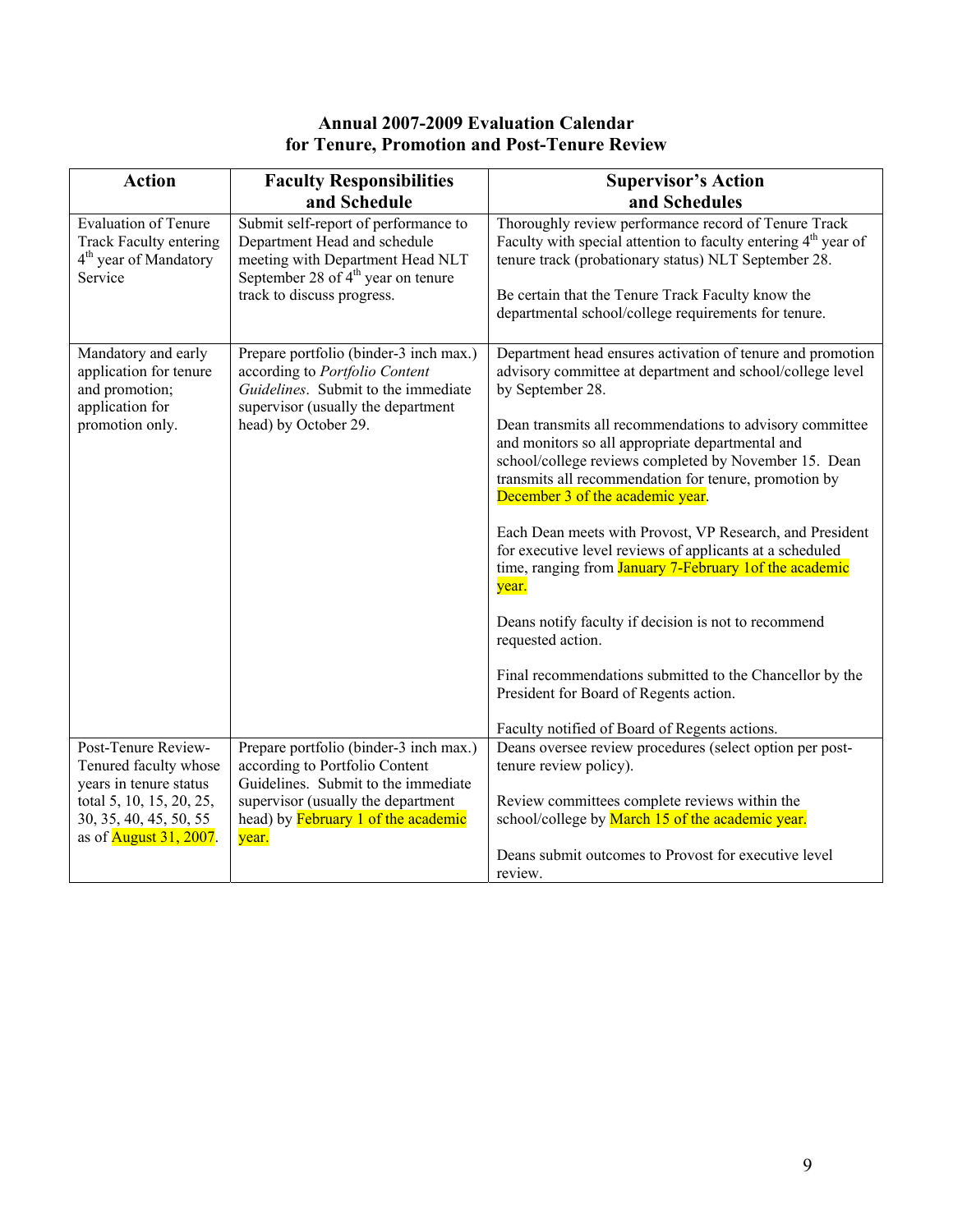## **PRAIRIE VIEW A&M UNIVERSITY: STRUCTURE AND GOVERNANCE**

## **A. Overview of History**

Prairie View A&M University is the second oldest public institution of higher education in Texas. The University offers baccalaureate degrees in 50 academic majors, 37 master's degrees and four doctoral degrees. Prairie View A&M University is a Historically Black University with the reputation for providing thousands of engineers, nurses, educators, architects and other professionals. PVAMU is a member of the Texas A & M University System dedicated to fulfilling its land-grant mission of achieving excellence in teaching, research and service for more than 130 years.

## **B. Mission**

Prairie View A&M University is dedicated to excellence in teaching, research and service. It is committed to achieving relevance in each component of its mission by addressing issues and proposing solutions through programs and services designed to respond to the needs and aspirations of individuals, families, organizations, agencies, schools, and communities-both rural and urban. Prairie View A&M University is a stateassisted institution by legislative designation, serving a diverse ethnic and socioeconomic population and a land-grant-institution by federal statute. PVAMU was designated by the Texas constitution as one of the three "institutions of the first class" (1984).

## **C. Core Values**

## **ACCESS AND QUALITY**

PVAMU will provide equal educational opportunity to increasing numbers of persons from unserved and underserved populations residing primarily among the economically and socially bypassed in the society.

## **DIVERSITY**

PVAMU will sustain its commitment to recruit, enroll, educate and graduate students and to employ and advance faculty and staff without regard to age, ethnicity, gender, national origin, socioeconomic background, or educationally unrelated handicap; further, the University will offer challenges to both the academically talented and the under-prepared who arrive in college with ability, but without college-ready achievement.

## **LEADERSHIP**

PVAMU will stimulate, initiate and implement programs and services to both inspire and guide students, faculty and staff in developing their self-confidence, self-discipline, and other requisites to becoming successful leaders in their professions and in their communities; further, the University will offer campus-based and distance education programs to enhance the life chances for persons in its areas.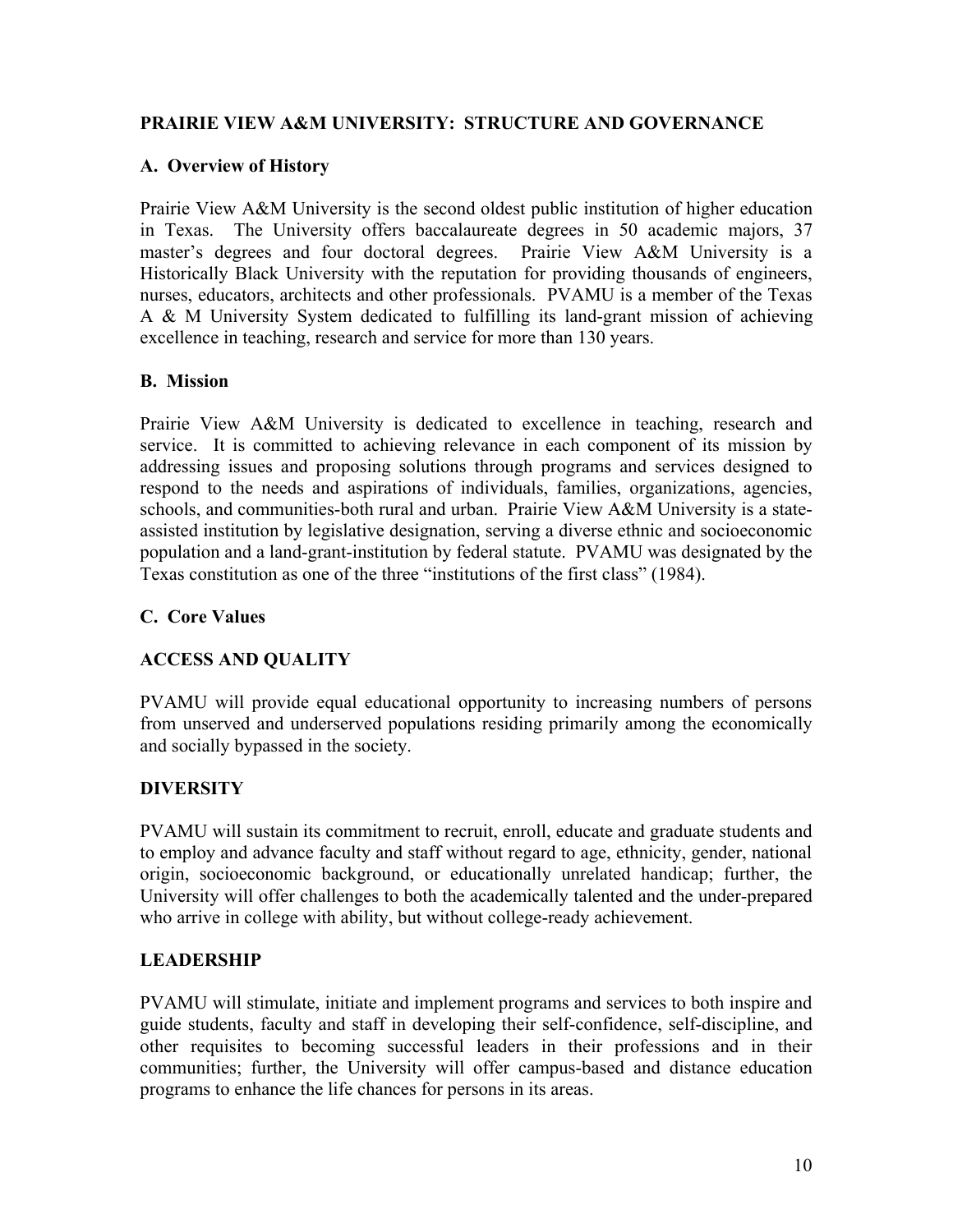## **RELEVANCE**

PVAMU will respond to the need for highly literate, technologically competent graduates educated to excel in the  $21<sup>st</sup>$  century work force; further, the University will extend the products of its research and service to address concerns and solve problems such as violence, abuse and misuse; drug and alcohol abuse; mental, physical, and psychological neglect; environmental injustice; and other forms of social dissonance that comprise the quality of life for the citizenry.

### **SOCIAL RESPONSIBILITY**

PVAMU will promote active participation in constructive social change through volunteerism, leadership, and civic action on the part of its faculty, staff, and students; further, the University will utilize channels available for influencing public policy on the local, state, national, and international levels.

#### **D. EXECUTIVE COUNCIL**

The Whitlowe R. Green College of Education Executive Council is the governing body of the College. Policies and procedures for the College are developed, interpreted and implemented by the Executive Council. The governing body is comprised of the Dean, as Presiding Officer, Associate Dean, Director of Teacher Certification, Director of Student Teaching and Field Experiences, Department Head of Curriculum and Instruction, Department Head of Educational Leadership and Counseling, and the Department Head of Health and Human Performance.

#### **E. FACULTY SENATE**

The Faculty Senate is comprised of elected faculty representatives that report to and advise the President of Prairie View A&M University. They play an influential role in its governance through the recommendation of rules and procedures, providing advice, facilitating discussion, voicing faculty concerns and disseminating information to the academic community. For more information about the Faculty Senate, see the website at [http://facultysenate.pvamu.edu.](http://facultysenate.pvamu.edu/)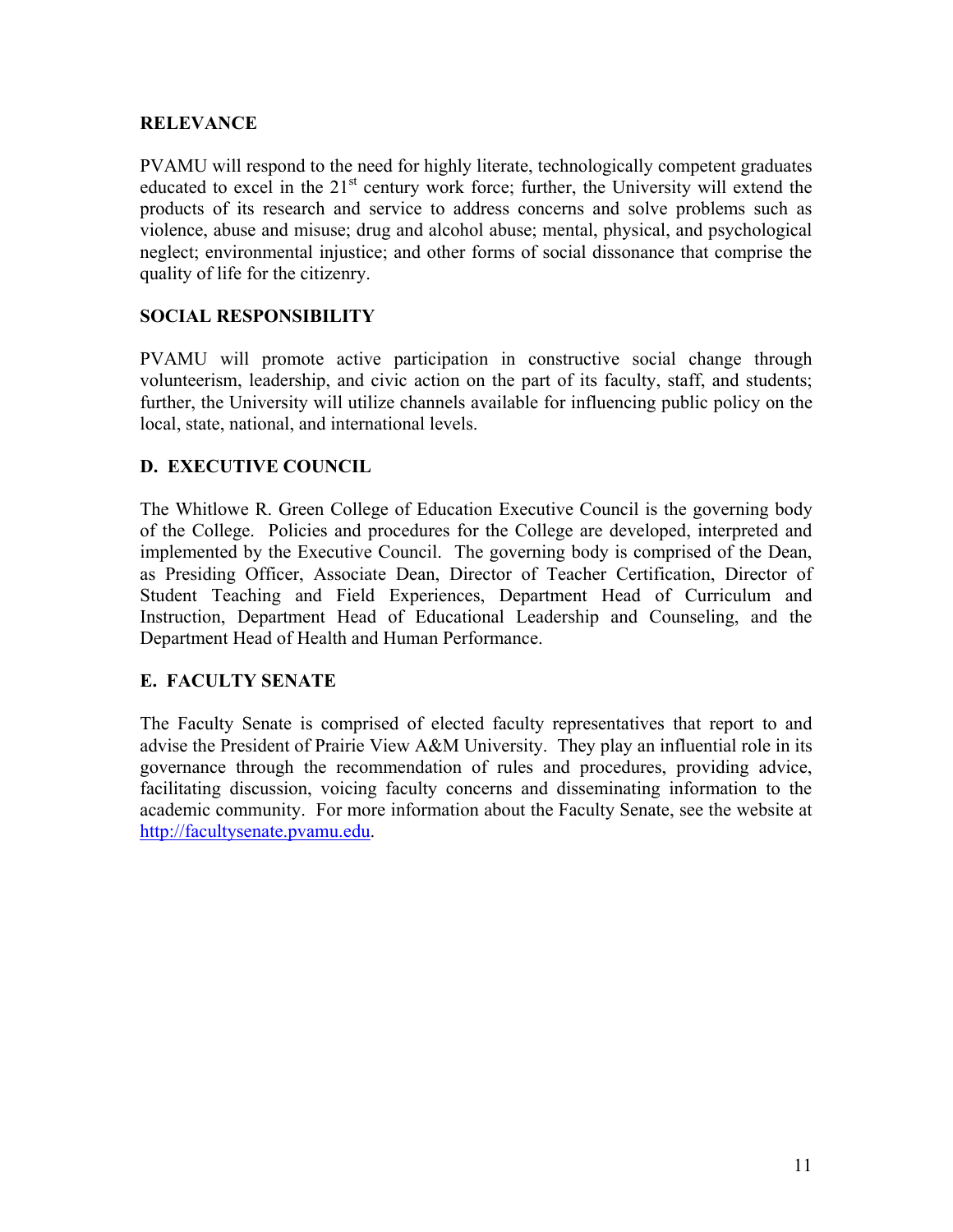#### **TENURE POLICY**

Tenure means the entitlement of faculty members to continue in their academic positions unless dismissed for good cause. Tenured faculty who remain in good standing shall continue to enjoy those privileges customarily associated with tenure, including an expectation of continuing employment, appropriate compensation, a suitable office and workspace, serving as a principal investigator and conducting research, teaching classes, participating in faculty governance, and representing oneself as a tenured faculty member at Prairie View A&M University. However, tenure shall not be construed as creating a property interest in any attributes of the faculty position beyond the faculty member's regular annual salary. Faculty tenure at Prairie View A&M University is designed to be an open and fair procedure. Following are the components of the tenure procedure at Prairie View A&M University.

Beginning with appointment to a tenure-track position, the probationary period for a faculty member shall not exceed seven years. This period may include credit for a maximum of three years of tenure track service at Prairie View A&M University the normal maximum of seven years; however, any credit for prior service included within the seven-year probationary period shall be agreed upon in writing at the time of employment.

At Prairie View A&M University, the probationary period shall in every instance begin September 1 of the employee's first year of employment. Semesters and summer terms worked preceding September 1 of the first year of employment, shall not be credited as part of the official probationary period. A faculty member who has held tenure at a previous institution may receive credit for prior tenure accruing service. Credit for prior service included within the seven-year probationary period shall be included in the offer of employment. Tenure is granted only by the affirmative action of the Board of Regents upon recommendation of the President and CEO of Prairie View A&M University. At the conclusion of the probationary period, unless appropriately informed otherwise, the faculty member shall not have tenure. Prior to the beginning of the last year of the probationary period, the faculty member who has not received notice of a decision relating to receipt of tenure should make a written request for such a decision from the administration, and the administration should promptly respond. If the decision is not to award tenure, the faculty member is entitled to serve for one additional contract year following the term or semester in which the notice is received.

At Prairie View A&M University, the extension of the probationary period beyond the seven years shall be based upon extraordinary circumstances that would reasonably impede to a substantial extent the probationary faculty member's performance in a tenure track position. Such circumstances may include, but not be limited to, serious illness of the employee or of the employee's family member for whom the employee is primary care giver; approved institutional changes or special assignments affecting to a material and substantial extent the faculty member's responsibilities; loss of research or other resources due to fire, flood or other event beyond the faculty member's control; or other circumstances that the President and CEO determines as those that warrant extension of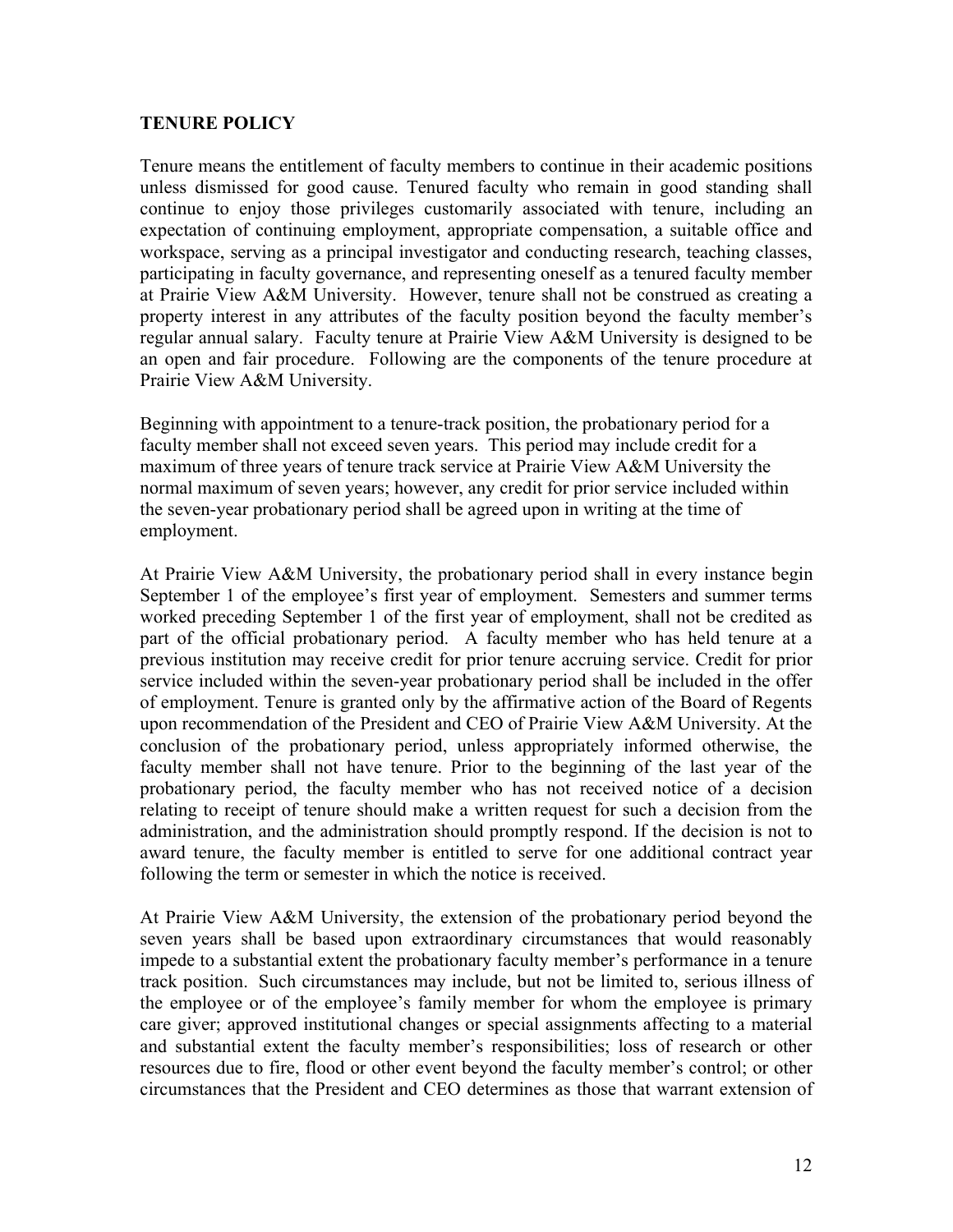the probationary period.

Extensions will normally be for one year but may be granted for two years if circumstances necessitate and approval is granted by the President and CEO upon a recommendation of the Dean and the Provost It is the responsibility of the faculty member to initiate in writing a request for extension of the probationary period. The request, including supporting documentation, should be made as soon as it becomes evident that the faculty member is facing circumstances to which the "*stop the clock*" provision applies. Should the faculty member be unable to initiate such a request, his or her immediate supervisor, usually the Department Head, should initiate the request and submit it to the Dean who must present his or her recommendation to the Provost and Senior Vice President for Academic and Student Affairs. The final determination of whether an extension may be granted shall be made by the President and CEO.

## **TEACHING**

A faculty member is expected to provide evidence of good and effective instruction during the period of evaluation related to tenure and/or promotion to the next rank. Student Opinion Survey (SOS) scores will be considered as one of the factors in the evaluation of teaching. Success of candidates on TexES examinations covering the competencies in the instructor's courses will also be an important factor. The evaluation of instruction will be based on multiple measurements including an assessment of methods, formal evaluations of classroom performance, and outcome measurement to the extent it is available. Instruction is understood to include not only classroom performance but other factors, such as preparation for courses, staying current in the discipline, instructional innovation, curriculum improvement and development, use of research and application of technology in instruction, course content and requirements, advising and tutoring, activities directly related to student development, availability to students and other related aspects. A faculty portfolio should include documents to provide evidence of good teaching. A complete list of other items to be included is contained in the rubric.

## **RESEARCH AND SCHOLARSHIP**

A faculty member is expected to provide evidence of satisfactory level of research and scholarship during the period of evaluation under consideration. Minimum requirements for satisfactory performance in this area for tenure and/or promotion to the next rank shall include the information contained in the rubric.

## **SERVICE**

A faculty member is expected to provide evidence of satisfactory contributions in the areas of services-to the University (to include the Department, College & University levels), profession and community-during the period of evaluation under consideration.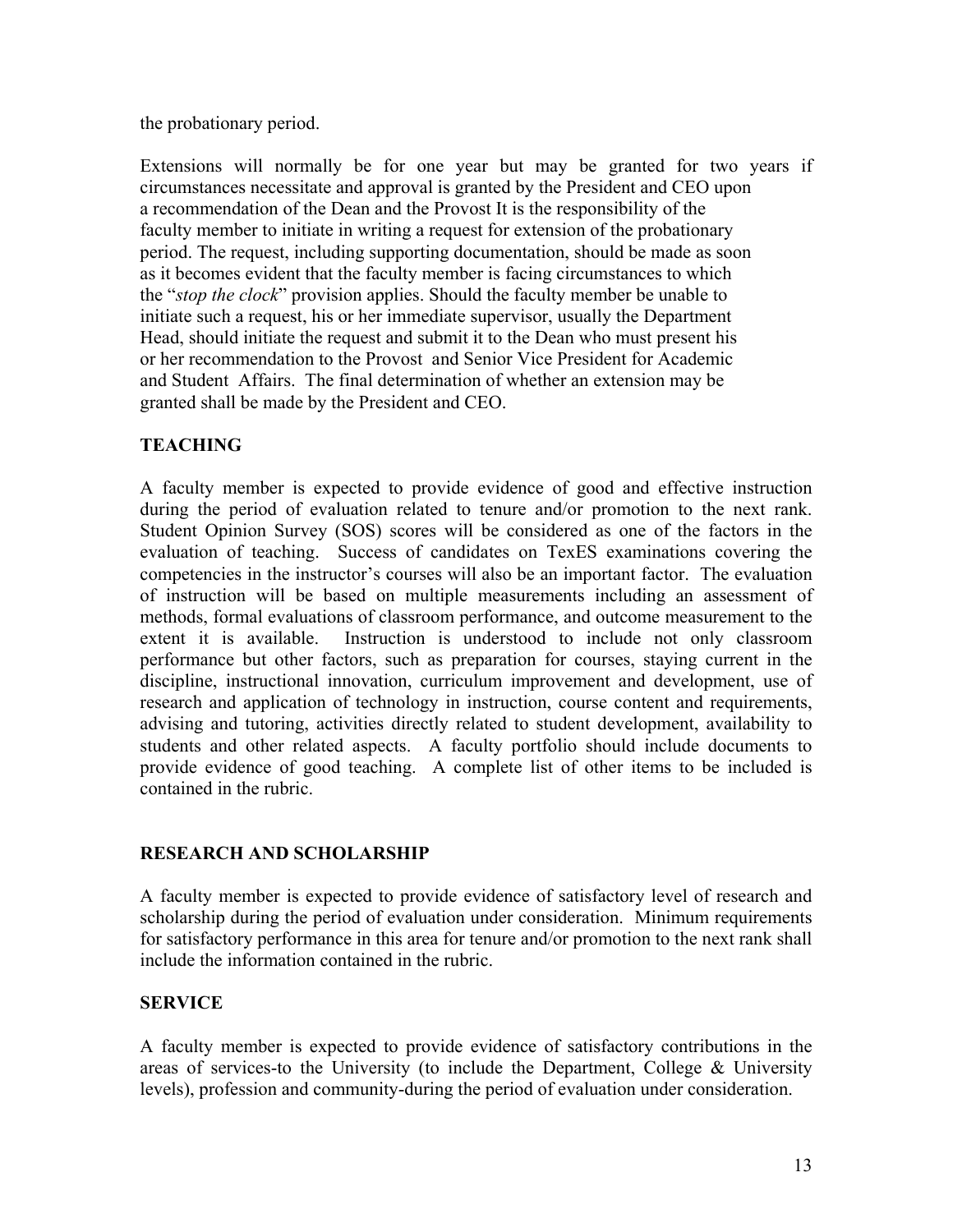A faculty member being evaluated should demonstrate and document his/her individual contributions to the continued development of the College and/or University, service to the students as well as contributions to the profession or community. A complete list of items is contained in the rubric.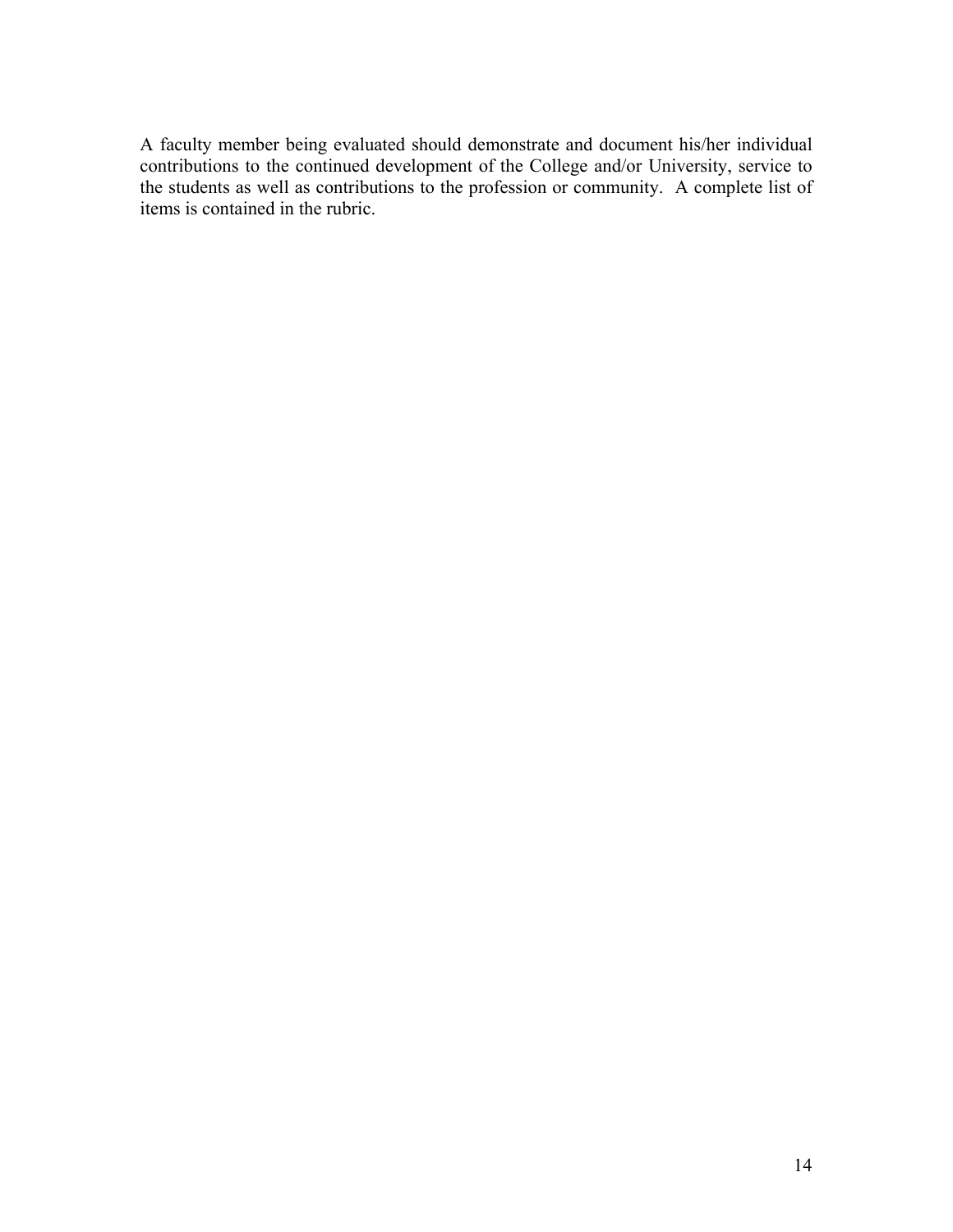## **DEPARTMENTAL ORGANIZATION & SUBMISSION PROCESS**

Please submit one set organized as shown below to the Office of the Dean of the Whitelowe R. Green College of Education by the deadline identified by the Dean.

#### **Organizing the Candidates' Portfolio for Hardcopy Submission**

In each set, please group the dossiers into three major categories:

- 1. Tenure-only candidates
- 2. Tenure and Promotion candidates
- 3. Promotion-only candidates

Organize all materials as shown below. This grouping constitutes one file-set (do these three times):

- 1. a) Tenure-only College Chart
	- b) Tenure Candidate Portfolios in individual binders.\* Order the files just as they have been listed on the college chart (first by rank, then by alphabetical dept., then alphabetically by name within each department).
- 2. a) Tenure and Promotion College Chart
	- b) Tenure and Promotion Candidate Portfolios in individual binders.\* Order the files just as they have been listed on the college chart (first by rank, then by alphabetical dept., then alphabetically by name within each department).
- 3. a) Promotion-only College Chart

 b) Promotion Candidate Portfolios in individual binders.\* Order the files just as they have been listed on the college chart (first by rank, then by alphabetical dept., then alphabetically by name within each department).

*\*Binders should have tabs labeled with the following information: -Candidate's Last Name, First Name -Rank sought (e.g., Tenure w/Promotion)* 

-Department/College-Academic year (e.g. 2008-2009)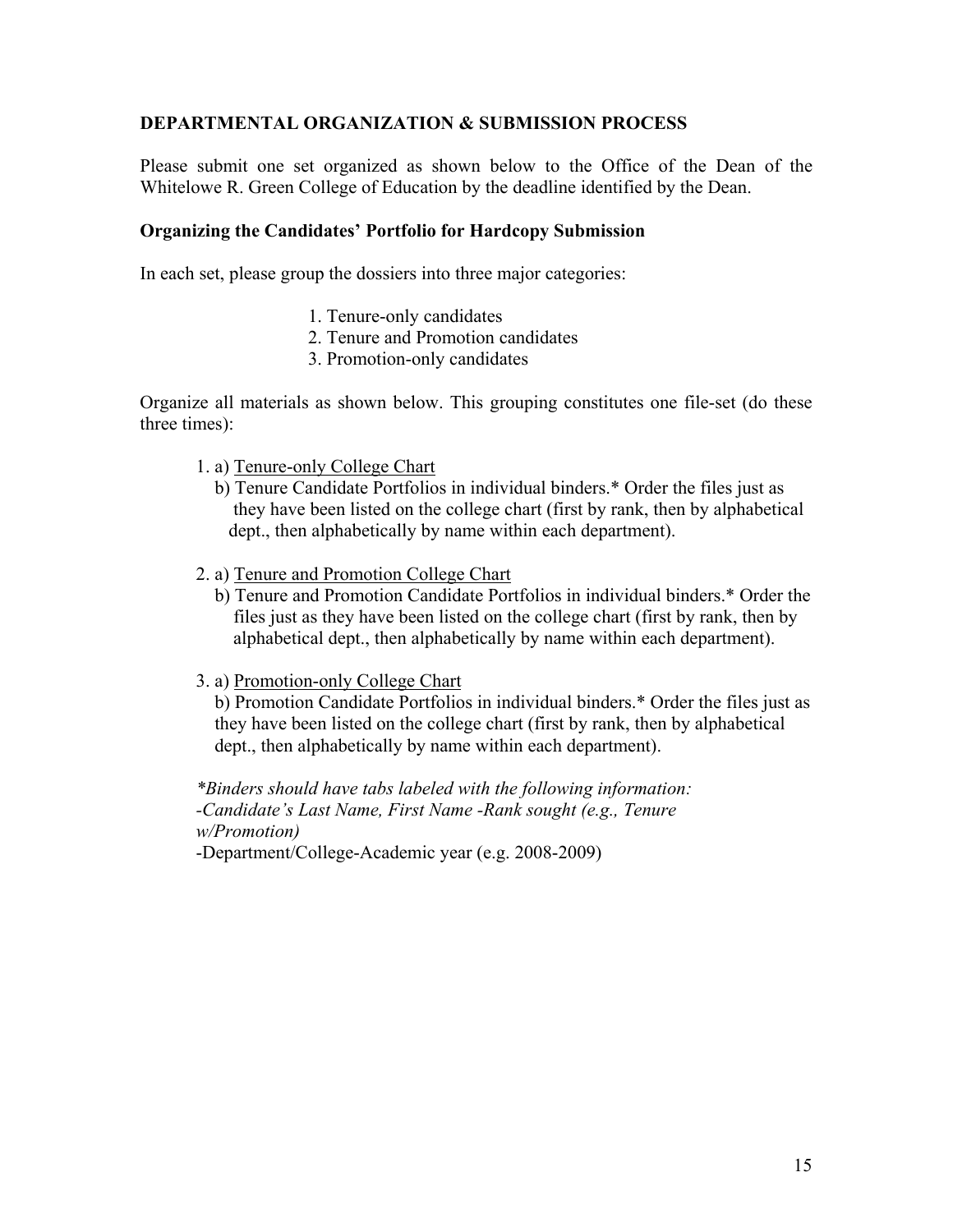## **CANDIDATE'S PORTFOLIO ITEMS - ORGANIZATION AND PREPARATION**

## **General Instructions**

For each candidate's portfolio please do the following*:* 

- 1. Fill out a Portfolio Cover Sheet for Promotion and Tenure, to be included at the beginning of each candidate dossier. A complete explanation of each item listed on the cover sheet appears below (Portfolio Items section). Please ensure that each item listed on the sheet is included in the portfolio submitted to the Office of the Dean.
- 2. Use tabbed divider sheets to label and separate each section of the candidate's portfolio.
- 3. For hardcopies, place the dossier of each candidate in its own binder. Clearly mark the file folder with the candidate's name, rank, department, and the academic year. Supporting materials such as copies of articles should be included.
- 4. Arrange the binders as specified in-Organization and Submission.

## **Portfolio Items**

## *Item 1: Candidate's Statement(s) on Teaching Research and Service*

## **Description**

Written by the candidate, this is a concise statement of the candidate's goals, philosophies, strategies and emphases in carrying out his or her professional responsibilities in teaching, in research, in service, and in any other activities. Each of the three areas should be individually addressed. Rather than using this statement as a forum to say why the candidate's teaching, scholarship and service have been significant (or to make an argument for promotion or tenure), this statement should say how they candidate approaches these things.

*Item 1* is an important document both for the candidate's reflections and for contextualizing the other materials in the portfolio. The personal statement should aid reviewers in understanding the candidate's current philosophies in all three areas of teaching, research/scholarship, and service.

It should also provide evidence (by referencing other dossier materials) of how the candidate's philosophies in each of the three areas have been demonstrated, and how they illustrate the candidate's professional growth. (Alternatively, the statement might show how the candidate's experiences with teaching, research and service have helped them develop their philosophies.) For example, a statement on teaching might explain the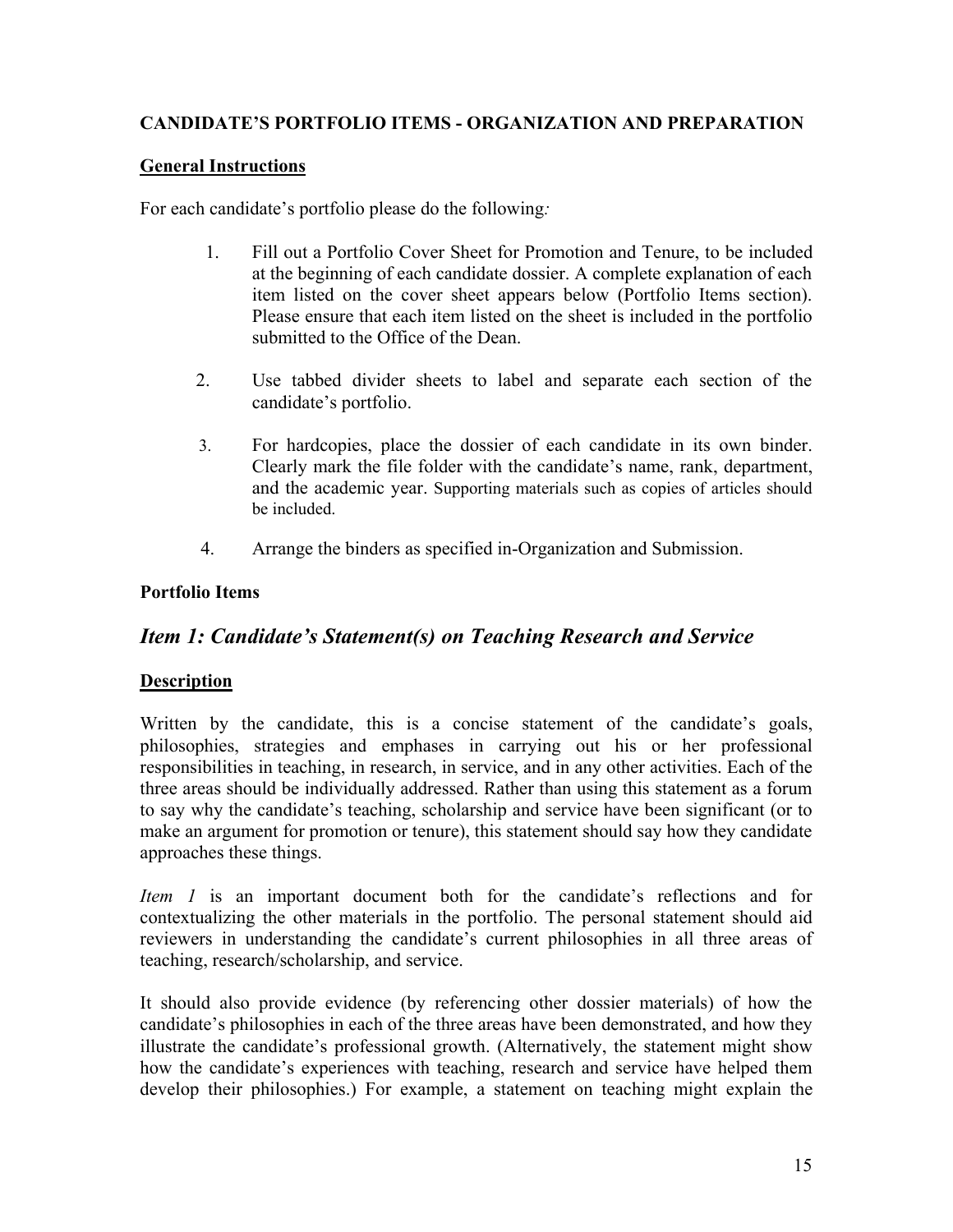candidate's philosophy of teaching (which should be more in-depth than a simple statement such as, "I believe in good teaching") and explain how they came to hold that philosophy, as well as providing specific illustrations of how that philosophy is applied in the classroom.

The statements on teaching, research and service should provide a context for review of the entire case.

Format:

- $\Diamond$  5 typed pages (max), single-spaced; 12-pt font; 1-inch margins.
- $\Diamond$  May be formatted as a single document, OR as three individual documents (addressing Teaching, Research, Service) that total the maximum of 5 single spaced pages.
- $\Diamond$  Regardless of whether a combined document or single-documents format is chosen, these statements should be placed after the section divider tab for Item One (see Portfolio Cover Sheet).

## *Item 2: The Candidate's CV*

## **Description**

The curriculum vitae will reflect experiences and development in the candidate's career as a teacher and scholar. It provides an overview of the candidate's academic accomplishments.

Format & Guidelines:

- $\Diamond$  The curriculum vitae should be concise, and padding should be avoided.
- $\Diamond$  List refereed publications (or other types of creative works) separately from those that were not refereed, and caption the lists accordingly. Provide complete documentation for each citation, including the date of publication and inclusive page numbers.
- $\Diamond$  Items that have been accepted but not yet published should be so labeled. (Most departments ask to see an acceptance letter.) Items that have been submitted but not yet accepted should not be shown unless they appear in a separately captioned list.
- $\Diamond$  It is strongly encouraged that if any coauthors are the candidate's graduate students (past or present) they are delineated in a manner so that this relationship is discernable.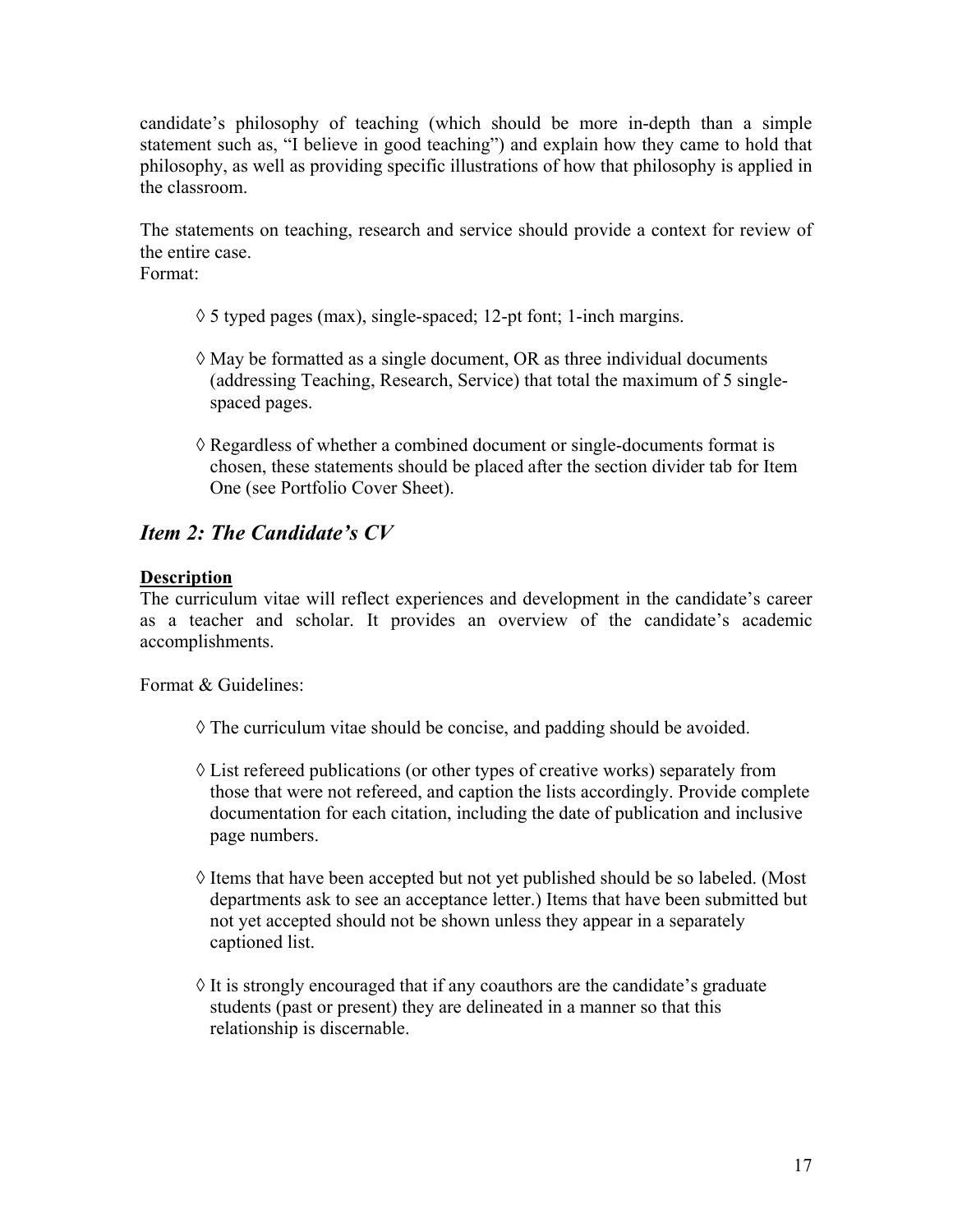## **Signed Statement**

The candidate must include a signed statement with the CV acknowledging that the CV being submitted is the most current, and is correct as of the date of the signature. This statement and signature may be appended onto the end of the CV document. (Note: This is different from the Verification of Contents statement-Item 3, below- requested on the Dossier Cover Sheet.)

## *Item 3: Verification of Contents Letter*

## **Description**

This is a statement by the candidate verifying what materials he/she has submitted for departmental review for the purpose of tenure and/or promotion consideration. The list of materials might include such things as: Philosophy Statement(s), Curriculum Vitae, Articles, Books, Portfolios, Student Evaluations and other materials submitted by the candidate.

Format & Guidelines:

- $\Diamond$  A dated statement, signed by the candidate.
- ! In the statement, the candidate should list *all materials* he or she is submitting to the departmental review committee.

This list should not include departmental reports, outside letters, or other materials not submitted by the candidate.

## *Items 4-7: Department Evaluations of Teaching, Research, Service, and Other Activities*

## **Description**

These are summary reports on the candidate's teaching, research, service and other activities. They should reflect the views of the voting committee's members. The reports may be written by an evaluative committee as long as they are accepted as accurate by the voting  $(T \& P)$  committee. A typed statement at the end of each report such as, "The opinions and conclusions stated in this report regarding the candidate accurately reflect the views of the  $T \& P$  committee" will suffice.

The purpose of this is to avoid a situation in which a report written by an evaluative committee indicates one conclusion about the candidate, but the voting committee decides in a way that does not support the evaluation. Reports may be written by subcommittees, but the conclusions drawn must be accepted by the voting  $(T \& P)$ committee.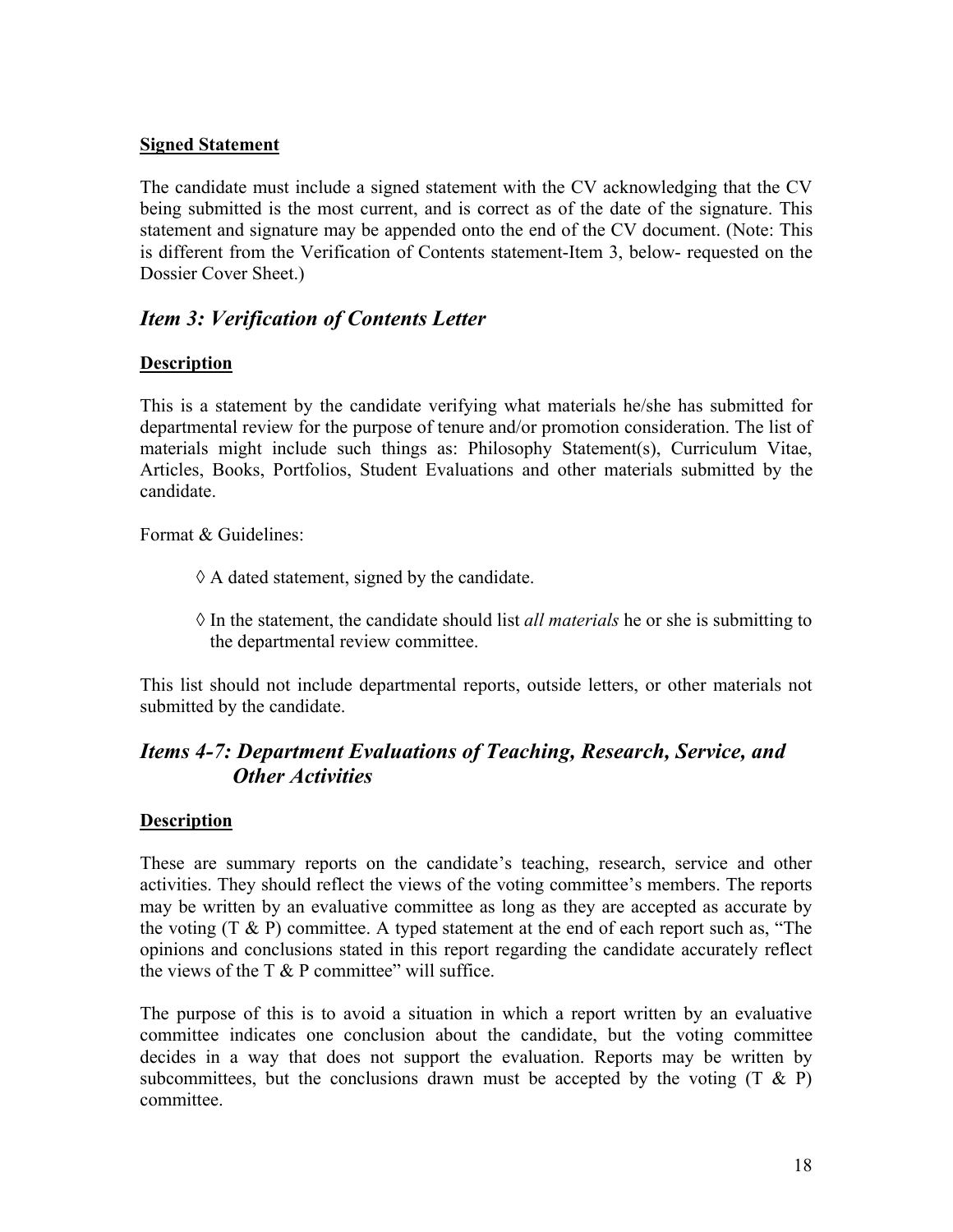These reports should allow subsequent reviewers to find documented evidence for statements made in the reports. However, they should not repeat information that can be found elsewhere in the portfolio. They may refer to the outside letters and other materials without directly quoting them.

Format & Guidelines:

- $\Diamond$  Three or Four separate reports that are indexed under separate section divider tabs in the portfolio.
- $\Diamond$  Written by faculty committee(s), not by the Department Head or the candidate. Authorship of each report should be made clear-see sample statement in "Description," above.
- $\Diamond$  A statement at the end of each report reading: "The opinions and conclusions stated in this report regarding the candidate accurately reflect the views of the T & P committee."

Additional information and guidelines specific to each report can be found below:

## **Teaching Report**

The category of "teaching" includes, among other things, classroom and laboratory instruction, development of new courses, laboratories and teaching methods, publication of instructional materials including textbooks, and supervision of graduate students. In the report on evaluation of teaching, the following must be included for each candidate: A peer evaluation of course syllabi, assignments, examinations, and grading methods, as part of the determination of the scope, rigor and quality of the candidate's course offerings. This evaluation may be done by the  $T \& P$  committee-it does not have to be done as a separate peer-review process.

*Note: Peer reports of structured classroom observations are helpful, but are not required. If such a report is provided, it should indicate the frequency of observations, as well as criteria for assessment of performance.* 

- *a) If a department has engaged in periodic classroom visitation from the beginning of a candidate's service for the purpose of developing teaching ability, these evaluations would be a natural addition to this section of the portfolio.*
- *b) Student ratings of teaching, with comments on these evaluations by peers: Complete longitudinal summaries (chronological, and in tabular form) of the student ratings must be presented, with numerical data set in the context of departmental standards and norms. A department that does not utilize numerical ratings should provide a careful summary and analysis of the verbal*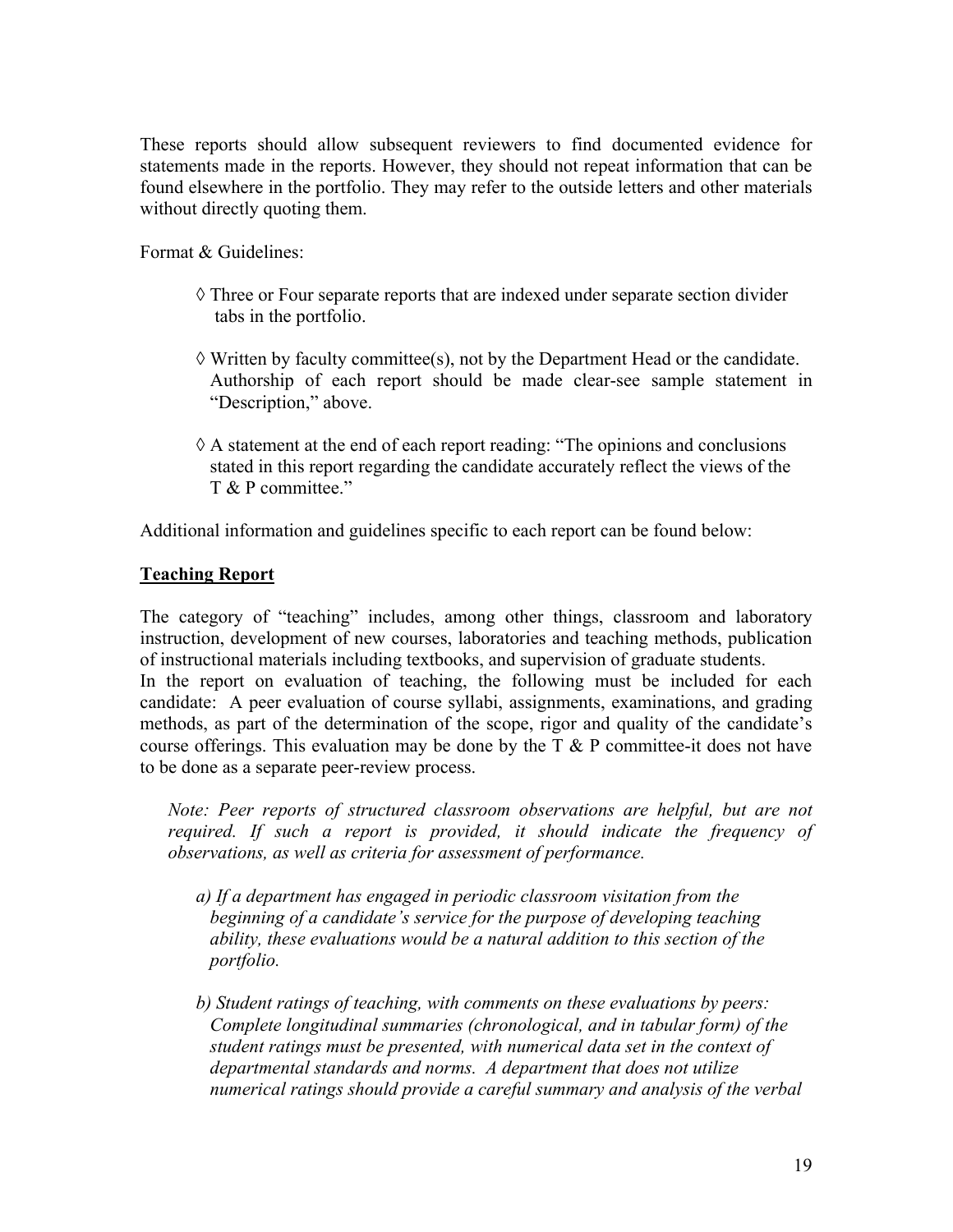*responses over a multi-year period.* 

*c) Peer evaluation of other teaching contributions of value to the department, such as the direction of graduate students and undergraduate researchers, participation in student development programs, curriculum development, development of new courses or substantial revision of existing courses, pedagogical publications, textbook and other instructional materials, participation in honors programs, awards or recognition for distinguished teaching and other teaching-related activities.* 

Do not include letters of testimonial from colleagues or students. These may be placed with Portfolio Item 13<sup>.</sup> "Other Materials."

## **Research and Creative Activities Report**

For most disciplines, this category consists of research and publication. For some disciplines, however, it may include other forms of creative activity. For example: architectural design, engineering technology, veterinary or medical technology, fiction, poetry, painting, music, and sculpture.

In this report, be sure to address the authorship protocols within your discipline, especially relating to ordering of authors and how team members must contribute in order to be listed as a coauthor.

## **Service Report**

This report might include service to the institution, to students, colleagues, the department, college, and the University. It may also include service beyond the campus, such as service to professional societies, research organizations, governmental agencies, the local community, and the public at large.

## **Other Activities Report**

This report is for any activities that do not obviously fit into any of the other three. It may be omitted if it is not relevant to the candidate.

## *Item 8: Outside Reviewers' Letters*

## **Description**

Outside reviewers' letters allow an opportunity to for authorities in the candidate's field to evaluate the candidate's accomplishments and potential. External letters may reflect more than just scholarship. Reviewers may be asked to judge an individual's teaching or other activities, as well as reviewing books or articles. If a reviewer is asked to judge an individual's teaching ability, it is recommended that they be sent a teaching portfolio or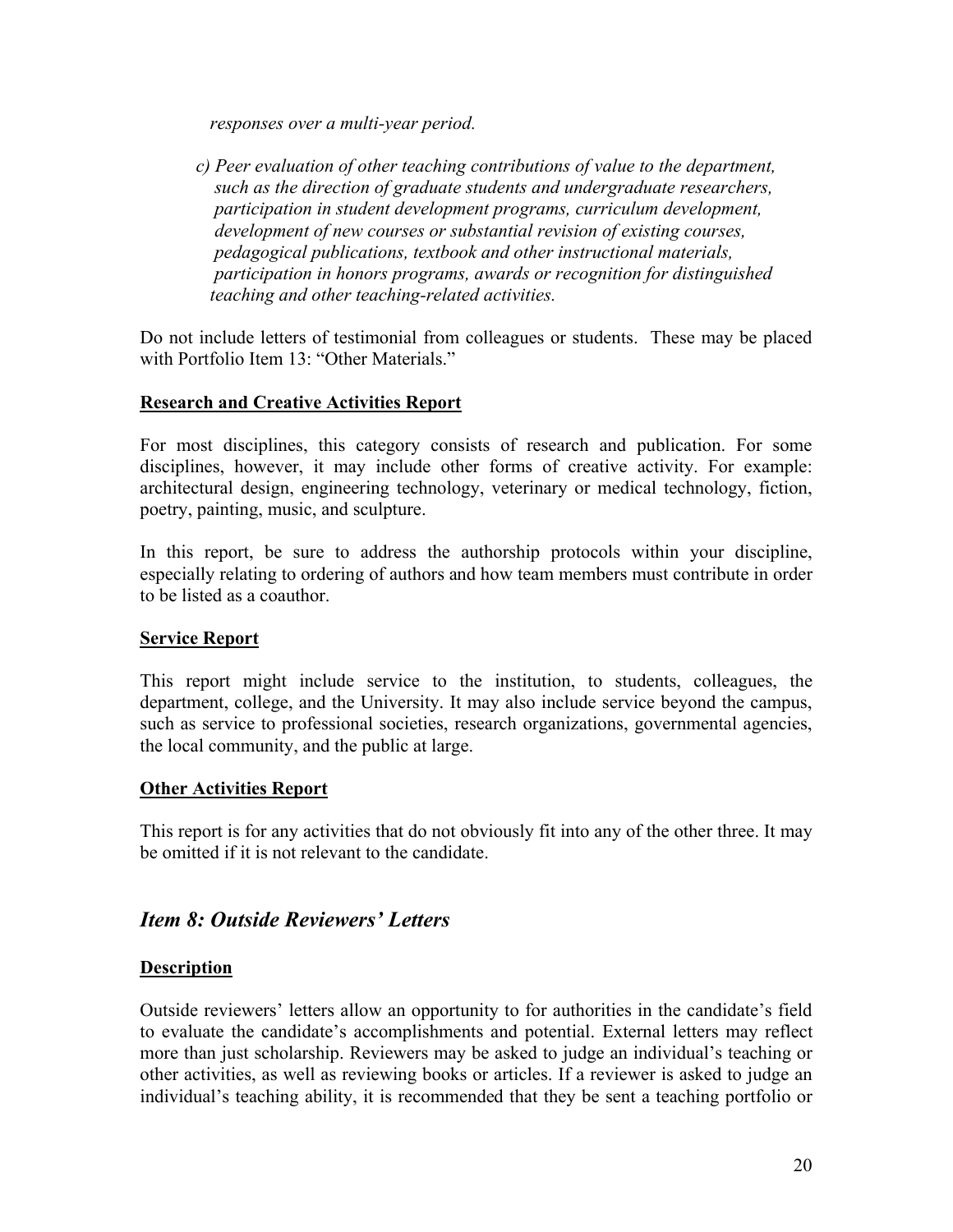equivalent materials to review. Be aware that letters from dissertation advisors may not carry the same weight as those from more disinterested evaluators, and letters from former students are irrelevant except as supportive documents for the teaching evaluation.

Format & Guidelines:

- ! Letters may be received on official letterhead, or email letters are also acceptable if that is the preference of the reviewer.
- $\Diamond$  Most outside reviewers should be from peer institutions or better, but letters from clear leaders in the field are also acceptable.\*
- $\Diamond$  At least three outside reviewer letters must be included with the portfolio.
- $\Diamond$  Include a page in this section of the dossier listing the names and contact information for the reviewers, and providing a "biography" showing the qualifications and credentials of the reviewers you solicited. When listing them, please distinguish them under separate headings based upon which reviewers were suggested by the candidate and which by the department.
- $\Diamond$  Include a copy of the letters requesting outside reviews, as well as all letters received in response. If a form letter is used for all reviewers, a single copy may be included, with a notation added to this effect. Letters should be essentially uniform.
- $\Diamond$  It is recommended that an equal number of letters be solicited for each candidate.
- $\Diamond$  It should be understood that a lack of response from a reviewer who has been asked to send a letter should not be interpreted as a negative statement against the candidate.

## **Procedures for Requesting Outside Letters**

- 1. The candidate provides a list of names of possible reviewers. The candidate may also provide a list of those who should not be consulted.
- 2. The Department Head or T&P Committee provides a list of possible reviewers.
- 3. From the two lists, a group of at least three are selected and contacted by the Department Head or Committee Chair.

\*In some cases, preeminence of institutions is obvious. Where the stature of an institution, program or individual is not obvious, include an explanation of why it is appropriate. For example, an institution may have one of the strongest programs in field x, even though its reputation in general is less strong. Letters may be requested from outstanding individuals outside the academy, however in such cases the file should still include three additional letters from individuals in peer programs/universities. Please realize that cases are much more persuasive when letters are from peer institutions.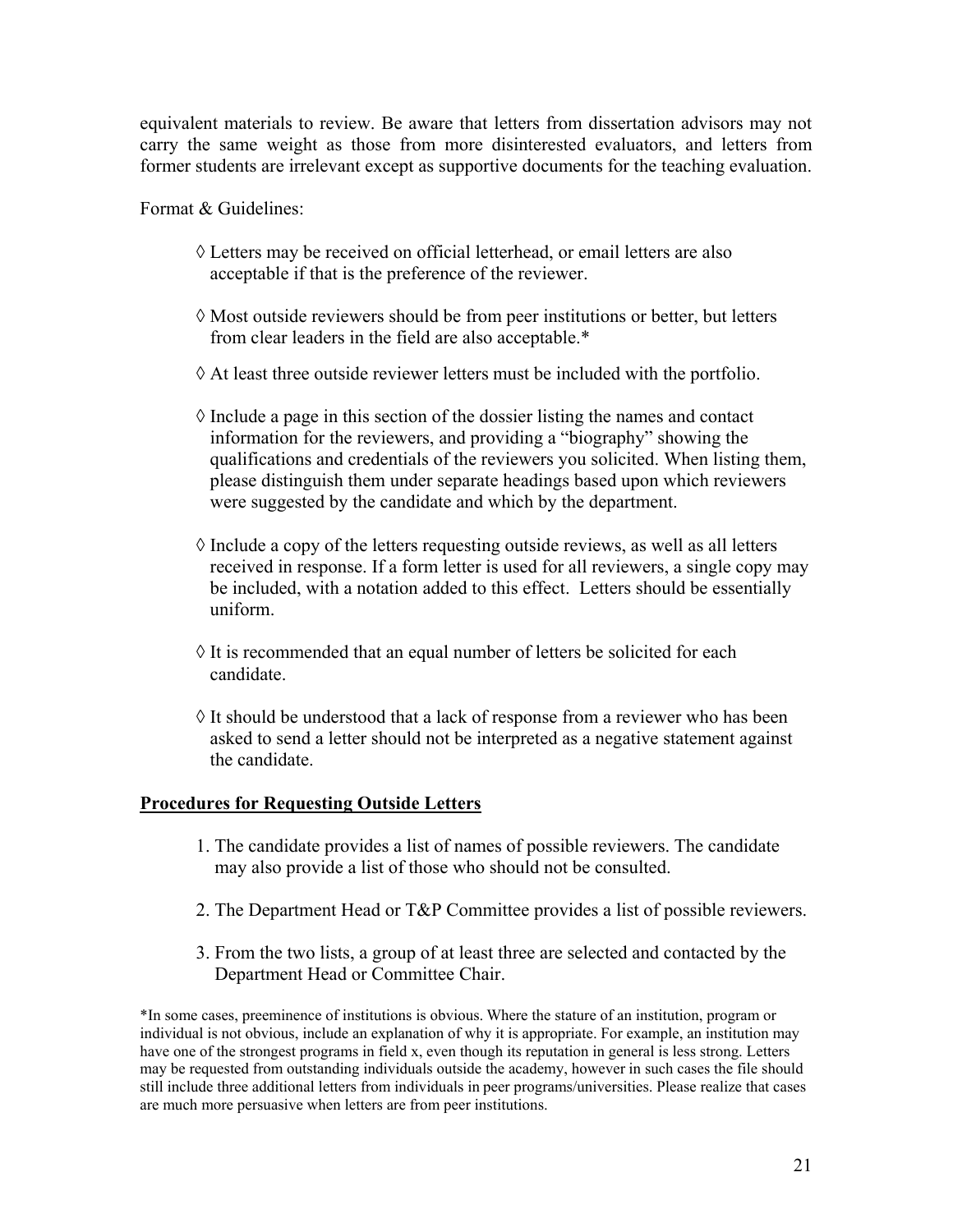- 4. Take care to select outside referees
	- a. whose objectivity is not open to challenge (i.e. avoid co-authors, longtime personal friends, former students or former mentors unless more than the minimum of three letters are presented)
	- b. whose rank at their institution is equivalent to or better than the one for which the candidate is being considered
	- c. who do not appear on the candidate's "do not contact" list
- 5. Ensure that a mix of letters is solicited-some suggested by the candidate, some by the department. Clearly indicate who suggested which reviewers whose letters are included in the dossier.
- 6. The solicitation letter should request specific examples of the candidate's scholarship and/or impact of teaching and service. A statement of the likelihood of the candidate receiving tenure/promotion at the writer's institution is also helpful.
- 7. The solicitation letter must contain the following statement: **Your letter will be kept confidential to the extent allowed by Texas law. However, under Texas law, the person made the subject of your letter may obtain a copy of the document upon request.**
- 8. If a solicitation letter containing the elements of (6) and (7) is sent, and the referee declines to write a letter for the candidate, you must still list this referee's name among those solicited (and indicated that they declined).

## *Item 9: Departmental (T&P) Committee Report and Recommendation*

## **Description**

These reports are advisory in nature. The main purpose of this report is to convey the meaning of the departmental committee's recommendation. In part, this report is an explanation of the departmental committee's vote, centered on the candidate's performance as it relates to his or her suitability for eventual promotion or tenure. If the vote was unanimous, an explanation will simply state that the committee overwhelmingly believed that the candidate's teaching, research and service showed that the scholar has evidenced appropriate performance for promotion or tenure.

The report should make it clear that adequate consideration was given to all elements of the case, and that the recommendation is based on a set of written and widely circulated tenure and promotion guidelines promulgated by the college and/or department (which are reviewed and updated regularly). A mixed vote would require further explanation of both the candidate's demonstrated abilities, and the committee's concerns. The report should reflect the essence of the evaluative concerns and support regarding the candidate's case, and the committee's recommended action. For example, "the majority thought the quantity of publications was good, but questioned the quality," or "a minority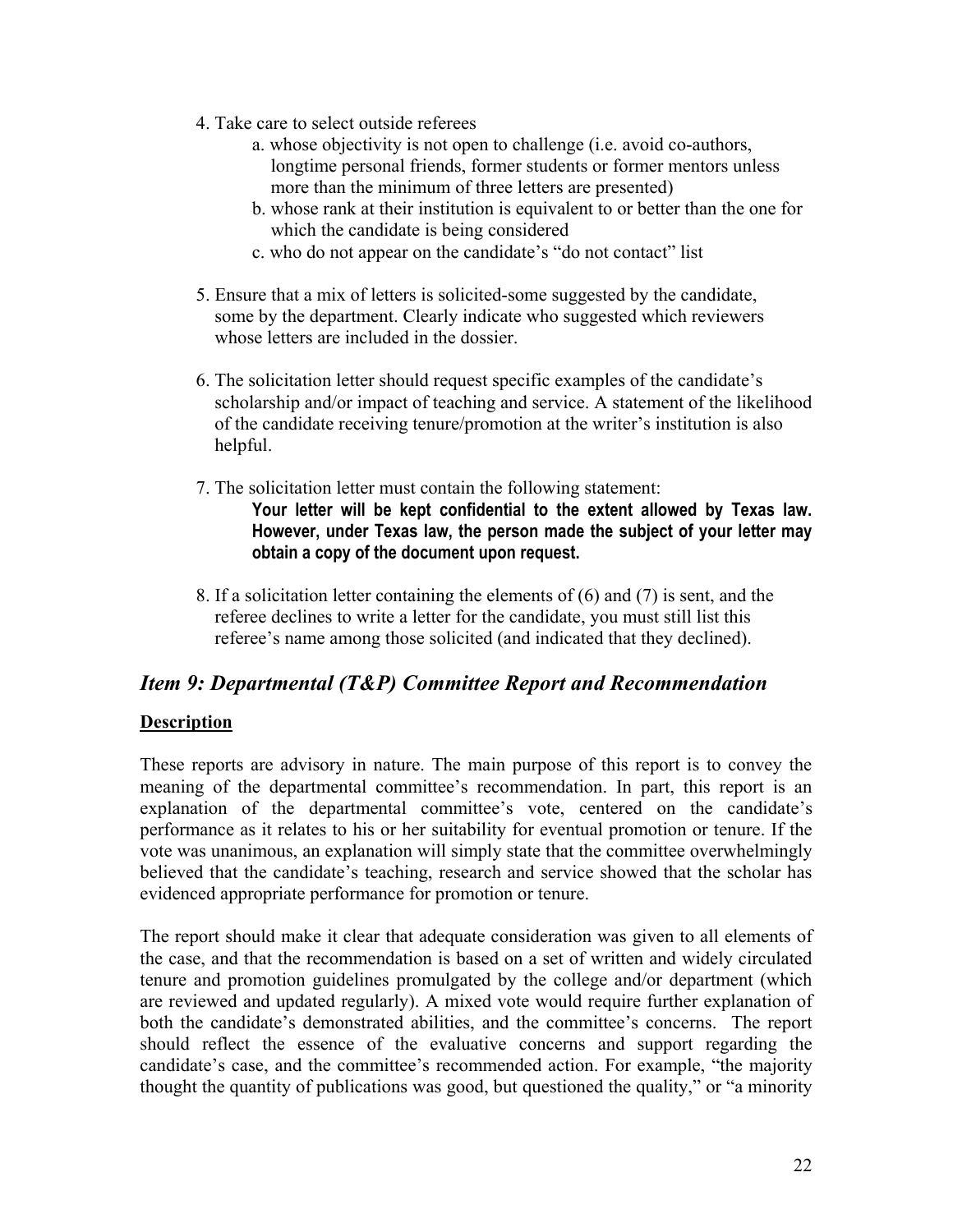was concerned about x." Do not include direct quotes of committee members, or minutes of the meeting. Do make sure that the summary correlates with the votes.

Format  $& Guidelines$  (of the Departmental T  $& P$  Report):

- $\Diamond$  Summarize the most relevant issues explaining the outcome of the vote. A record of votes alone does not document the important issues in the deliberations.
- $\Diamond$  Avoid direct quotes, minutes, or transcripts of the proceedings.
- $\Diamond$  Avoid summarizing information that can be found in other documents although other documents, such as the teaching, research and service reports, may be referred to.
- $\Diamond$  Make sure that the committee's recommendations are consistent with evidence of performance as documented in the rest of the portfolio.
- $\Diamond$  While the departmental recommendation should emphasize a case based on the evidence that supports the recommendation, an explanation of contrary statements in the departmental reports, external letters, or members' votes should be explained and given a sense of the weighting on the overall decision.
- $\Diamond$  The committee's report should reflect the committee's acceptance of the conclusions in the analyses filed under *Teaching*, *Research* and *Service*. If those analyses do not reflect the deliberations of the committee and the committee's recommendation, then the committee report must explain this.

All committee members are to know the contents of the committee report. Members should indicate their agreement with what is stated in the report, and that the document reflects their discussion and voting outcome. This could be done by having voting committee members sign the report.

*DEPARTMENT HEAD'S PRESENCE AT COMMITTEE MEETINGS:* Committee discussions and recommendations regarding candidates should be independent of any administrator's recommendation, opinion, or influence. For this reason, it is recommended that the Department Head not attend the meetings during which the committee is processing a case. However, if the committee wishes to have the Department Head present, and if the department's bylaws make it clear that this may occur, the committee may elect to ask the Department Head to attend. In this case, the Department Head should be present for meetings on all candidates, not selective ones.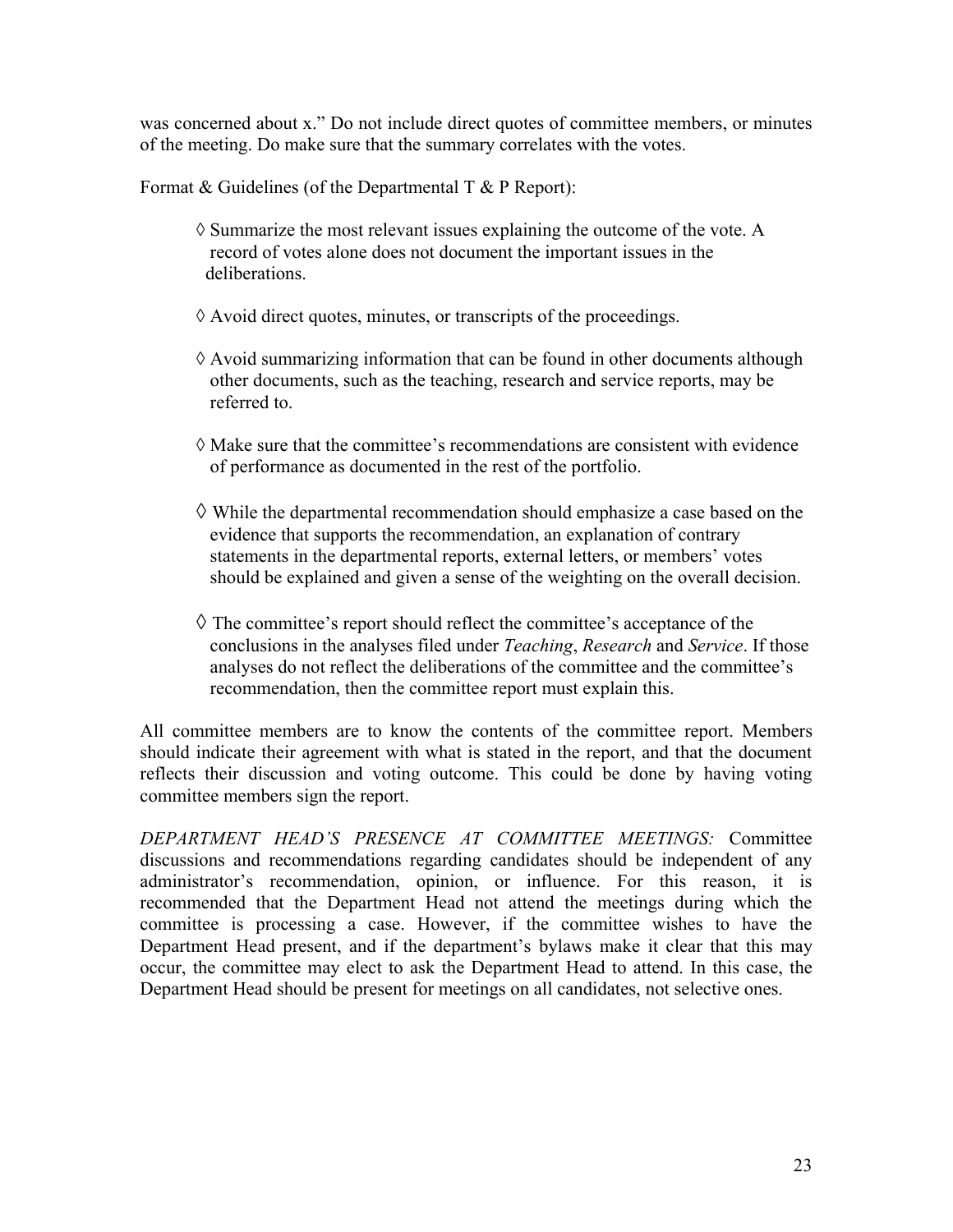## *Item 10: Department Head's Recommendation*

#### **Description**

This report gives the Department Head an opportunity, after reviewing reports and recommendations generated by the  $T \& P$  committee, to convey the rationale that ultimately leads to his or her recommendations for/against tenure and/or promotion. This should include a discussion of the  $T \& P$  committee's evaluations/recommendations, as well as the outside letters and any further evaluation the Department Head wishes to make.

Format & Guidelines:

- $\Diamond$  Provide a general basis for strength and weakness of the case.
- $\Diamond$  Provide the context of this particular case within the department.
- ! Explain special consideration cases (i.e. early promotion/tenure, delays in promotion/tenure, special hiring circumstances).
- $\Diamond$  Explain any mixed or negative votes, if not explained in the committee report.
- $\Diamond$  Explain the Department Head's vote—especially if it is contrary to any departmental recommendations.

## *Item 11: College Committee's Report and Recommendation*

#### **Description**

Similar to the Departmental Committee Report (See *Item 9*), this document should reflect the ultimate vote of the committee and the primary issues that convinced members to vote one way or the other.

## *Item 12: Dean's Recommendation and Summary*

#### **Description**

Similar to the Department Head's Report (See *Item 10*). As with that report, the Dean's report is an analysis of the case which should provide a general basis for strength or weakness, explain any mixed or negative votes (if note explained in the College Committee Report), and explain the Dean's vote-especially if it is contrary to any departmental or college recommendations.

The Dean's report should be helpful in laying out the case without merely summarizing/quoting other materials in the package. This is especially important for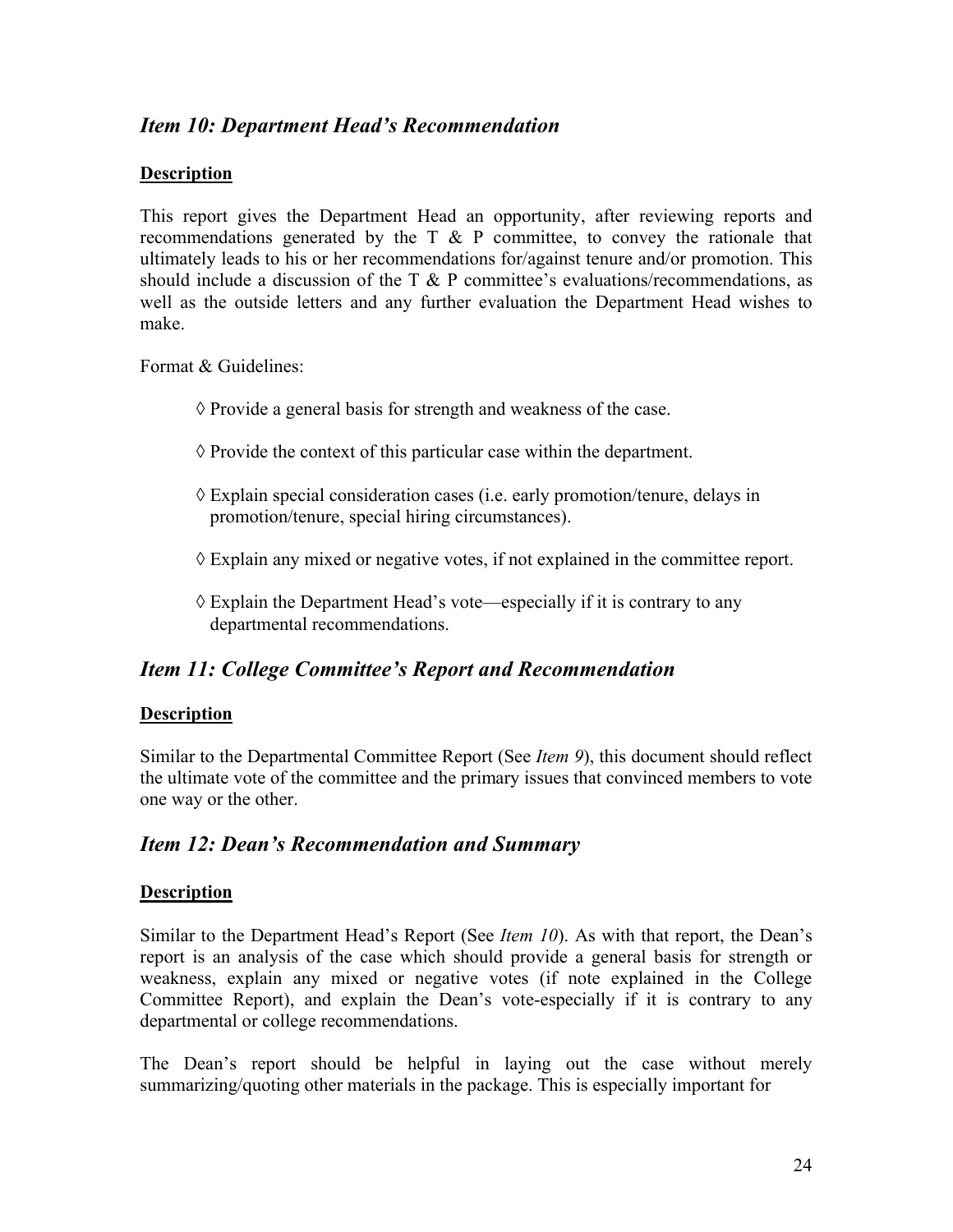cases that have generated strong differences in recommendation during the evaluation process. The Dean's report makes an independent determination.

## **Reconsideration of a Case**

Any reconsideration must be based upon either a) new evidence that is not already contained within the dossier, or b) substantial and entirely new arguments that were not made in the first presentation.

Additions or changes to the portfolio after initial consideration must be clearly marked and documented. For example, a sheet may be inserted into the CV section stating exactly what has changed (such as, "Grant proposal X to NSF, listed as pending, has now been awarded"). The insert should contain a statement that the candidate deems the updates to be accurate as of this date, and should be signed by the candidate. The Department Head or Dean (depending on which level is re-reviewing) should also briefly indicate on the sheet if the previous review level re-reviewed the material (i.e., "The Department  $T \& P$ committee reviewed update material on 9/27/09). In their report, the Department Head and/or Dean must also include the results of the re-review.

Note: If the report of the previous level is specific in naming a change or condition that would alter their vote from negative to positive, and that condition comes to pass, it may not be necessary for that level to re-review. For example, if a Departmental  $T \& P$  Committee indicated (in the report) that those who voted negatively would-if the candidate had a signed book contract, for example-be persuaded to change to a positive vote, and if that contract came through while the file was at the Dean's level, the Dean could simply include that in his/her report.

If the Dean recommends against tenure and/or promotion and that recommendation is contrary to the Department Head's recommendation, the Dean shall inform the Department Head and faculty member of the reasons for the recommendation. The department may then resubmit the case for further consideration. If a case is resubmitted, it shall be re-reviewed by the Dean and the college-wide tenure and promotion committee before a final recommendation concerning tenure and/or promotion is forwarded to the Office of Vice President of Academic Affairs.

## *Item 13: Other Materials and Documentation (optional)*

## **Description**

.

This section is for any materials deemed pertinent to the case, but not appropriate for placement elsewhere. This might include letters from students or peers that were not part of a structured evaluation process, or letters from PVAMU faculty members.

**Supportive materials such as the teaching portfolio (if utilized) and copies of books or articles should be retained in the college, and not sent to the Office of the Dean with the T & P package.**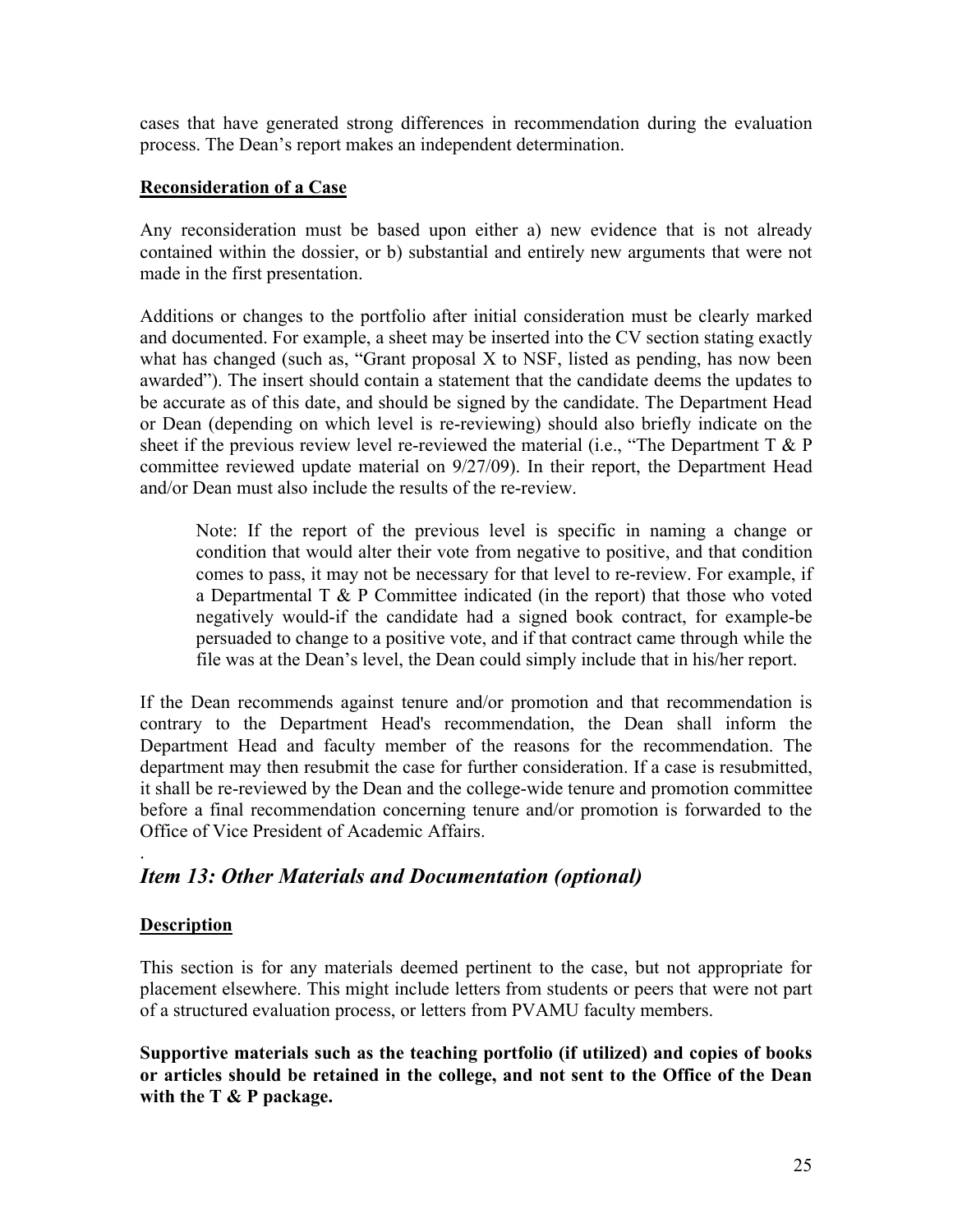## **BIOGRAPHICAL PARAGRAPH**

#### *Biographical Paragraph for the Chancellor and Board of Regents*

By the date noted on the Schedule the College will submit to the Office of the Dean of Faculties a short paragraph (no more than 125 words) on each of the candidates being considered for recommendation for tenure and/or promotion.

The paragraph to be forwarded to the Chancellor and Regents (in Microsoft Word format) should include the following six pieces of information (in this order):

- 1) Candidate's name
- 2) Terminal degree, institution where earned, year earned
- 3) Year they joined the Texas A&M faculty
- 4) Area(s) of Specialty
- 5) A brief outline of his/her contribution to the department in the areas of teaching, research and service ("bragging points" that exemplify to the public the quality of our faculty and contributions they are making).
- 6) Any notable awards or honors

#### **COLLEGE CHART PREPARATION**

- 1. Using the supplied form (Excel doc), prepare up to THREE distinctive College Charts:
	- a. One for information on candidates being considered for *tenure only* **(no promotion**). These are normally candidates who already hold the rank of Associate or Full Professor. Most colleges will not need this chart.
	- b. For candidates being considered for *promotion only*, such as those going from Associate Professor to Full Professor. Also include non tenure track promotions (such as to Sr. Lecturer).
	- c. For candidates being considered for *both tenure and promotion***;** these are often faculty going from Assistant Professor to Associate Professor with Tenure.
- 2. Place these charts as the first item in each of the hardcopy sets. (Please do not put a copy in every candidate's folder.)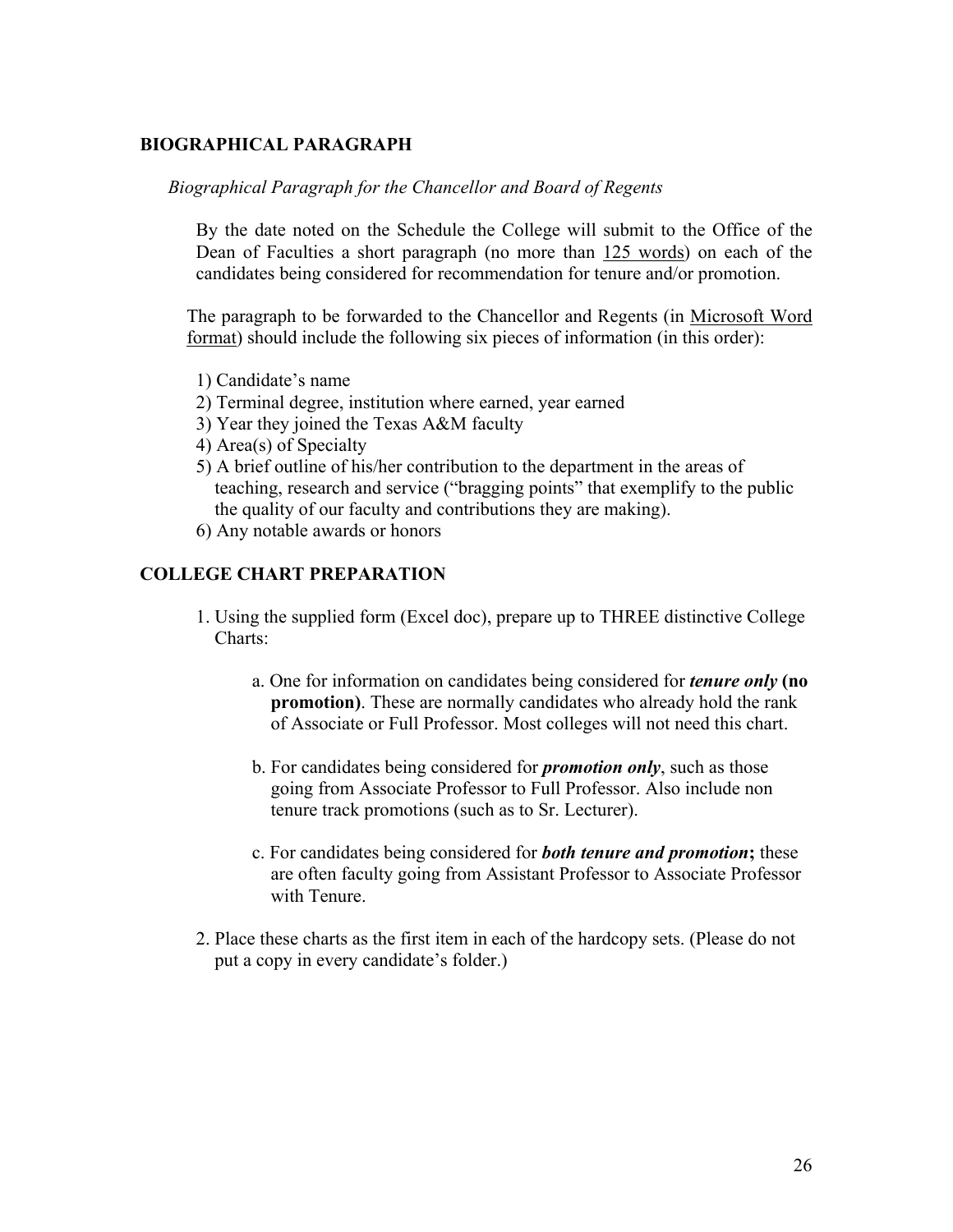## *Examples of College Charts*

Note: These are sample forms, for reference only. Candidate names & information are fictitious. Blank forms can be found on the Whitlowe R. Green College of Education Website

(For all charts, organize first by rank, then by department, then by candidate name.)

#### *Tenure-Only Chart*

#### *Whitlowe R. Green College of Education\_\_\_ For Tenure Effective*\_\_\_**Sept. 2009**\_\_\_\_\_

| <b>Present Rank</b><br>(no change being<br>sought) | <b>Department</b> | <b>Candidates' Names</b><br>(alpha within dept.) | <b>Years Teaching*</b><br><b>PVAMU &amp; Other Inst.</b> |  |  |  |  |  |  |
|----------------------------------------------------|-------------------|--------------------------------------------------|----------------------------------------------------------|--|--|--|--|--|--|
| Assoc. Prof.                                       | <b>CUIN</b>       | Black, Jane                                      |                                                          |  |  |  |  |  |  |
| Professor                                          | <b>EDFN</b>       | Mason, Gregory                                   |                                                          |  |  |  |  |  |  |

\*Include all years teaching, except as a graduate TA or in other than an institution of higher education **!** Count service up through March 2008 (ex. Hired 9/02 = 5.5 years)

#### *Promotion-Only Chart*

| <b>Whitlowe R. Green College of Education</b> |  | <b>For Tenure Effective</b> | <b>Sept. 2009</b> |
|-----------------------------------------------|--|-----------------------------|-------------------|
|                                               |  |                             |                   |

| <b>Present Rank</b> | <b>Department</b> | <b>Candidates' Names</b><br>(alpha within dept.) | Years<br><b>Teaching</b><br><b>PVAMU &amp;</b><br>Other Inst. | <b>New Rank</b> |
|---------------------|-------------------|--------------------------------------------------|---------------------------------------------------------------|-----------------|
| Assoc. Prof.        | <b>CNSL</b>       | Barron, Camilla                                  | 12                                                            | Professor       |
| Assoc. Prof.        | <b>HUPF</b>       | Huang, Zhisheng                                  |                                                               | Professor       |
| Assoc. Prof.        | <b>CNSL</b>       | Hill, James                                      | 10                                                            | Professor       |
| Lecturer            | CUIN              | Dixon, Derrick                                   | 10                                                            | Sr. Lecturer    |

**!** Count service up through March 2008 (ex. Hired 9/02 = 5.5 years)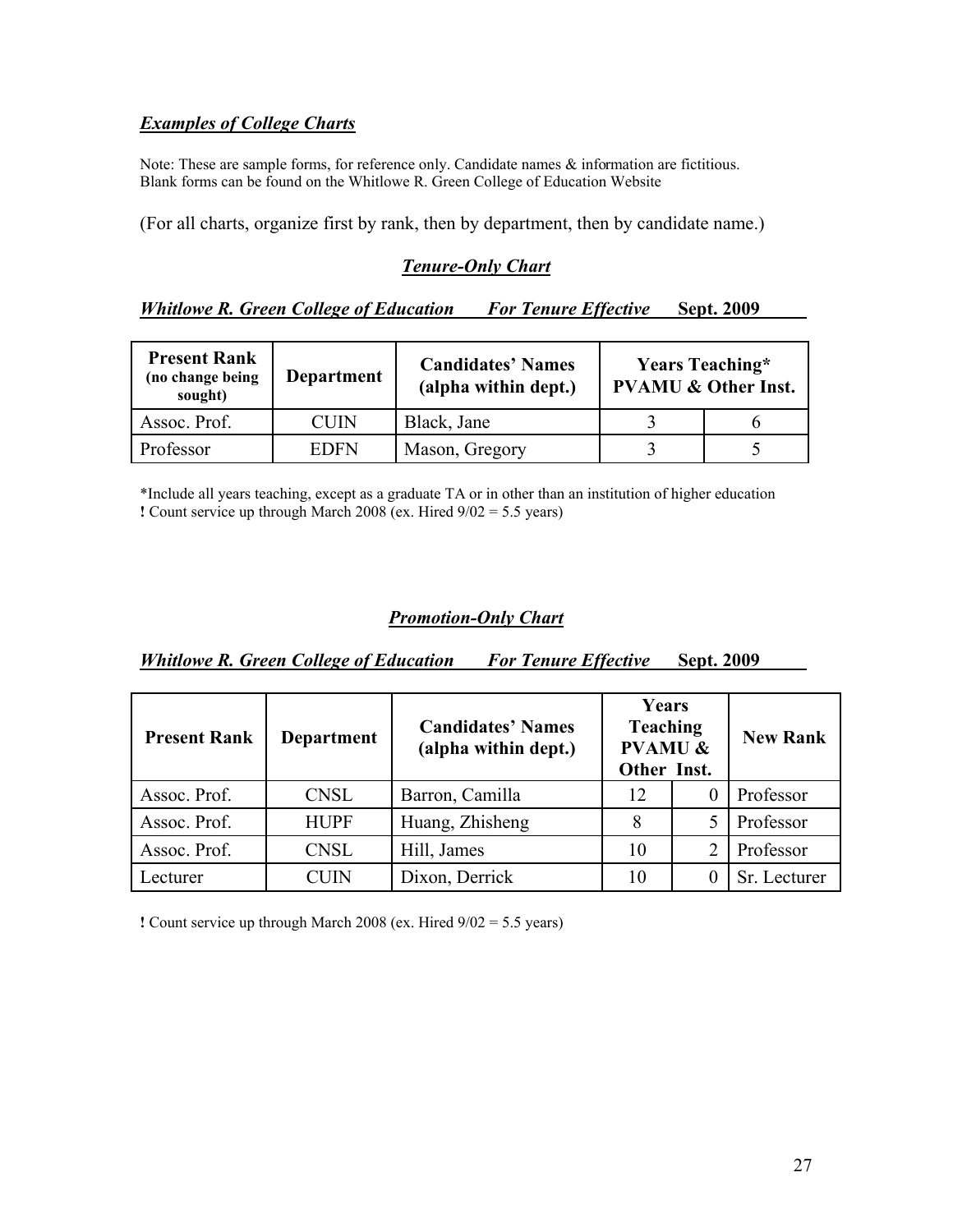*Whitlowe R. Green College of Education For Tenure Effective* Sept. 09

| <b>Present Rank</b> | <b>Department</b> | <b>Candidates' Names</b><br>(alpha within dept.) |   | Years<br><b>Teaching</b><br><b>PVAMU &amp;</b><br><b>Other Inst.</b> | <b>New Rank</b> |
|---------------------|-------------------|--------------------------------------------------|---|----------------------------------------------------------------------|-----------------|
| Associate Prof.     | <b>EDFN</b>       | Olson, Famke                                     | 4 | 6                                                                    | Professor       |
| Asst. Prof.         | <b>EDFN</b>       | Alonzo, Selina                                   | 5 | $\overline{2}$                                                       | Assoc. Prof.    |
| Asst. Prof.         | <b>CUIN</b>       | Roget, Peter                                     | 5 |                                                                      | Assoc. Prof.    |
| Asst. Prof.         | <b>CUIN</b>       | Munsun, Lyra                                     | 4 | 3                                                                    | Assoc. Prof.    |
| Asst. Prof.         | <b>CNSL</b>       | Trent, Gary                                      | 6 | $\theta$                                                             | Assoc. Prof.    |
| Asst. Prof.         | <b>CNSL</b>       | Zemick, Rita                                     | 5 | $\overline{2}$                                                       | Assoc. Prof.    |
| Asst. Prof.         | <b>HUPF</b>       | Bressler, Kelly                                  | 5 |                                                                      | Assoc. Prof.    |

Note: Complete packets, when being forwarded to the Whitlowe R. Green College of Education Dean's Office, should be organized in the order listed on the charts (not alphabetically by name). The appropriate college chart should be on top of its group in each file set.

\*Include all years teaching, except as a graduate TA or in other than an institution of higher education. **!** Count service up through March 2008 (ex. Hired 9/02 = 5.5 years).

#### **SYSTEM POLICIES**

See Section 4.2 of Tenure Policy in TAMUS Policy 12.01 Revised May 25, 2006 (MO-06).

> Notice of non-reappointment, or of intention not to reappoint a faculty member, should be given in writing in accord with the following standards:

- (1) not later than March 1 of the first academic year of probationary service, if the appointment expires at the end of that year, or, if a one-year appointment terminates during an academic year, at lease three months in advance of its termination;
- (2) Not later than December 15 of the second year of probationary service, if the appointment expires at the end of that year, or, if an initial two-year appointment terminated during an academic year, at least six months in advance of its termination; and
- (3) At least twelve months before the expiration of a probationary appointment after two or more years in the institution.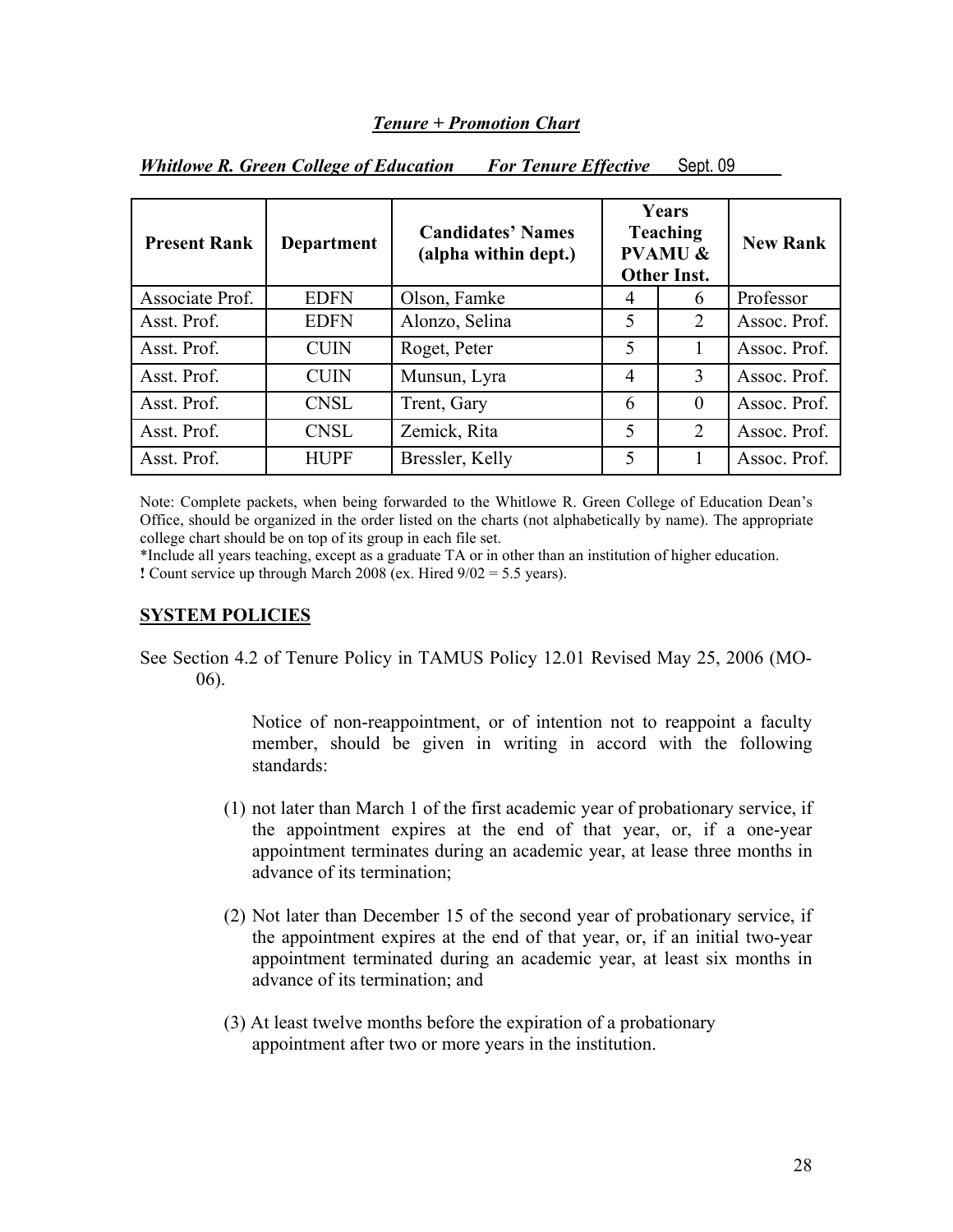#### See Section 4.3 of Tenure Policy in TAMUS Policy 12.01.

Good cause for dismissal of a faculty member with tenure will relate directly and substantially to the performance of professional duties, and may include, but shall not be limited to, the following:

- (1) professional incompetence;
- (2) continuing or repeated failure to perform duties or meet responsibilities to the University or to students or associates;
- (3) failure to successfully complete a post tenure review professional development program;
- (4) moral turpitude adversely affecting the performance of duties or the meeting of responsibilities to the University, or to students or associates;
- (5) violation of System Policies, System Regulations, university, or health science center rules or laws substantially related to performance of faculty duties;
- (6) conviction of a crime substantially related to the fitness of a faculty member to engage in teaching, research, service/outreach, and/or administration;
- (7) unprofessional conduct adversely affecting to a material and substantial degree the performance of duties or the meeting of responsibilities to the University, or to students or associates;
- (8) falsification of academic credentials;
- (9) bona fide financial exigency or the phasing out of institutional programs requiring reduction of faculty (see Paragraph 8, below); or
- (10) the reduction or discontinuance of institutional programs based on educational considerations and requiring the termination of faculty members (see Section 8, Dismissal for Cause).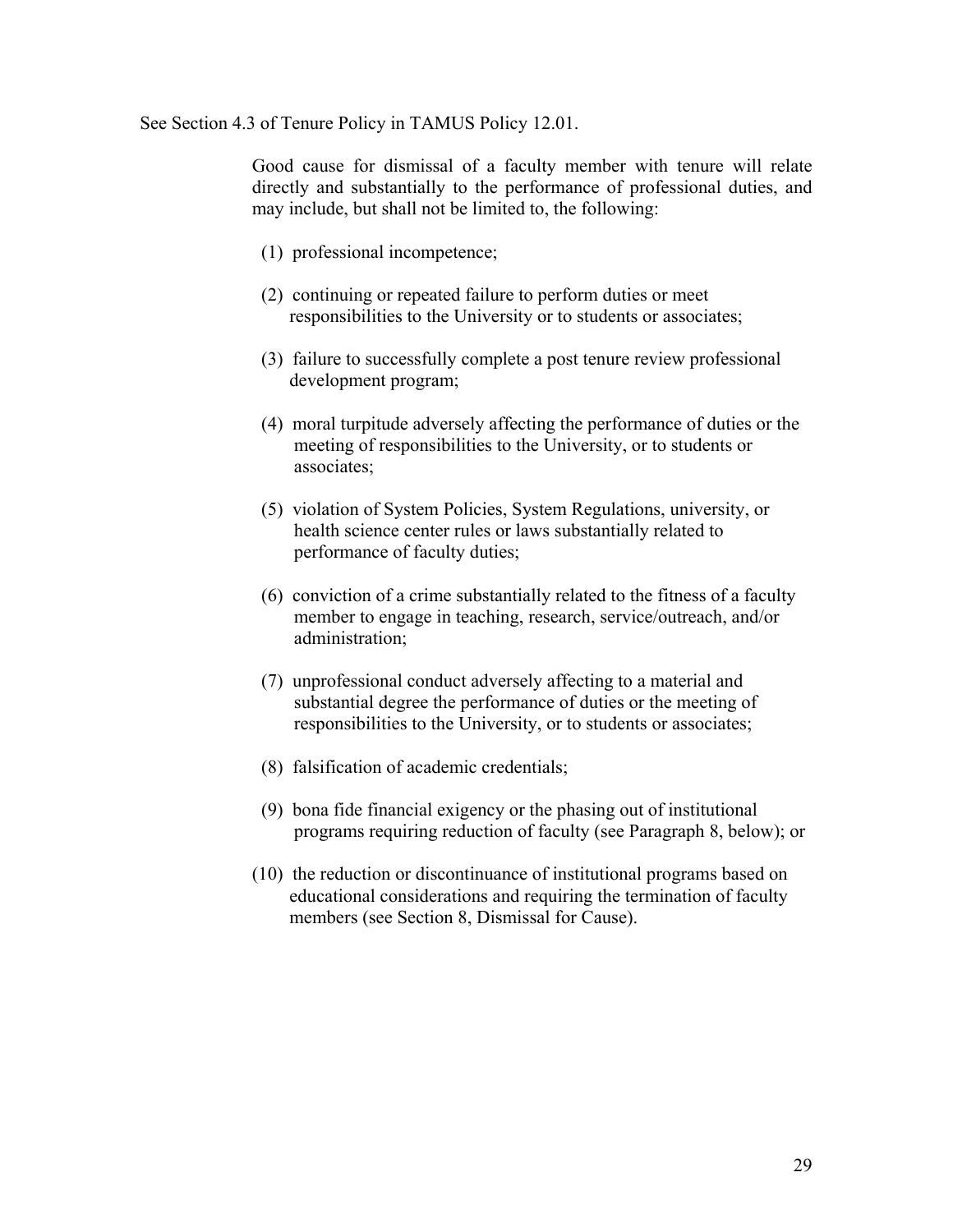#### See Section 4.4 of Tenure Policy in TAMUS Policy 12.01.

- 4.4 A faculty member with tenure shall not be dismissed until he or she has received reasonable notice of the cause for dismissal and, except as specified in Section 8 and in the suspension provision in Section 5 of this policy, only after an opportunity for a hearing pursuant to procedures established in accordance with Sections 5 and 8.
- 4.5 Tenure and Promotion
	- (1) Normally tenure-track faculty will enter a tenure accruing appointment as assistant professor but a faculty member at the rank of instructor may be appointed to a tenure track position.
	- (2) Faculty at the assistant professor rank shall be eligible for promotion to associate professor if the faculty is viewed as eligible for tenure. Faculty who are candidates for tenure and are at the rank of associate professor must meet the qualifications for full professor if they are to be promoted to that rank at the time tenure is awarded.
	- (3) Academic unit's guidelines for tenure and promotion shall include contributions associated with acquisitions of patents, creation of major works of art, discovery of new treatments, engaging students substantially in service learning that is linked to course content, and other productivity that unquestionably raises the status of the discipline and/or the University.
- 4.6 Documentation for the Tenure Review

 The "Faculty Portfolio Organization and Contents" is the standard guide to be used by all faculty members who apply for tenure, promotion, or posttenure review. Standard profile data to be included on the first page of the resume will be provided by the Department Head. Binders are to be limited to a minimum of three inches. Those that exceed this limit will be returned to the faculty member by the department head who will give the faculty member three to five days to make adjustments. Copies are available in the Office for Academic and Student Affairs as well as in offices of the department heads, division heads and deans.

- 4.7 The Review Schedule
	- (1) Assessment of a candidate for tenure upon initial appointment will take place during the candidate review process. Tenure status in previous positions held in colleges and universities and unique attributes with potential to strengthen the employing academic unit will be important contributions. The Department Head; the Dean; and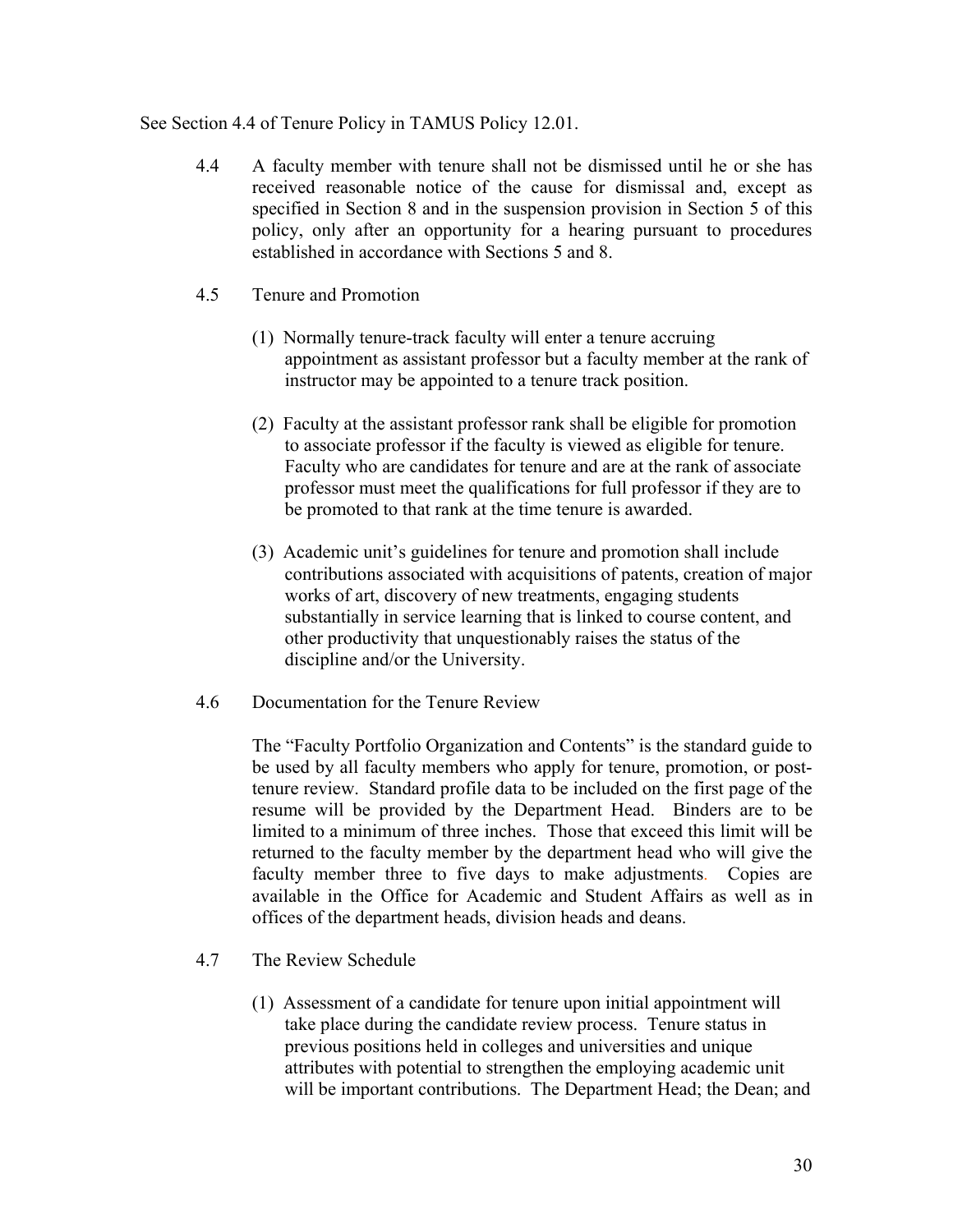the Provost and Senior Vice President for Academic and Student Affairs shall make a recommendation to the President and CEO who will make the final decisions as to whether to recommend to the Board of Regents that the candidate for employment be awarded tenure at its next regular meeting.

(2) Tenure track (probationary) faculty members serving in their sixth year of continuous service and who are not serving under a terminal contract, must undergo peer review and evaluation for tenure in accordance with procedures described herein. Deans are required to ensure tenure track faculty are informed each year during their Annual Performance Evaluation of how many annual evaluation cycles remain before they must prepare the tenure and promotion portfolio for review by their peers and supervisors. The binder must be limited to a minimum of three inches. Failure of the dean to fulfill this requirement does not lessen the faculty member's responsibility to submit a portfolio by October 30th of the review year. Tenure is not awarded as a result of the Department Head or Dean's omission of the reminder notice.

 Tenure track (probationary) faculty members may undergo promotion and tenure review prior to the sixth year. Upon receipt of the request, the Department Head will conduct a preliminary assessment of the individual's readiness to undergo the review and meet with the faculty member. An individual who decides to proceed with the request for early review shall prepare a portfolio and submit it to the Department Head or Dean by October 30th of the review year.

 An individual who is unsuccessful in early promotion and tenure application process will not be negatively impacted but will not be reviewed again until the scheduled sixth year mandatory review or until the mandatory review year cited in the conditions of employment included in his or her offer letter.

 A tenure track faculty member who wishes to relinquish tenure track status and become a non-tenure track, temporary faculty member must notify the department head and dean of this desire at least two years before the mandatory review is scheduled to take place.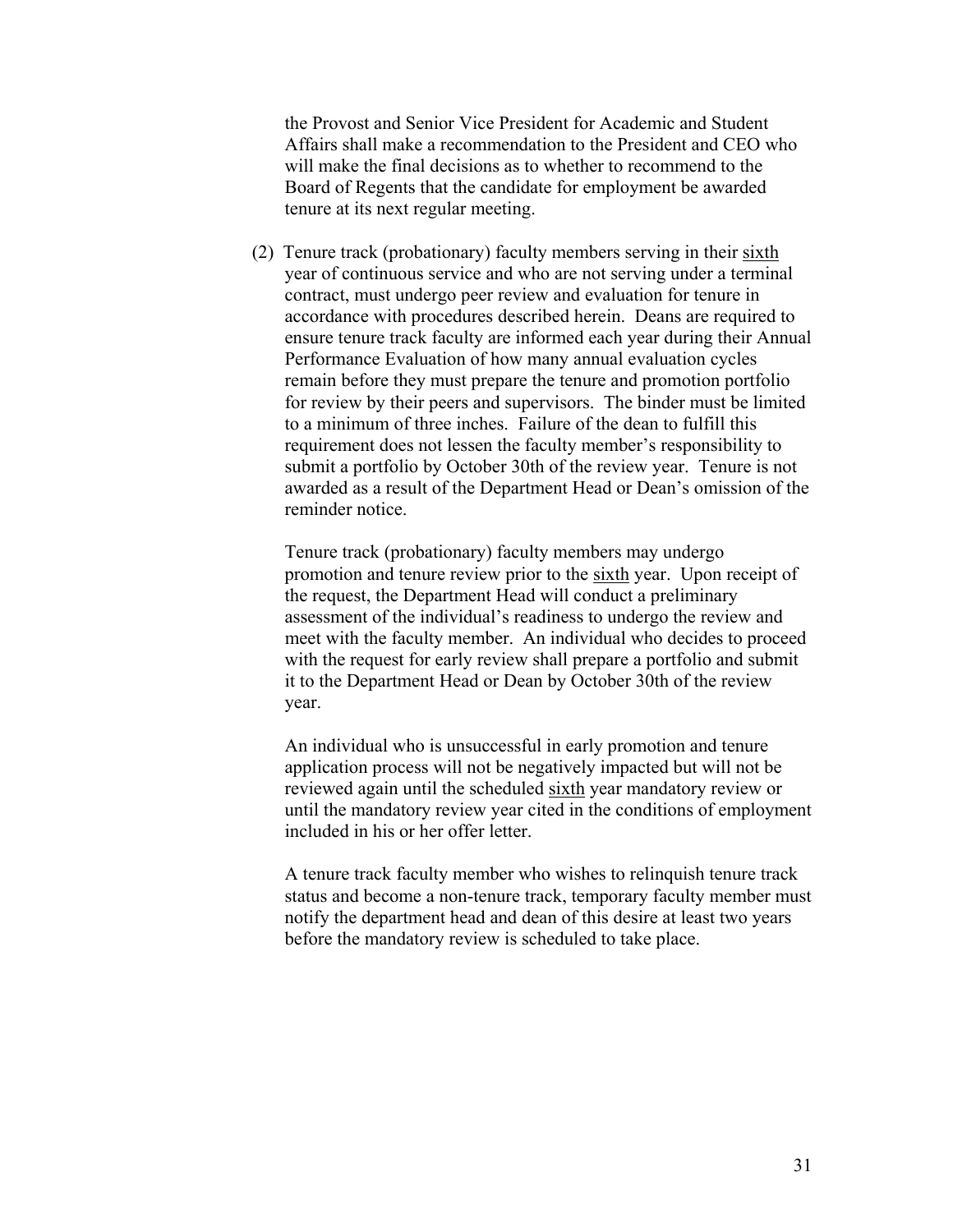#### 4.8 The Tenure Review Process

(1) Departmental Tenure and Promotion Advisory Committee

In schools and colleges comprised of departments and/or units, the regular full-time tenured faculty shall elect three to five tenured faculty members to serve on the Departmental/Unit Tenure and Promotion Advisory Committee (DTPAC). The committee members shall elect a chair and notify the department head and dean of the action. In those instances where there are an insufficient number of tenured full-time faculty members to support a faculty election, the Department Head and Dean shall jointly identify qualified faculty in related areas within the University to serve on the review committee. (See TAMUS Policy 07.01). Candidates for service on the DTPAC should not be selected if their service would create a conflict or appearance of conflict as described in the TAMUS ethics policy 07.01. A lottery system may be used to select three to five persons to serve on the Tenure and Promotion Advisory Committee (DTPAC). Transcripts, resumes' and other documentation of academic qualifications must be made available to the Dean and Department Head before the external faculty member may be invited to serve on the DTPAC. During the review process, a candidate for tenure and promotion may be interviewed by the DTPAC. Additionally, a candidate for tenure and/or promotion may review all items in their own tenure file upon request. All tenure and promotion recommendations must be made and submitted to the Department Head (Dean if school or college not departmentalized) by November 30th. All members of the DTPAC must be present to conduct business. All members must sign the DTPAC's recommendation, but may register a minority opinion. All review materials and deliberations must be treated as confidential. In the final recommendations, votes of individual members of the DTPAC should not be shown by name. Instead, the total voting "*yes"* and the total voting ''no*"* should be recorded. All members are to sign the final report affirming their participation in the review process as members of the committee.

#### (2) Department Head's Review

 The Department Head shall review the Departmental Tenure and Promotion Advisory Committee's recommendations and shall review the same materials submitted to the committee along with any other relevant material from the department's personnel files. The Department Head may interview the candidate for tenure. Copies of relevant materials considered by the Department Head shall be assembled and appended to the faculty member's original portfolio, along with the Department Head's letter which shall include his or her recommendation and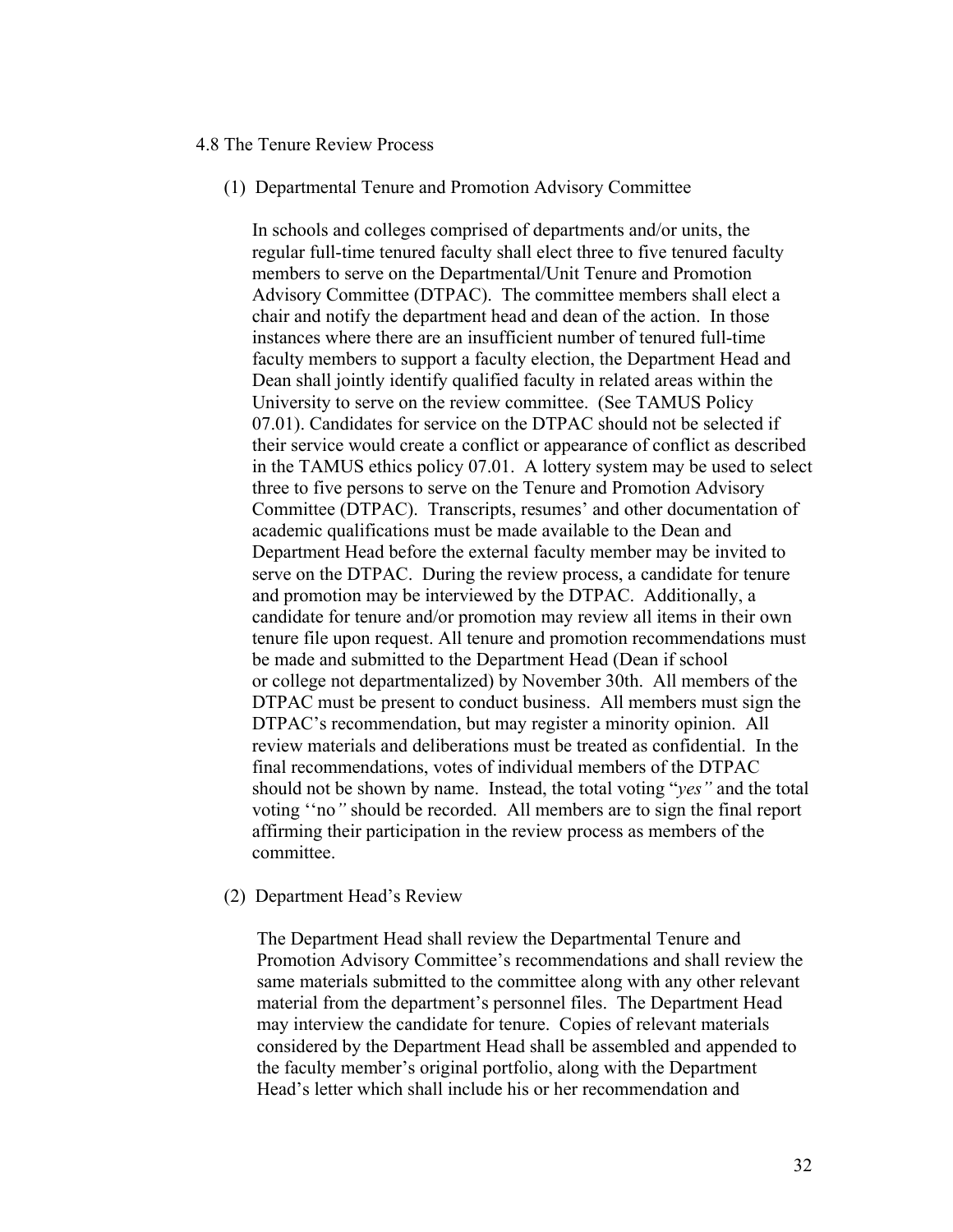justification. The Department Head shall assemble and submit the packet to the Dean by December 15th.

(3) The College Level Review and Recommendation

 A College Tenure and Promotion Advisory Committee (CTPAC), consisting of three (3) to five (5) tenured full-time faculty members shall be appointed by the Dean. Each member of the CTPAC and the Dean shall separately review the requirements for tenure and promotion and review the portfolio submitted by each person being reviewed. The CTPAC's recommendations should be submitted to the dean by January 15th in order for the dean to complete his or her review and submit recommendations to the Provost and Senior Vice President for Academic and Student Affairs by February 1st.

(4) The Dean's Review

 The Dean shall review the faculty portfolio and other materials in the faculty member's personnel file. The Dean may interview the candidate for tenure and/or promotion. Copies of all relevant materials, including the recommendations and rationale for recommendation of the DTPAC, Department Head, the CTPAC and the Dean, shall be appended to each candidate's portfolio.

 The Dean shall meet with the Department Head to review the recommendations he/she proposes to transmit by February 1st to the Provost and Senior Vice President for Academic and Student Affairs. When the Dean and the Department Head differ in their recommendations, both should again examine the respective committee's recommendations (DTPAC and CTPAC) and, where appropriate confer with the respective committee chairs. For additional information or clarification the faculty candidate for tenure and promotion may be called into conference with the Department Head and the Dean.

(5) The Executive Level Review and Recommendation

 The faculty member's portfolio and the full set of recommendations from each successive level shall be reviewed by the President and CEO, Provost and Senior Vice President for Academic and Student Affairs, the Vice President for Research and the candidate's Dean. These persons shall comprise the Executive Level Review Team. The President and CEO's decision will be final. The Provost and Senior Vice President for Academic and Student Affairs will notify each dean of the recommendations the President and CEO will make to the Chancellor on promotions and to the Board of Regents on tenure. Deans of candidates not being recommended will be notified in person and by certified mail.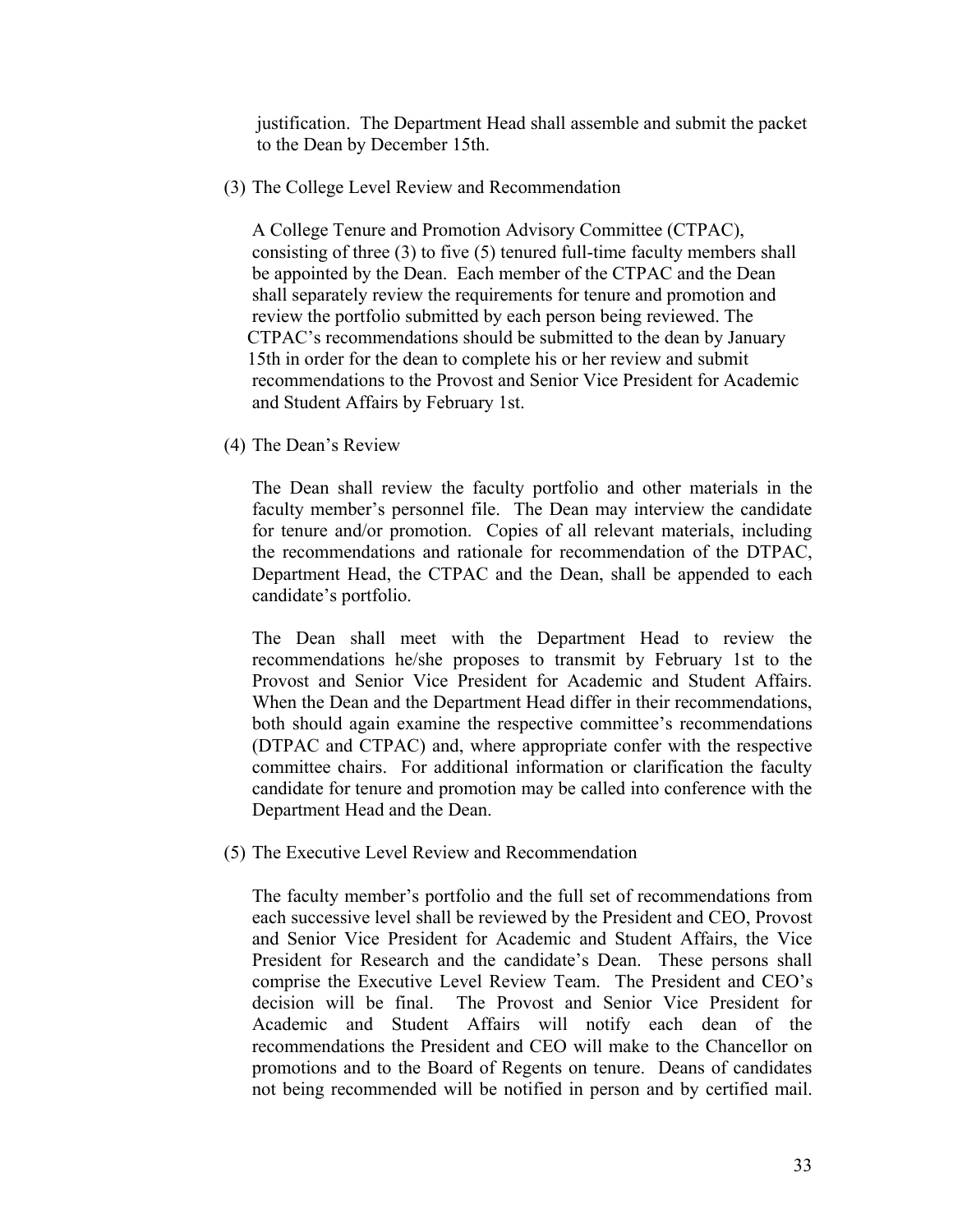Deans will meet with each successful and unsuccessful candidate. Persons who were early applicants for tenure or who sought a promotion in rank and were denied will be provided guidance on teaching, research, and service performance expectations necessary to improve their chances of being successful in a subsequent review.

Following the meeting of the Board of Regents, at which tenure and promotion awards are made, the President and CEO shall notify the Provost and Senior Vice President for Academic and Student Affairs who shall notify the Dean of the Board action so that each faculty member awarded tenure and/or promotion shall be notified in writing by the President and CEO as well as by the Dean of the school or college.

(6) Procedure for Review and Appeal

 See Section 7, Non-renewal of Non-tenured Faculty at End of Term Contract.

(7) Mid-Point Cumulative Review

 Prior to October 1st of the fourth year of tenure track (probationary) service, the Division/Department Head, Dean, and a tenured senior faculty member from within the unit or from a related academic unit are to review the tenure track faculty member's past three years of performance in teaching, research, and service in accordance with the role expectations set for the faculty member. Areas of strength and weakness should be identified. Reasonable resources required to support any needed improvement (e.g. computer, short-term course load reduction, adjustments in department responsibilities) should be committed. No promises or general assurances of the eventual outcome of the tenure track faculty member's bid for tenure are to be made. The purpose of the midpoint assessment conference is to assist the faculty member in improving performance and increasing effectiveness as a contributor to the academic unit. The mid-point assessment does not replace or supersede the annual performance review. It is an amplification of the performance review process designed to assist the tenure track faculty member in the pursuit of tenure.

(8) Peer Review of Teaching

 Visits to classrooms, reviews of on-line courses, conferences on instructional philosophy and strategies to produce positive learning outcomes are expected of a peer driven profession. Tenure track faculty members are to be monitored and assisted by tenured faculty and by the department head and the dean.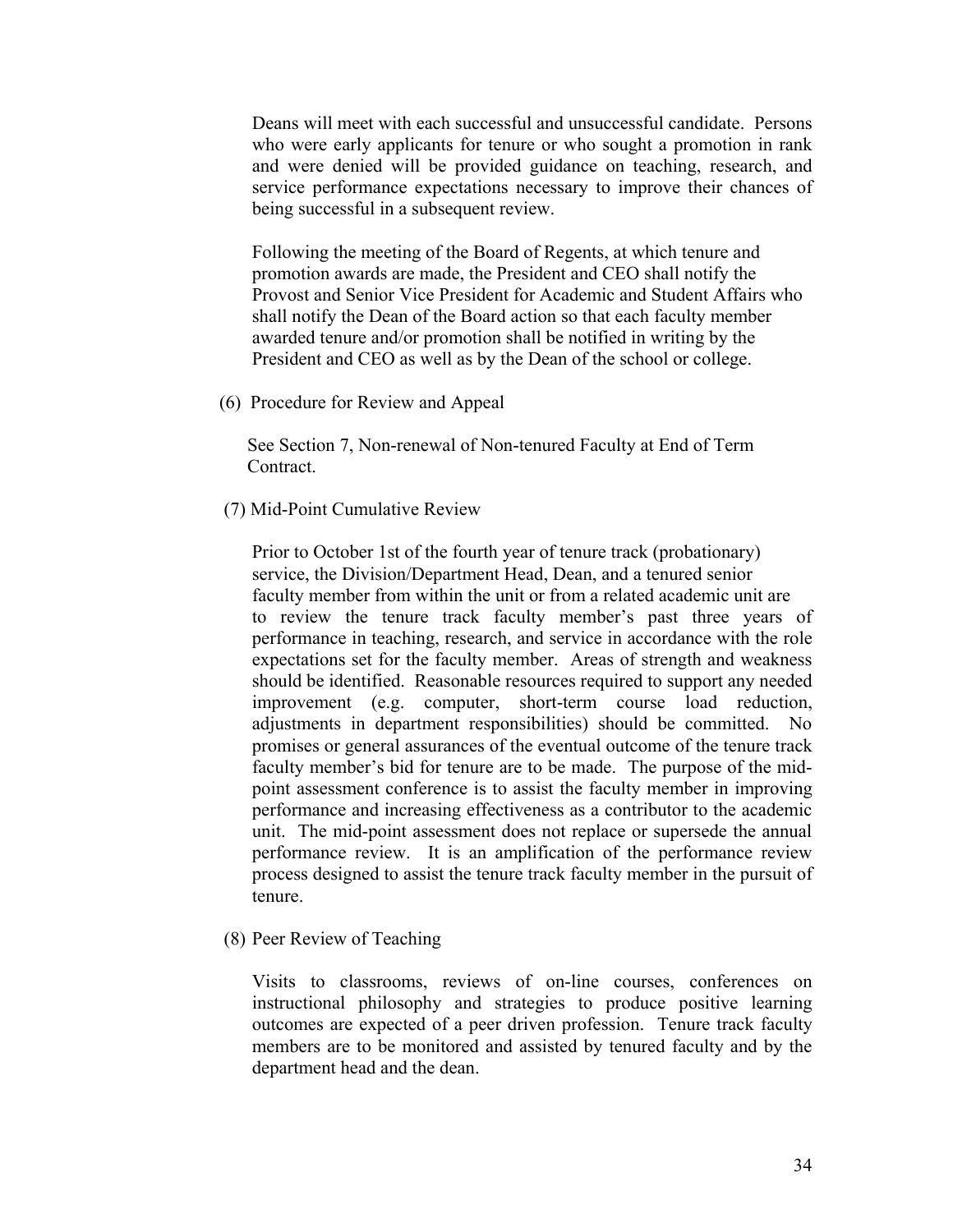(9) Required Letters of Support

 Faculty who are candidates for promotion to full professor must have three to four letters from faculty persons at other colleges, universities, research institutes, agencies or other entities where there is knowledge of the candidate's qualifications for promotion to full professor based upon affiliations with research, professional associations, accreditation initiatives, public service projects, review panels, or other components of one's academic career.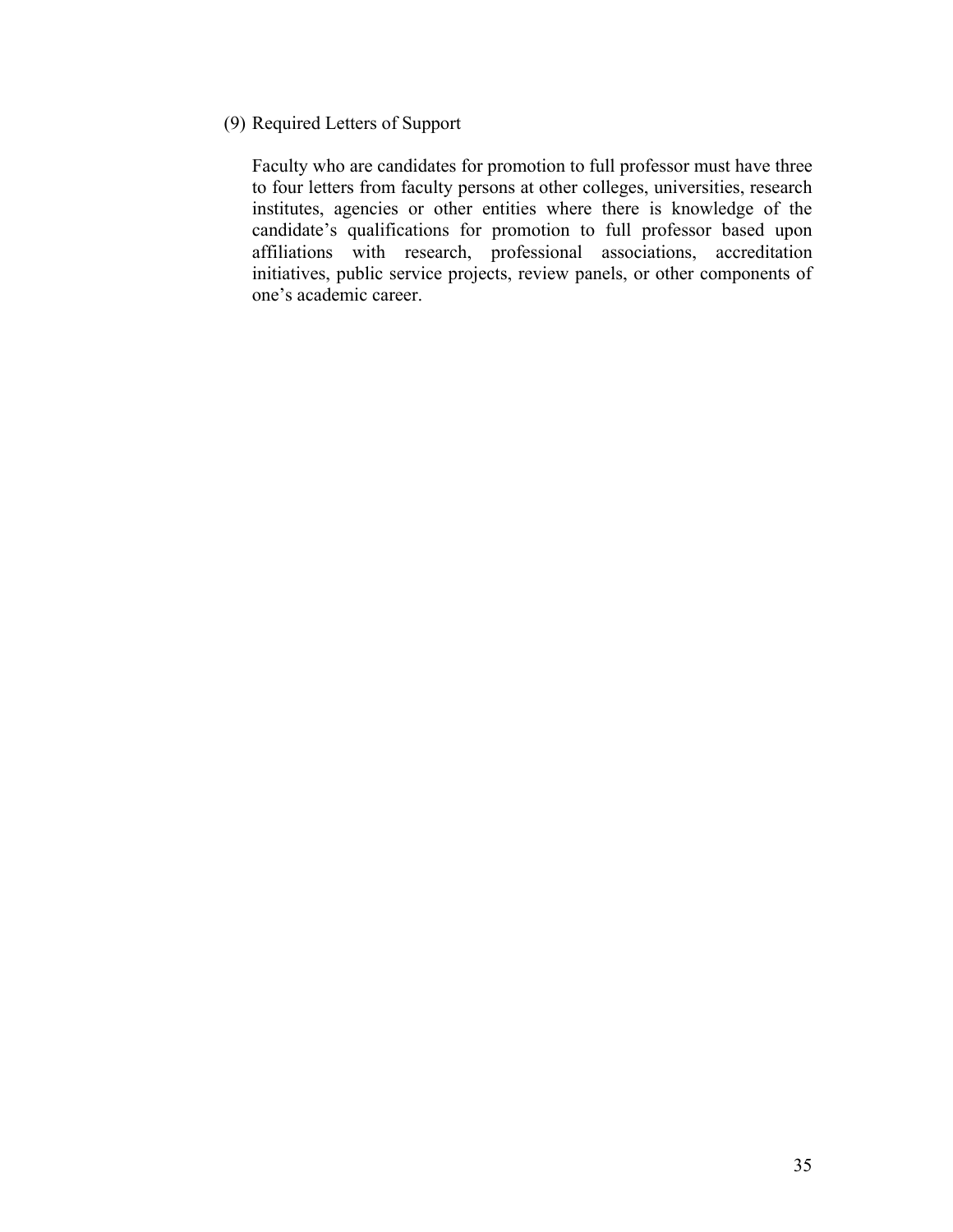# **Performance Expectations**

**for**

## **Employee**

|                       | <b>Academic Year</b>                   |                                            |
|-----------------------|----------------------------------------|--------------------------------------------|
| <b>Legend Rating:</b> |                                        | Code:                                      |
| <b>Option 1:</b>      | 5=Exceptional                          | <b>GE=General University Expectations</b>  |
|                       | $4 =$ Outstanding                      | CS=College Expectations for the Individual |
|                       | 3=Satisfactory                         | $\blacksquare$ = Excluded if not expected  |
|                       | 2=Satisfactory with Exception/Marginal |                                            |
|                       | 1=Unsatisfactory                       |                                            |

|           | <b>I. Teaching Advisement</b> |                                                                                                                                                                                                                                                            |  |                     |             |   |     |  |  |  |
|-----------|-------------------------------|------------------------------------------------------------------------------------------------------------------------------------------------------------------------------------------------------------------------------------------------------------|--|---------------------|-------------|---|-----|--|--|--|
| Code      | No.                           | Justification: (1 or 5)<br><b>Justification recommended</b><br><b>Rating or Points</b><br><b>Performance Expectations</b>                                                                                                                                  |  |                     |             |   |     |  |  |  |
| <b>GE</b> |                               | Organize Instruction. Provide students with up-to-date syllabi, including course objectives,<br>exit competencies, grading and attendance polices, and current/relevant references.                                                                        |  |                     | $2 \quad 3$ |   | 4 5 |  |  |  |
| <b>GE</b> | 2                             | <b>Manage Instruction.</b> Attend all classes, conducting classes for the full period scheduled and<br>limiting diversions and asides that distract from realization of course objectives.                                                                 |  |                     | 2 3 4 5     |   |     |  |  |  |
| <b>GE</b> | 3                             | <b>Communicate.</b> Present lectures and written assignments in a way that is clear and<br>understandable to students.                                                                                                                                     |  |                     | 2 3         | 4 |     |  |  |  |
| <b>GE</b> | 4                             | Be Responsive. Provide systematic feedback on students' progress, returning graded work,<br>including examinations and reports, with reasonable frequency and appropriate review.                                                                          |  | $1 \quad 2 \quad 3$ |             |   | 4 5 |  |  |  |
| <b>GE</b> | 5                             | <b>Respect Learners.</b> Adhere to TAMUS and University policies prohibiting unprofessional<br>conduct in faculty/student relationships.                                                                                                                   |  | $2 \quad 3$         |             |   | 4 5 |  |  |  |
| <b>GE</b> | 6                             | Advise Students. Create and retain records, provide accurate information, TASP policies,<br>course pre/co-requisites, and career development and job opportunities, including<br>opportunities for graduate and /or professional placement. Ensure skills. |  | $1 \t2 \t3 \t4 \t5$ |             |   |     |  |  |  |
| <b>GE</b> |                               | <b>Evaluate Instruction.</b> Afford students an opportunity to evaluate course and instructor;<br>encourage and utilize peer evaluations of teaching.                                                                                                      |  |                     |             |   | 4 5 |  |  |  |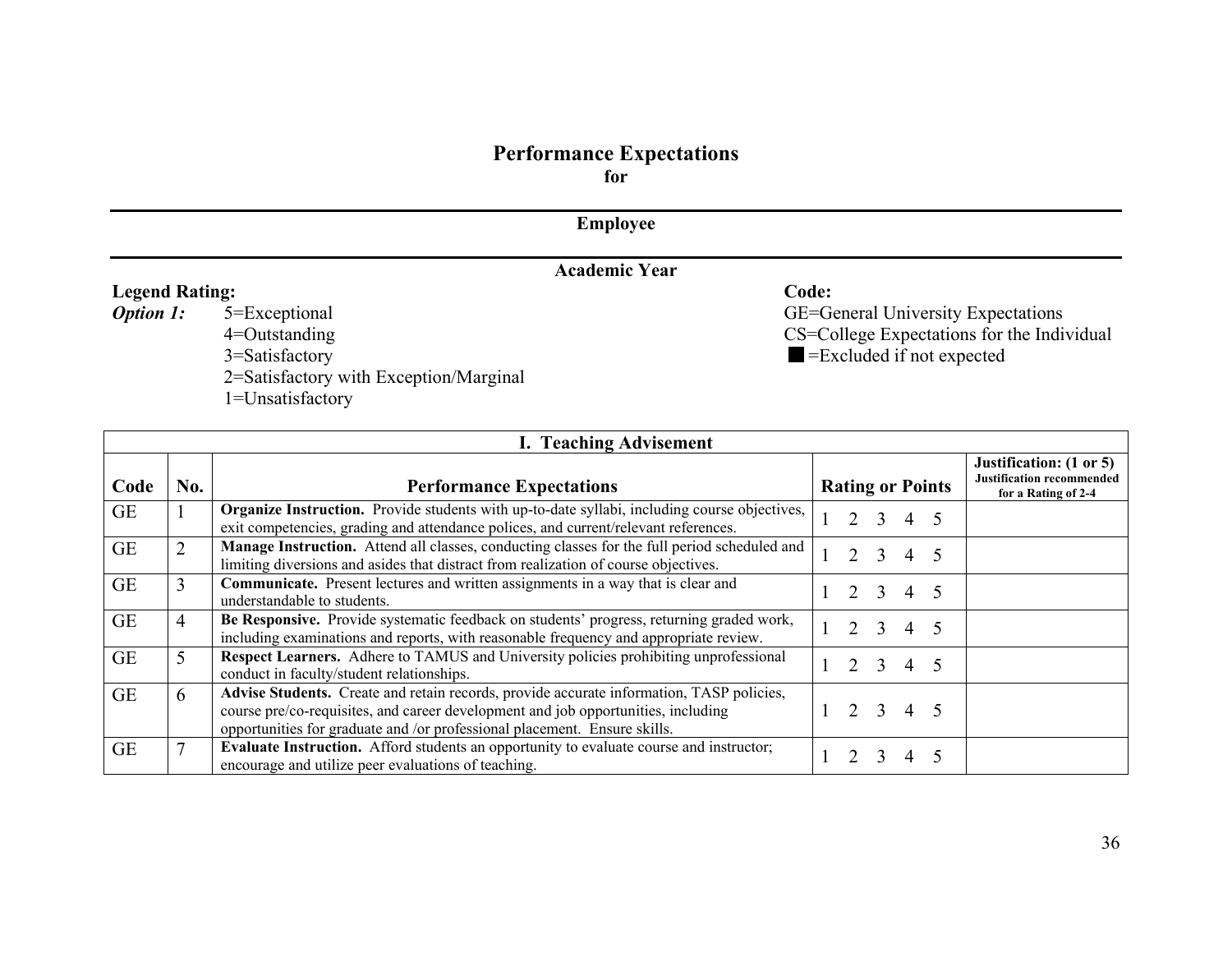**Page 2 Performance Expectations Continued for** 

 **Employee** 

**\_\_\_\_\_\_\_\_\_\_\_\_\_\_\_\_\_\_\_\_\_\_\_\_\_\_\_\_\_\_\_\_\_\_\_\_\_\_\_\_\_\_ Academic Year** 

|           | I. Teaching Advisement-continued |                                                                                                                                                                                                                                                                               |  |  |             |                     |                         |                                                                                    |  |  |
|-----------|----------------------------------|-------------------------------------------------------------------------------------------------------------------------------------------------------------------------------------------------------------------------------------------------------------------------------|--|--|-------------|---------------------|-------------------------|------------------------------------------------------------------------------------|--|--|
| Code      | No.                              | <b>Performance Expectations</b>                                                                                                                                                                                                                                               |  |  |             |                     | <b>Rating or Points</b> | Justification: (1 or 5)<br><b>Justification recommended</b><br>for a Rating of 2-4 |  |  |
| <b>CS</b> |                                  | <b>Provide Instruction.</b> Engage in the teaching of undergraduate and/or graduate courses for at<br>least 50% effort each enrollment period, excluding summer.                                                                                                              |  |  | $2 \quad 3$ | 4 5                 |                         |                                                                                    |  |  |
| <b>CS</b> | $\overline{2}$                   | Provide Guidance for Student Organizations. Work with students, other faculty, and<br>professional and support staff in the provision of advise, guidance, and co-sponsorship for at $\begin{bmatrix} 1 & 2 & 3 & 4 & 5 \end{bmatrix}$<br>least on CAHS student organization. |  |  |             |                     |                         |                                                                                    |  |  |
| <b>CS</b> | 3                                | Professional Meetings. Assist student development through demonstration of active<br>participation at a minimum of one professional meeting at the state/national/international $\begin{bmatrix} 1 & 2 & 3 & 4 & 5 \end{bmatrix}$<br>level annually.                          |  |  |             |                     |                         |                                                                                    |  |  |
| <b>CS</b> | 4                                |                                                                                                                                                                                                                                                                               |  |  |             | $1 \t2 \t3 \t4 \t5$ |                         |                                                                                    |  |  |
| <b>CS</b> | 5                                |                                                                                                                                                                                                                                                                               |  |  |             | $1 \t2 \t3 \t4 \t5$ |                         |                                                                                    |  |  |
|           |                                  |                                                                                                                                                                                                                                                                               |  |  |             |                     |                         |                                                                                    |  |  |
|           |                                  | I. Subtotal                                                                                                                                                                                                                                                                   |  |  |             |                     |                         |                                                                                    |  |  |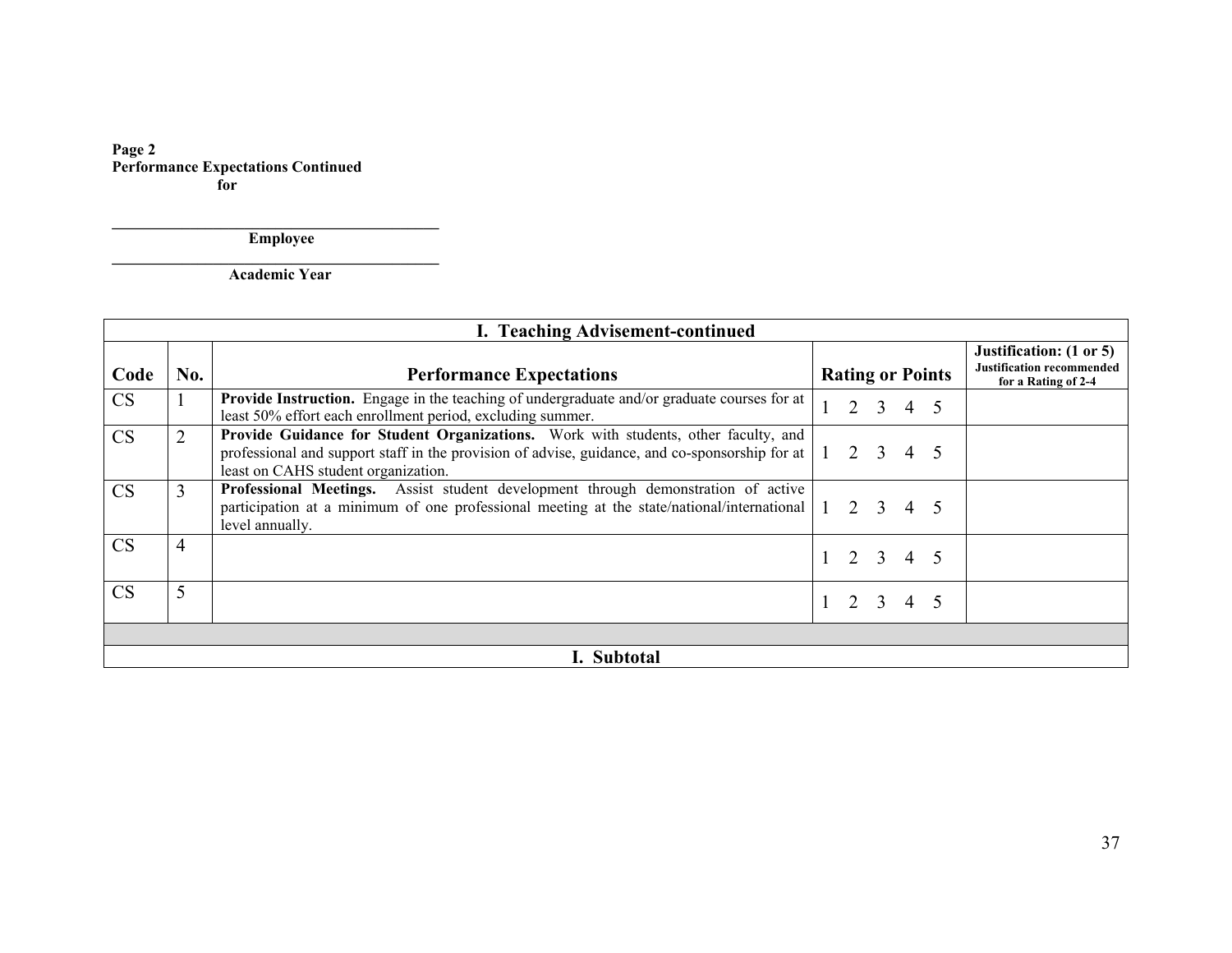#### **Page 3 Performance Expectations Continued for**

**\_\_\_\_\_\_\_\_\_\_\_\_\_\_\_\_\_\_\_\_\_\_\_\_\_\_\_\_\_\_\_\_\_\_\_\_\_** 

**Employee** 

**Academic Year** 

|           | II. Consumption and Production of Research and Scholarly/Creative Work |                                                                                                                                                                                                                                                                               |  |   |                |                         |     |  |                                                                                    |  |
|-----------|------------------------------------------------------------------------|-------------------------------------------------------------------------------------------------------------------------------------------------------------------------------------------------------------------------------------------------------------------------------|--|---|----------------|-------------------------|-----|--|------------------------------------------------------------------------------------|--|
| Code      | No.                                                                    | <b>Performance Expectations</b>                                                                                                                                                                                                                                               |  |   |                | <b>Rating or Points</b> |     |  | Justification: (1 or 5)<br><b>Justification recommended</b><br>for a Rating of 2-4 |  |
| <b>GE</b> |                                                                        | Utilize Current Scholarship. Be informed of current scholarly work, incorporating it into<br>teaching and, as appropriate, service activities.                                                                                                                                |  | 2 | 3              | $\overline{4}$          |     |  |                                                                                    |  |
| <b>GE</b> | $\overline{2}$                                                         | Develop Professionally. Participate annually in discipline-related professional<br>organizations, seminars, workshops, and/or formal certificate and degree granting endeavors.<br>Submit evidence of current membership in at least one professionally-related organization. |  | 2 | 3              | $\overline{4}$          | 5   |  |                                                                                    |  |
| <b>GE</b> | $\overline{3}$                                                         | Manage Grants, Contracts, Agreements. Adhere strictly to terms as originally established<br>or revised with grantors, including timely filing of required reports. Record of all funded<br>projects MUST be on file in the Office of the Dean.                                |  | 2 | $\overline{3}$ |                         | 4 5 |  |                                                                                    |  |
|           |                                                                        |                                                                                                                                                                                                                                                                               |  |   |                |                         |     |  |                                                                                    |  |
| CS        | 1                                                                      | Seek New Funding Opportunities. Demonstrate participation in grant writing and proposal<br>development for external funding through submission of proposal(s) for funding at a<br>minimum average of \$50,000.00 annually.                                                    |  |   | 2 3            |                         | 4 5 |  |                                                                                    |  |
| <b>CS</b> | $\overline{2}$                                                         | Scientific/Professional Reporting and/or Presentations. Participate in writing and<br>presenting a minimum of two (2) scientific/scholarly/professional/special programs annually<br>as evidenced reports; professional conference, seminar, workshop presentations, etc.     |  |   |                |                         |     |  |                                                                                    |  |
|           |                                                                        |                                                                                                                                                                                                                                                                               |  |   |                |                         |     |  |                                                                                    |  |
|           |                                                                        | <b>II.</b> Subtotal                                                                                                                                                                                                                                                           |  |   |                |                         |     |  |                                                                                    |  |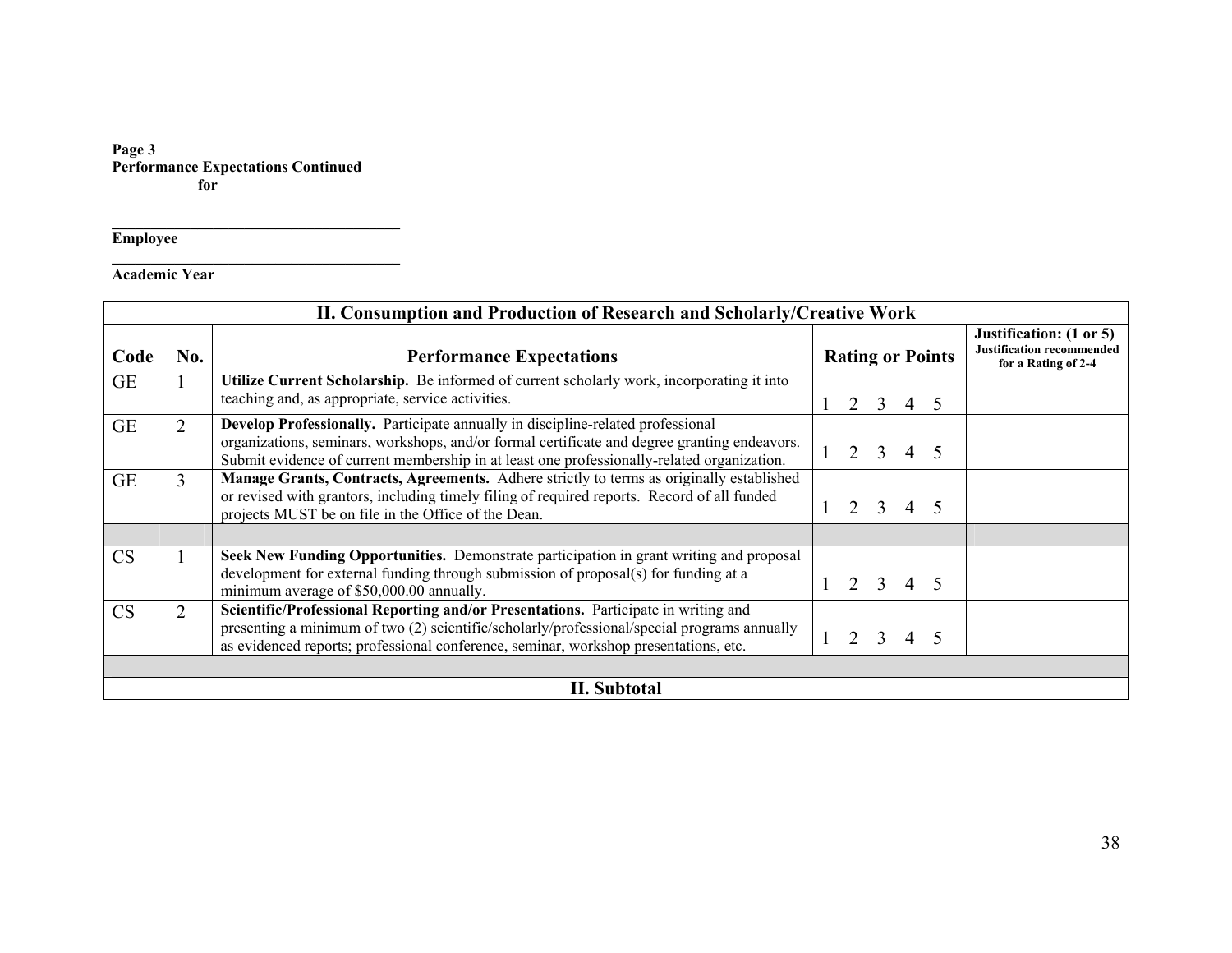**Page 4 Performance Expectations Continued for** 

 **Employee** 

 **Academic Year** 

**\_\_\_\_\_\_\_\_\_\_\_\_\_\_\_\_\_\_\_\_\_\_\_\_\_\_\_\_\_\_\_\_\_\_\_\_\_** 

|           |                | <b>III.</b> Service                                                                                                                                                                                                                                                                                                                                                                                                                           |              |   |                |                |            |                         |                                                                                    |
|-----------|----------------|-----------------------------------------------------------------------------------------------------------------------------------------------------------------------------------------------------------------------------------------------------------------------------------------------------------------------------------------------------------------------------------------------------------------------------------------------|--------------|---|----------------|----------------|------------|-------------------------|------------------------------------------------------------------------------------|
| Code      | No.            | <b>Performance Expectations</b>                                                                                                                                                                                                                                                                                                                                                                                                               |              |   |                |                |            | <b>Rating or Points</b> | Justification: (1 or 5)<br><b>Justification recommended</b><br>for a Rating of 2-4 |
| <b>GE</b> |                | Sustain University Community Membership. Be supportive, collegial in a manner that<br>supports a healthful, positive, work environment.                                                                                                                                                                                                                                                                                                       |              |   | $2 \quad 3$    |                | $4\quad 5$ |                         |                                                                                    |
| <b>GE</b> | $\overline{2}$ | Promote Enrollment Management. Actively support university/college/departmental<br>committees or projects designed to recruit, admit, enroll and support students through<br>graduation.                                                                                                                                                                                                                                                      |              |   | $2 \quad 3$    | $\overline{4}$ |            | -5                      |                                                                                    |
| <b>GE</b> | 3              | Support Course Completion. Work cooperatively with student organizations in CAHS and<br>encourage Service Learning projects; participate in the planning, implementation and<br>evaluation of CAHS program activities designed to recognize student achievement; attend<br>major convocations including commencement, honors convocation and general student<br>assemblies.                                                                   |              | 2 | $\mathcal{E}$  | $\overline{4}$ |            | 5                       |                                                                                    |
| <b>GE</b> | 4              | Support Course Completion. Encourage students on $12th$ class day to persist to course<br>completion.                                                                                                                                                                                                                                                                                                                                         | $\mathbf{1}$ |   | $2 \quad 3$    | $\overline{4}$ |            | $5\overline{)}$         |                                                                                    |
| <b>GE</b> | 5              | Serve on Committees. Accept and serve on university/college/departmental committees-<br>especially those related to student development, personnel, curriculum, accreditation, and<br>alumni relations.                                                                                                                                                                                                                                       |              |   | $2 \quad 3$    | 4 5            |            |                         |                                                                                    |
|           |                |                                                                                                                                                                                                                                                                                                                                                                                                                                               |              |   |                |                |            |                         |                                                                                    |
| <b>CS</b> |                | Special Outreach Events. Initiate and/or demonstrate active participation in the planning,<br>implementation and evaluation of special events, i.e., Goat Field Day, specialized field trips<br>and tours, campus visitations, continuing education and short-term training programs with<br>emphasis on the disciplinary specializations and in cooperation with other College units, i.e.,<br>CEP or CARC and/or other University programs. |              | 2 | $\overline{3}$ | $\overline{4}$ |            | 5                       |                                                                                    |
|           |                | <b>III. Overall Rating</b>                                                                                                                                                                                                                                                                                                                                                                                                                    |              |   |                |                |            |                         |                                                                                    |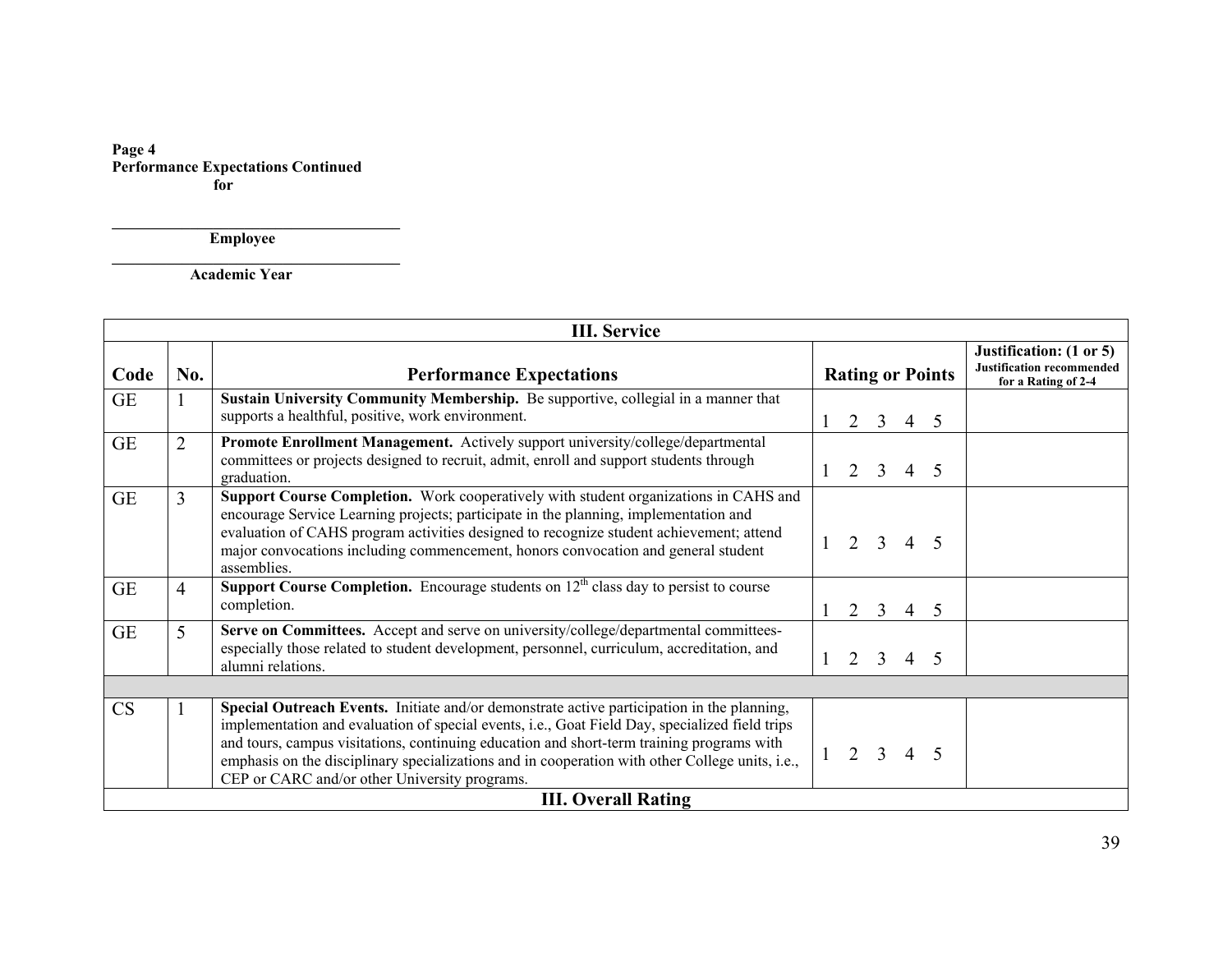**Page 5 Performance Expectations Continued for** 

 **Employee** 

 **Academic Year** 

**\_\_\_\_\_\_\_\_\_\_\_\_\_\_\_\_\_\_\_\_\_\_\_\_\_\_\_\_\_\_\_\_\_\_\_\_\_** 

|           |                | IV. Division/Department/Program Administration                                                                                                                                                                                                 |      |                |                |                |                         |                                                                                    |
|-----------|----------------|------------------------------------------------------------------------------------------------------------------------------------------------------------------------------------------------------------------------------------------------|------|----------------|----------------|----------------|-------------------------|------------------------------------------------------------------------------------|
| Code      | No.            | <b>Performance Expectations</b>                                                                                                                                                                                                                |      |                |                |                | <b>Rating or Points</b> | Justification: (1 or 5)<br><b>Justification recommended</b><br>for a Rating of 2-4 |
| <b>GE</b> |                | Interpret Policies and Procedures. Understand and apply, in appropriate manner, policies<br>and procedures, especially those directing programs, personnel, and budget management.                                                             |      | 2              | $\overline{3}$ |                | $4\quad 5$              |                                                                                    |
| <b>GE</b> | $\overline{2}$ | Establish Departmental Expectations. Use faculty input and consultation with Dean and<br>delineate expected outcomes of the department.                                                                                                        |      | 2              | 3              | $\overline{4}$ | 5                       |                                                                                    |
| <b>GE</b> | $\mathcal{E}$  | Establish Performance Expectations. Confer with each faculty member and establish<br>annual performance expectations for each tenured, tenured track, and non-tenured track<br>faculty member.                                                 | $+1$ |                | $2 \quad 3$    |                | $4\quad 5$              |                                                                                    |
| <b>GE</b> | $\overline{4}$ | Monitor Progress. Review progress and/or problems in the department with the dean at<br>least twice during each semester and propose solutions.                                                                                                |      | 2              | 3              | $\overline{4}$ | 5                       |                                                                                    |
| <b>GE</b> | 5              | Personify the Standards Set for Faculty. As "lead" teacher, manage classroom instruction<br>and advisement in a manner that sets the example for faculty.                                                                                      |      | 2              | 3              | $\overline{4}$ | 5                       |                                                                                    |
| <b>GE</b> | 6              | <b>Manage Resources.</b> Avoid deficit spending, thus ensuring use of allocated funds to support<br>priorities.                                                                                                                                |      | $\overline{2}$ | 3              | $\overline{4}$ | 5                       |                                                                                    |
| <b>GE</b> | $\tau$         | Address and Resolve Problems. Systematically address rather than ignore critical issues or<br>problems presented by students, staff, and/or faculty.                                                                                           |      | 2              | $\mathcal{E}$  |                | $4\quad 5$              |                                                                                    |
| <b>GE</b> | 8              | Evaluate Faculty and Support Staff. Complete, in a timely manner, annual performance<br>assessments for all persons in the department, including personnel seeking tenure and<br>promotion.                                                    |      |                | $2 \quad 3$    |                | $4\quad 5$              |                                                                                    |
| <b>GE</b> | 9              | Manage Enrollment. Coordinate recruitment, admissions, orientation, and advisement of<br>majors and others as appropriate.                                                                                                                     |      | 2              | $\mathcal{E}$  |                | $4\quad 5$              |                                                                                    |
| <b>GE</b> | 10             | <b>Ensure Appropriate Personnel Management.</b> Monitor employment offers to ensure<br>graduate assistants, faculty, and research personnel meet all requirements (i.e., immigration<br>status, academic credentials, enrollment percent, etc. |      | $\mathcal{D}$  | 3              | 4              | 5                       |                                                                                    |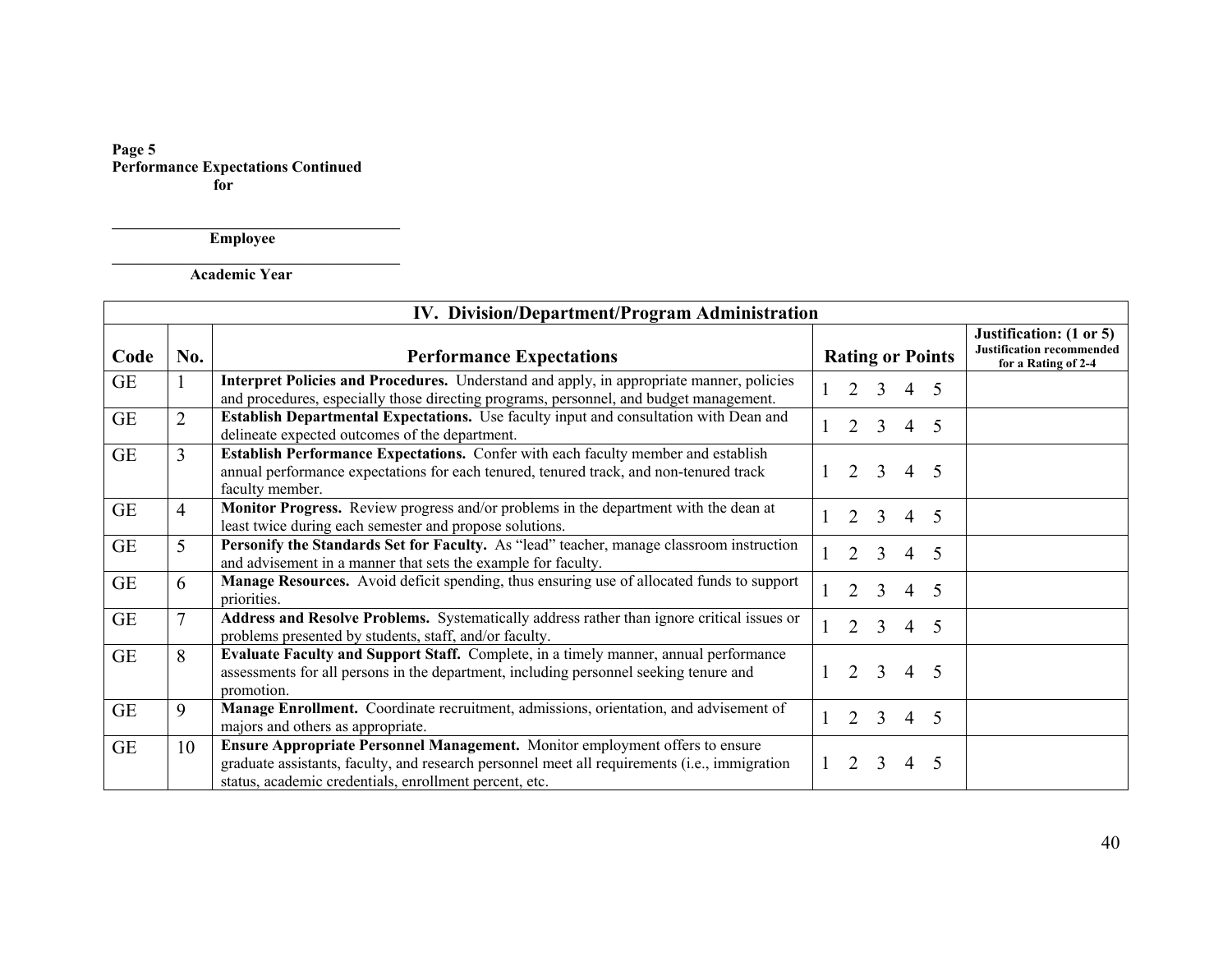**Page 6 Performance Expectations Continued for** 

 **Employee** 

 **Academic Year** 

**\_\_\_\_\_\_\_\_\_\_\_\_\_\_\_\_\_\_\_\_\_\_\_\_\_\_\_\_\_\_\_\_\_\_\_\_\_** 

|           | IV. Division /Department/Program Administration-continued |                                                                                                                                                                                                                                                                                                            |  |   |                         |                     |                         |                                                                                    |  |
|-----------|-----------------------------------------------------------|------------------------------------------------------------------------------------------------------------------------------------------------------------------------------------------------------------------------------------------------------------------------------------------------------------|--|---|-------------------------|---------------------|-------------------------|------------------------------------------------------------------------------------|--|
| Code      | No.                                                       | <b>Performance Expectations</b>                                                                                                                                                                                                                                                                            |  |   |                         |                     | <b>Rating or Points</b> | Justification: (1 or 5)<br><b>Justification recommended</b><br>for a Rating of 2-4 |  |
| <b>GE</b> | 11                                                        | Create a Positive Environment. Support faculty and staff, treating all in a fair, equitable<br>manner.                                                                                                                                                                                                     |  | 2 | $\overline{\mathbf{3}}$ |                     | 4 5                     |                                                                                    |  |
| <b>GE</b> | 12                                                        | Adhere to Accreditation Standards. Be knowledgeable of accreditation standards of<br>specialized agencies and/or SACS, exercising due diligence in maintaining or meeting<br>criteria relative to organization, curriculum, personnel, students, equipment, library,<br>facilities, outcome measures, etc. |  |   |                         | $1 \t2 \t3 \t4 \t5$ |                         |                                                                                    |  |
| <b>GE</b> | 13                                                        | Promote the University. Support marketing initiatives of the Office of Institutional<br>Development and University Relations.                                                                                                                                                                              |  |   | 2 3                     |                     | 4 5                     |                                                                                    |  |
|           |                                                           |                                                                                                                                                                                                                                                                                                            |  |   |                         |                     |                         |                                                                                    |  |
|           |                                                           |                                                                                                                                                                                                                                                                                                            |  |   |                         |                     |                         |                                                                                    |  |
|           |                                                           | <b>IV. Overall Rating</b>                                                                                                                                                                                                                                                                                  |  |   |                         |                     |                         |                                                                                    |  |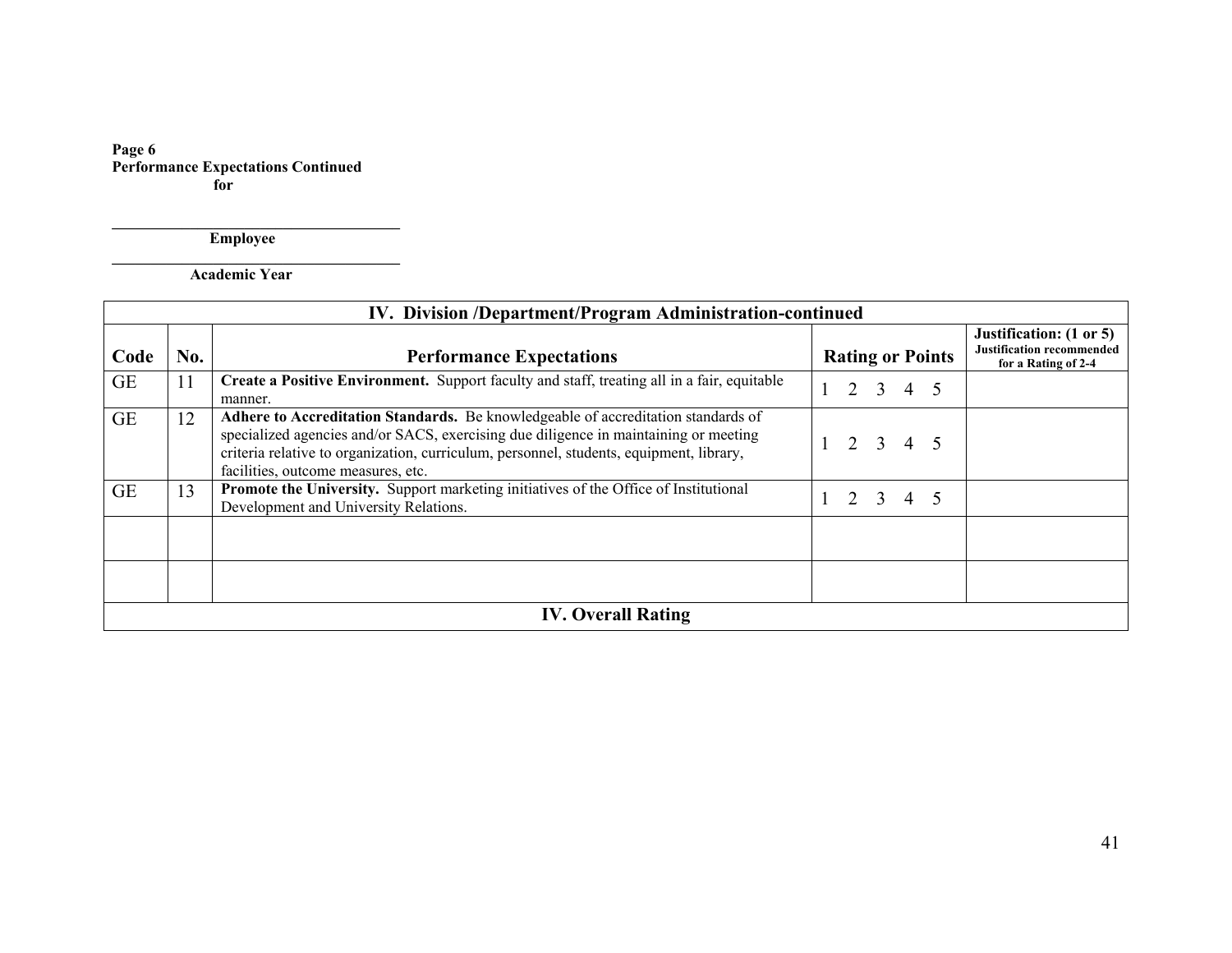Page 7 Performance Expectations Continued  $\overline{\textbf{for}}$ 

Employee

**Academic Year** 

**Faculty Comments** 

Faculty Member's Signature

Date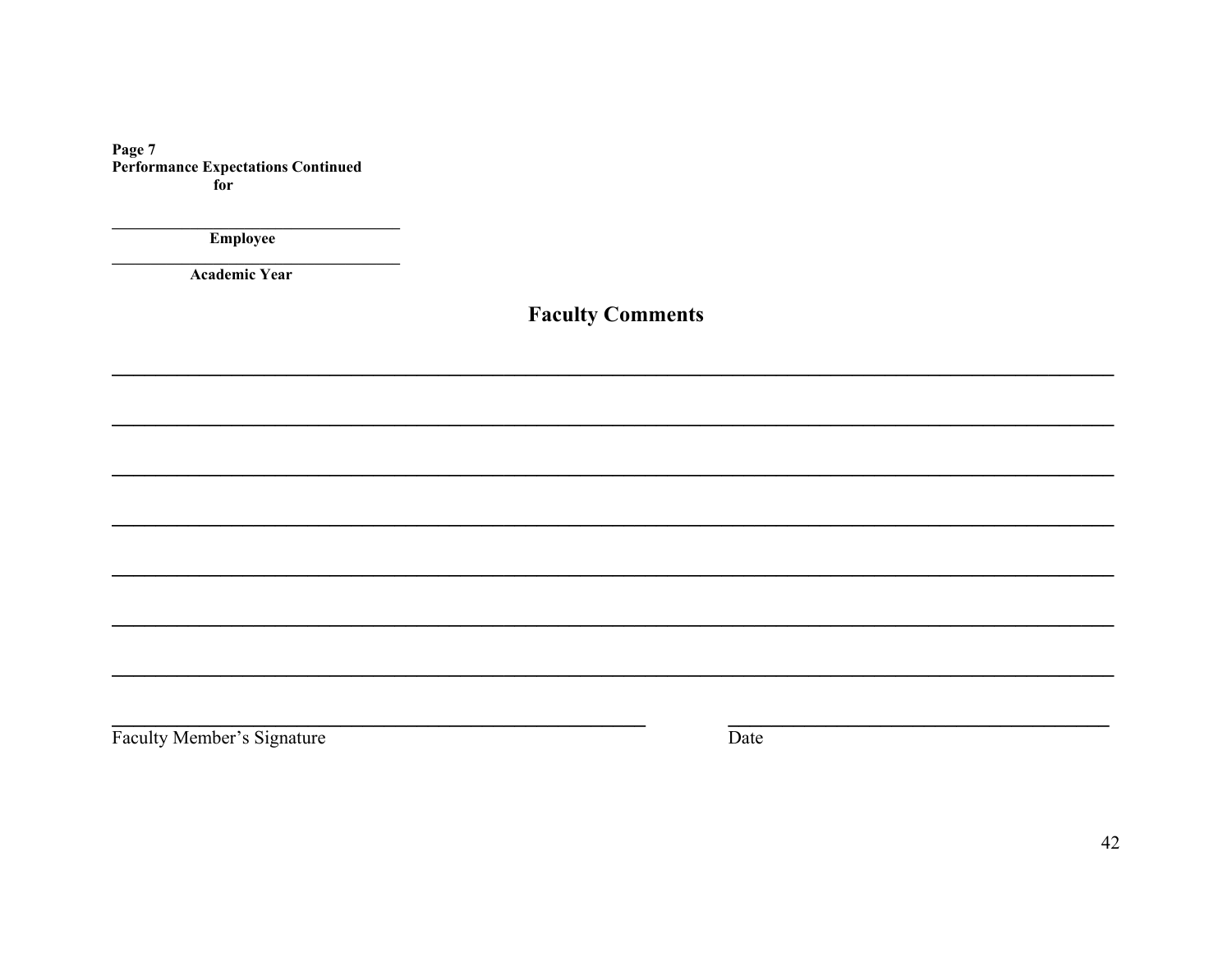**Page 8 Performance Expectations Continued for** 

 **Employee \_\_\_\_\_\_\_\_\_\_\_\_\_\_\_\_\_\_\_\_\_\_\_\_\_\_\_\_\_\_\_\_\_\_\_\_\_** 

 **Academic Year** 

|                                      | I CHOI mance Lyanaanon Sammai                             |  |  |  |  |  |  |  |  |
|--------------------------------------|-----------------------------------------------------------|--|--|--|--|--|--|--|--|
| Category                             | <b>General Comments Including Recommended Improvement</b> |  |  |  |  |  |  |  |  |
| I. Teaching/Advisement               |                                                           |  |  |  |  |  |  |  |  |
|                                      |                                                           |  |  |  |  |  |  |  |  |
|                                      |                                                           |  |  |  |  |  |  |  |  |
|                                      |                                                           |  |  |  |  |  |  |  |  |
| II. Consumption and Production of    |                                                           |  |  |  |  |  |  |  |  |
| Research and Scholarly/Creative Work |                                                           |  |  |  |  |  |  |  |  |
|                                      |                                                           |  |  |  |  |  |  |  |  |
|                                      |                                                           |  |  |  |  |  |  |  |  |
| III. Service                         |                                                           |  |  |  |  |  |  |  |  |
|                                      |                                                           |  |  |  |  |  |  |  |  |
|                                      |                                                           |  |  |  |  |  |  |  |  |
|                                      |                                                           |  |  |  |  |  |  |  |  |
|                                      |                                                           |  |  |  |  |  |  |  |  |

 $\mathcal{L}_\text{max}$  , and the set of the set of the set of the set of the set of the set of the set of the set of the set of the set of the set of the set of the set of the set of the set of the set of the set of the set of the

 $\mathcal{L}_\text{max}$  , and the set of the set of the set of the set of the set of the set of the set of the set of the set of the set of the set of the set of the set of the set of the set of the set of the set of the set of the

**Performance Evaluation Summary** 

Approvals:

**Department Head** Date

Dean Date by the United States of the United States of the United States of the United States of the United States of the United States of the United States of the United States of the United States of the United States of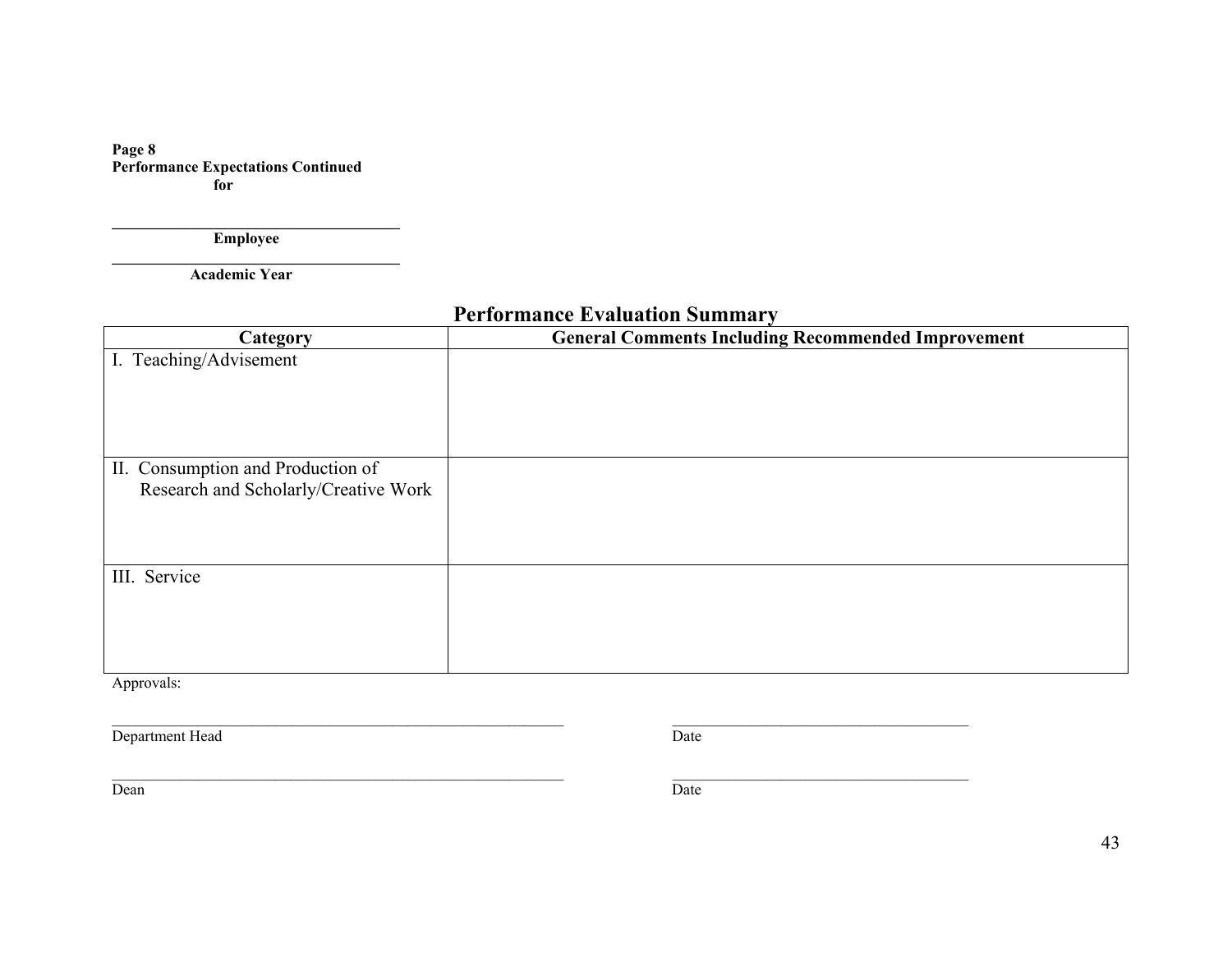## **Prairie View A&M University College of Education Prairie View, Texas**

## **Faculty Performance Evaluation Instrument**

| Date                  | Education<br>College | Department Health and Human Performance |
|-----------------------|----------------------|-----------------------------------------|
| <b>Faculty Member</b> |                      | <b>Faculty Member Signature</b>         |
| Evaluator             |                      | Department Chairperson Signature        |

Instructions: Check the appropriate space using 5 as the highest rank and 1 as the lowest rank.

| <b>Areas of Evaluation</b>                                                                        |  | <b>Performance Ranking</b> |              |                         |   | <b>Comments</b> |
|---------------------------------------------------------------------------------------------------|--|----------------------------|--------------|-------------------------|---|-----------------|
|                                                                                                   |  | $\overline{2}$             | $\mathbf{3}$ | $\overline{\mathbf{4}}$ | 5 |                 |
| 1. Teaching at the undergraduate level.                                                           |  |                            |              |                         |   |                 |
| 2. Research, creative activities and other<br>scholarly efforts.                                  |  |                            |              |                         |   |                 |
| 3. Advising, counseling and other<br>student services.                                            |  |                            |              |                         |   |                 |
| 4. Committee and/or other<br>administrative services to the<br>department, college or university. |  |                            |              |                         |   |                 |
| 5. Professional services to the<br>community, state or nation.                                    |  |                            |              |                         |   |                 |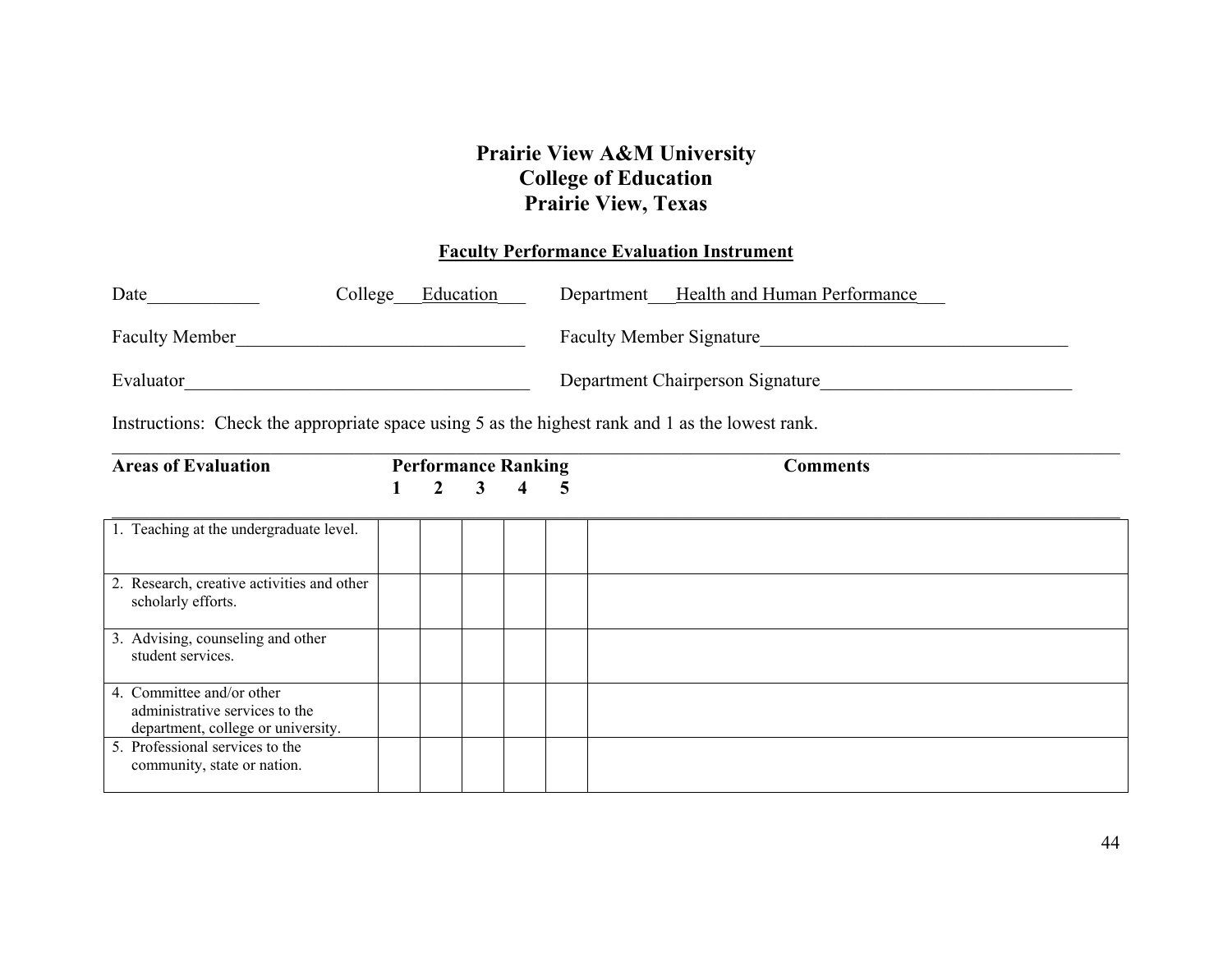## **College of Education Evaluation Report Form**

| This evaluation should be a subjective analysis of the content of portfolio. It is expected<br>that each committee will employ the highest level of professional judgment in making<br>these assessments. |                                                      |  |                |  |  |  |  |  |  |  |
|-----------------------------------------------------------------------------------------------------------------------------------------------------------------------------------------------------------|------------------------------------------------------|--|----------------|--|--|--|--|--|--|--|
| Name of Evaluee                                                                                                                                                                                           |                                                      |  |                |  |  |  |  |  |  |  |
| Level of Evaluation (check one) $\Box$ Department $\Box$ College                                                                                                                                          |                                                      |  |                |  |  |  |  |  |  |  |
| Name of Department                                                                                                                                                                                        | <u> 1980 - Jan Barnett, fransk politik (d. 1980)</u> |  |                |  |  |  |  |  |  |  |
| Action Recommended (check appropriate response(s):                                                                                                                                                        |                                                      |  |                |  |  |  |  |  |  |  |
|                                                                                                                                                                                                           | $\Box$ Advance to Tenure $\Box$ Deny Tenure          |  |                |  |  |  |  |  |  |  |
| $\Box$ Promote                                                                                                                                                                                            | $\Box$ Deny Promotion                                |  |                |  |  |  |  |  |  |  |
| $\Box$ Recommended                                                                                                                                                                                        | $\Box$ Not Recommended for Merit                     |  |                |  |  |  |  |  |  |  |
| <b>Statement of Justification:</b>                                                                                                                                                                        |                                                      |  |                |  |  |  |  |  |  |  |
|                                                                                                                                                                                                           |                                                      |  |                |  |  |  |  |  |  |  |
|                                                                                                                                                                                                           |                                                      |  |                |  |  |  |  |  |  |  |
|                                                                                                                                                                                                           |                                                      |  |                |  |  |  |  |  |  |  |
| Record of Committee Vote                                                                                                                                                                                  | $\square$ For                                        |  | $\Box$ Against |  |  |  |  |  |  |  |
| <b>Printed Name</b><br><b>Committee Members Signatures</b>                                                                                                                                                |                                                      |  |                |  |  |  |  |  |  |  |
|                                                                                                                                                                                                           |                                                      |  |                |  |  |  |  |  |  |  |
|                                                                                                                                                                                                           |                                                      |  |                |  |  |  |  |  |  |  |
|                                                                                                                                                                                                           |                                                      |  |                |  |  |  |  |  |  |  |
|                                                                                                                                                                                                           |                                                      |  |                |  |  |  |  |  |  |  |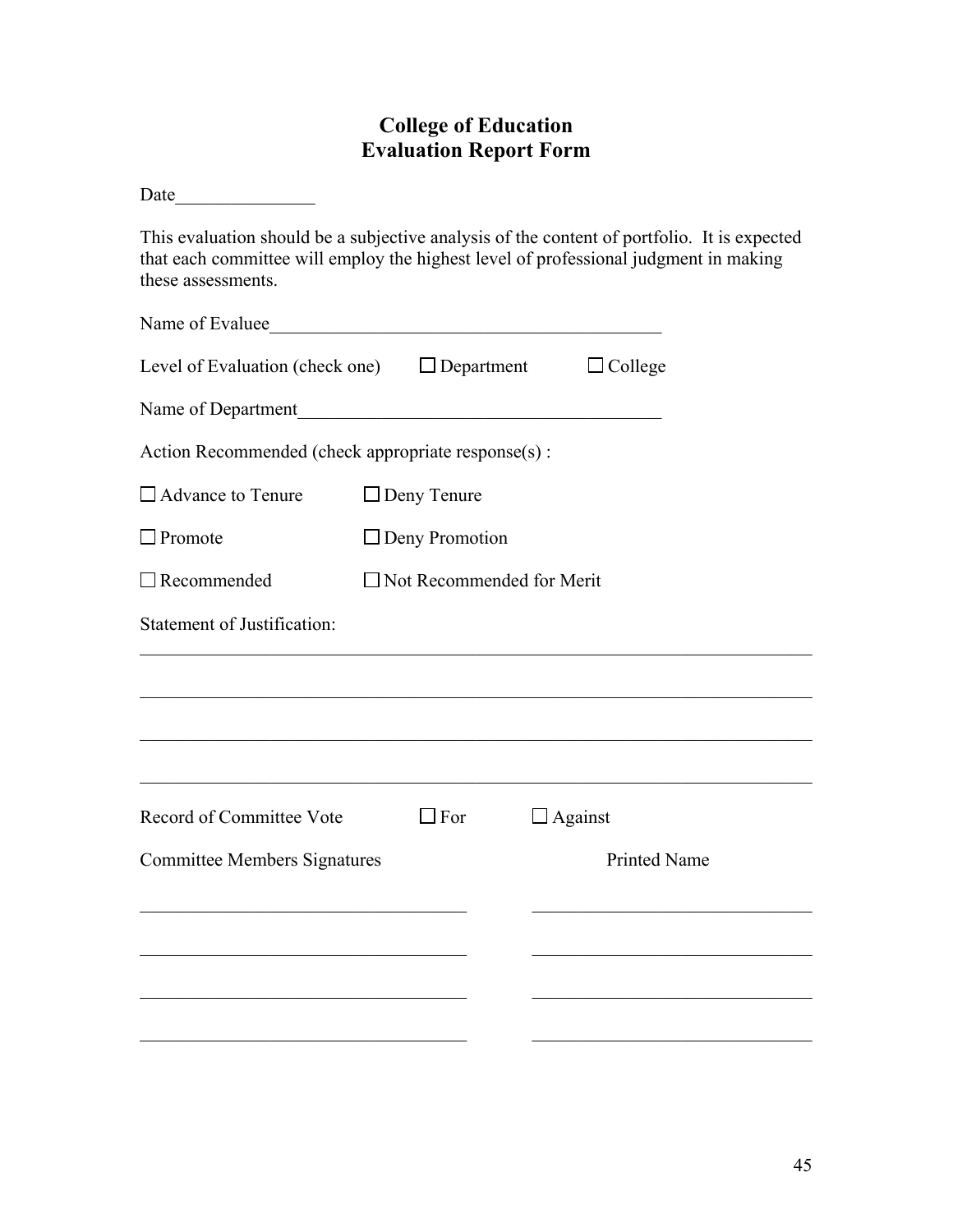## **FACULTY PERFORMANCE EVALUATION RUBRIC**

**PRAIRIE VIEW A&M UNIVERSITY COLLEGE OF EDUCATION** 

| DА | $\sim$<br>- iviember<br>часни м |  |
|----|---------------------------------|--|
|    |                                 |  |

Evaluator \_\_\_\_\_\_\_\_\_\_\_\_\_\_\_\_\_\_\_\_\_\_\_\_\_\_\_\_\_\_\_\_ Department Head\_\_\_\_\_\_\_\_\_\_\_\_\_\_\_\_\_\_\_\_\_\_\_\_\_\_\_\_\_\_\_\_\_\_

 $\mathcal{L}_{\text{max}}$ 

## **AREAS P E R F O R M A N C E OF EVALUATION** R A N K I N G

| <b>Teaching</b> at the graduate<br>level                                | <b>SOS</b><br>Documentation                   | SOS, Course<br>Syllabi                                            | SOS, Course<br>Syllabi, Student<br><b>Success Profiles</b>                                                                                          | SOS, Peer<br>Evaluations, Course<br>syllabi Students<br>Success Profiles,<br>Instructional<br>Innovations                                           | SOS, Peer Evaluations, Course<br>Syllabi, Student, Students Success<br>Profiles, Instructional Innovations,<br>Applications of current research,<br>trends or intellectual products |
|-------------------------------------------------------------------------|-----------------------------------------------|-------------------------------------------------------------------|-----------------------------------------------------------------------------------------------------------------------------------------------------|-----------------------------------------------------------------------------------------------------------------------------------------------------|-------------------------------------------------------------------------------------------------------------------------------------------------------------------------------------|
| Research, creative<br>activities and other<br>scholarly efforts         | Presentation at a<br>local conference         | Presentation at a<br>state conference.<br>published<br>abstract   | <b>Three Presentations</b><br>(local, state,<br>national or<br>international) One<br>article published<br>and/or grant<br>written and<br>submitted. | Four or more<br>presentations (local,<br>state, national or<br>international). Two<br>articles published<br>and/or grants written<br>and submitted. | Four or more presentations (local,<br>state, national or international).<br>Three or more articles,<br>bibliographies, books, special<br>projects. One funded research<br>project.  |
| <b>Advising</b> provides<br>accurate advisement to<br>assigned advisee. | Create and retain<br>student's degree<br>plan | Maintain<br>student's degree<br>plan, assist with<br>registration | Maintain assigned<br>advisees records.<br>assist with<br>registration, mentor<br>students                                                           | Accurate advisement<br>to assigned advisee,<br>maintain records,<br>mentor students on<br>career development                                        | Participate in Student Orientations;<br>maintain advisee's records,<br>sponsor student organizations,<br>mentor students on career<br>development opportunities.                    |
|                                                                         |                                               |                                                                   |                                                                                                                                                     |                                                                                                                                                     |                                                                                                                                                                                     |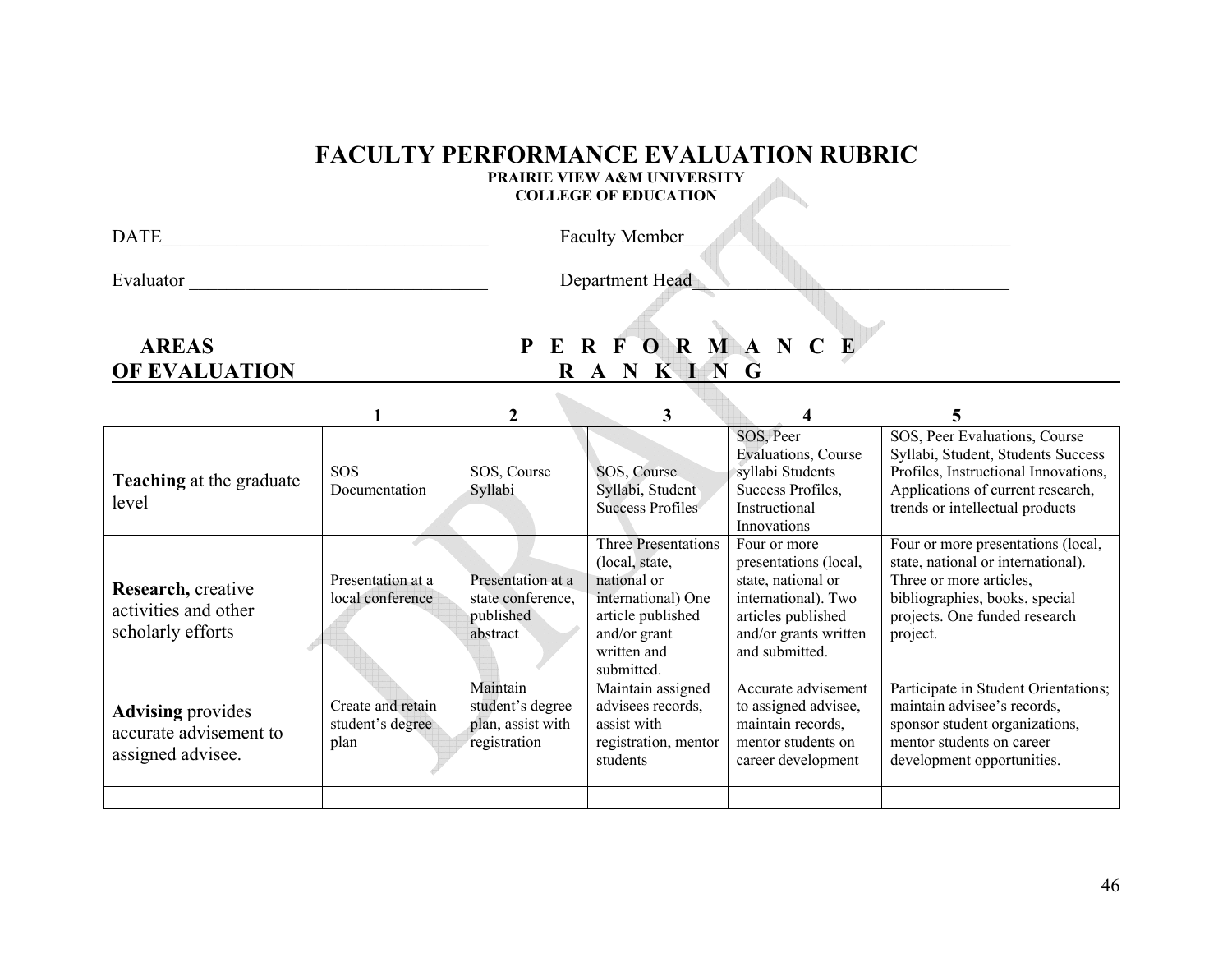| <b>Service</b> is working on<br>Committees and/or other<br>administrative services to<br>the department, college or<br>university | Served on one<br>departmental<br>committee                            | Served on<br>departmental,<br>college or<br>university<br>committee                                              | Chaired a<br>departmental or<br>College committee                                                                                                    | Chaired/served on<br>university, college<br>departmental<br>committee for two<br>years                                        | Chaired a university committee,<br>chaired two or more COE<br>committees, chaired two or more<br>ELC committees, chair/served on<br><b>NCATE</b> or SAKS Evaluations<br>committee                                                         |
|-----------------------------------------------------------------------------------------------------------------------------------|-----------------------------------------------------------------------|------------------------------------------------------------------------------------------------------------------|------------------------------------------------------------------------------------------------------------------------------------------------------|-------------------------------------------------------------------------------------------------------------------------------|-------------------------------------------------------------------------------------------------------------------------------------------------------------------------------------------------------------------------------------------|
| <b>Professional</b> services to<br>the community, state, or<br>nation.                                                            | Presentations at a<br>local school,<br>community, state<br>or nation. | Participate or<br>engage in<br>academic related,<br>professional<br>activities that<br>promote human<br>welfare. | Participate in<br>outreach activities<br>or deliver public<br>information that<br>serve local.<br>regional, statewide<br>or national<br>communities. | Participate in writing<br>applications for SPA<br>Programs, NCATE<br>and SACS. Or<br>presentations at two<br>or more schools. | Chaired/member of a state,<br>national or international planning<br>committee. Hold office in a state,<br>national, international<br>organization. Conducted a<br>workshop, seminar at state,<br>national or international<br>conference. |

## **PERFORMANCE RANKING SCORES**

**Teaching \_\_\_\_\_\_\_\_\_\_\_\_\_\_\_\_\_\_\_\_\_\_** 

**Research \_\_\_\_\_\_\_\_\_\_\_\_\_\_\_\_\_\_\_\_\_\_** 

**Service \_\_\_\_\_\_\_\_\_\_\_\_\_\_\_\_\_\_\_\_\_\_\_ Faculty Member Signature \_\_\_\_\_\_\_\_\_\_\_\_\_\_\_\_\_\_\_\_\_\_\_\_\_\_\_\_\_\_** 

Professional **Department Head Signature** *Department Head Signature* 

TOTAL PERFORMANCE RANKING SCORE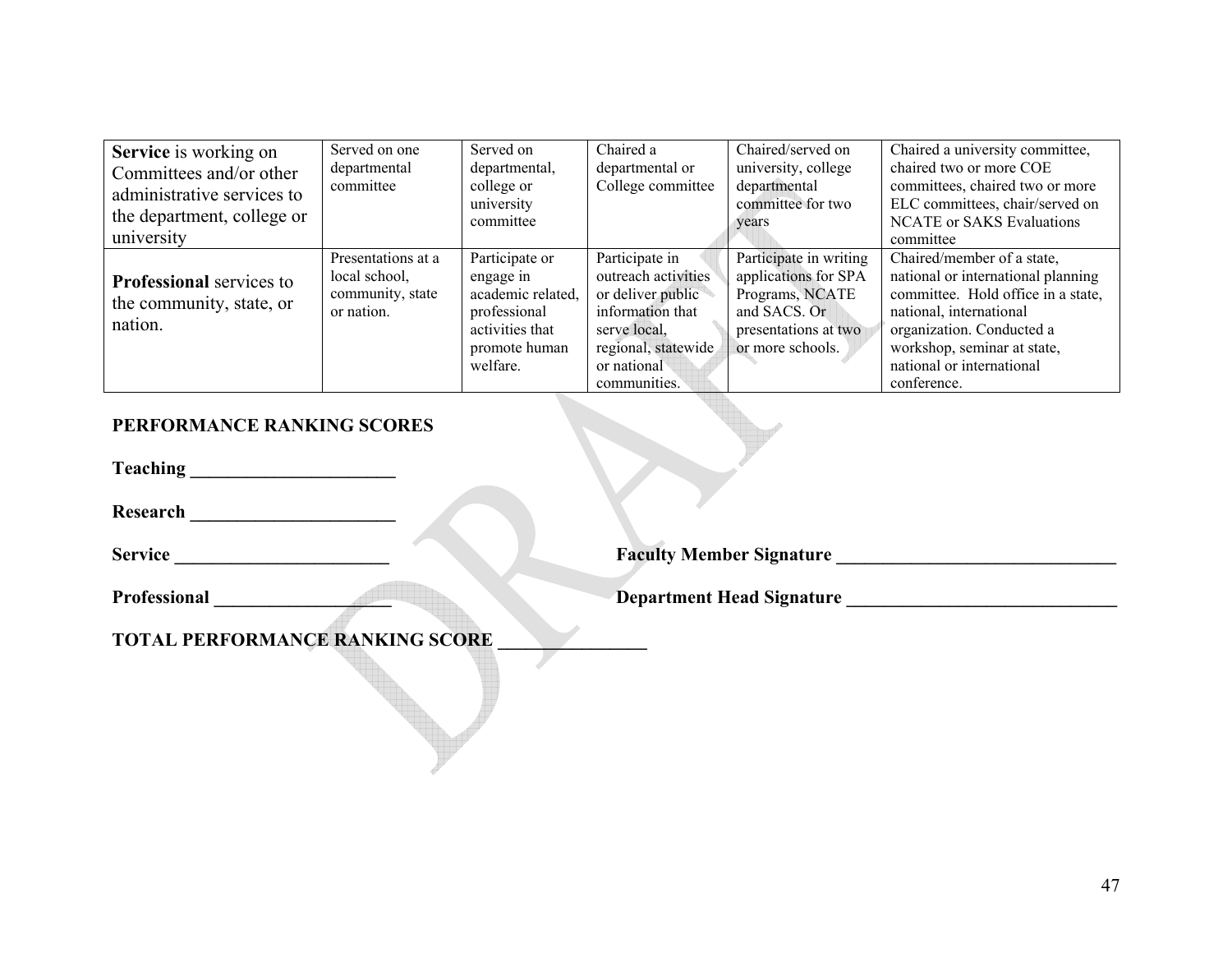## **FACULTY PERFORMANCE EVALUATION RUBRIC**

**PRAIRIE VIEW A&M UNIVERSITY COLLEGE OF EDUCATION** 

| <b>TIT</b><br>IΔ | acı<br>Membe <sup>,</sup> |  |
|------------------|---------------------------|--|
|                  |                           |  |

Evaluator \_\_\_\_\_\_\_\_\_\_\_\_\_\_\_\_\_\_\_\_\_\_\_\_\_\_\_\_\_\_\_\_ Department Head\_\_\_\_\_\_\_\_\_\_\_\_\_\_\_\_\_\_\_\_\_\_\_\_\_\_\_\_\_\_\_\_\_\_

 $\mathcal{L}_{\text{max}}$ 

## **AREAS P E R F O R M A N C E OF EVALUATION R A N K I N G**

| <b>Teaching</b> at the graduate<br>level                                | <b>SOS</b><br>Documentation                   | SOS, Course<br>Syllabi                                            | SOS, Course<br>Syllabi, Student<br><b>Success Profiles</b>                                                                                          | SOS, Peer<br>Evaluations, Course<br>syllabi Students<br>Success Profiles,<br>Instructional<br>Innovations                                           | SOS, Peer Evaluations, Course<br>Syllabi, Student, Students Success<br>Profiles, Instructional Innovations,<br>Applications of current research,<br>trends or intellectual products |
|-------------------------------------------------------------------------|-----------------------------------------------|-------------------------------------------------------------------|-----------------------------------------------------------------------------------------------------------------------------------------------------|-----------------------------------------------------------------------------------------------------------------------------------------------------|-------------------------------------------------------------------------------------------------------------------------------------------------------------------------------------|
| Research, creative<br>activities and other<br>scholarly efforts         | Presentation at a<br>local conference         | Presentation at a<br>state conference.<br>published<br>abstract   | <b>Three Presentations</b><br>(local, state,<br>national or<br>international) One<br>article published<br>and/or grant<br>written and<br>submitted. | Four or more<br>presentations (local,<br>state, national or<br>international). Two<br>articles published<br>and/or grants written<br>and submitted. | Four or more presentations (local,<br>state, national or international).<br>Three or more articles,<br>bibliographies, books, special<br>projects. One funded research<br>project.  |
| <b>Advising</b> provides<br>accurate advisement to<br>assigned advisee. | Create and retain<br>student's degree<br>plan | Maintain<br>student's degree<br>plan, assist with<br>registration | Maintain assigned<br>advisees records.<br>assist with<br>registration, mentor<br>students                                                           | Accurate advisement<br>to assigned advisee,<br>maintain records,<br>mentor students on<br>career development                                        | Participate in Student Orientations;<br>maintain advisees' records,<br>sponsor student organizations,<br>mentor students on career<br>development opportunities.                    |
|                                                                         |                                               |                                                                   |                                                                                                                                                     |                                                                                                                                                     |                                                                                                                                                                                     |